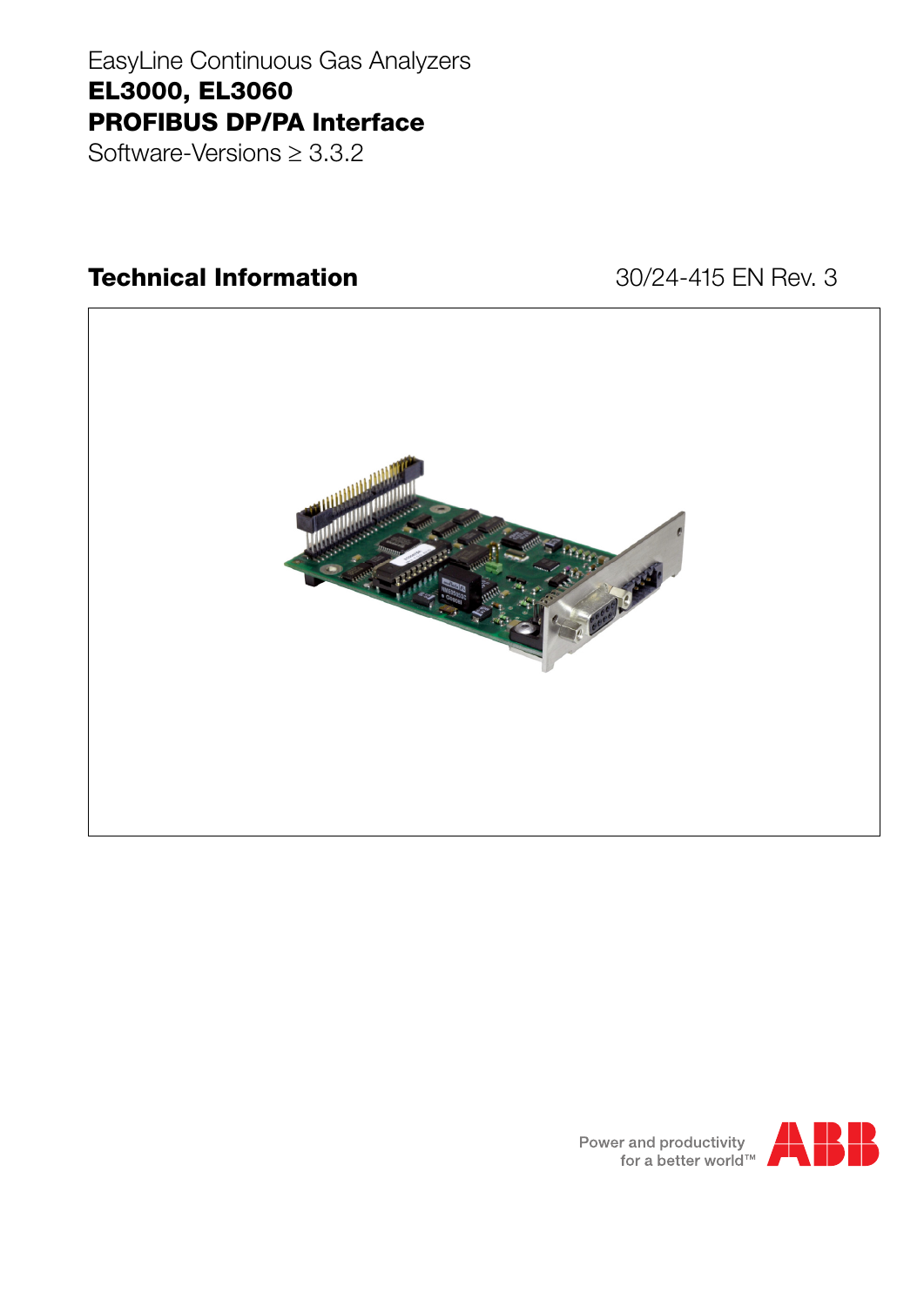## **Contents**

|                  |                                                                                                    | Page                      |
|------------------|----------------------------------------------------------------------------------------------------|---------------------------|
| <b>Chapter 1</b> | <b>Description</b>                                                                                 |                           |
|                  | Preface                                                                                            | 3                         |
|                  | Application                                                                                        | 3                         |
|                  | Compatibility                                                                                      | 3                         |
|                  | Communication                                                                                      | $\ensuremath{\mathsf{3}}$ |
|                  | PROFIBUS DP/PA Module                                                                              | 4                         |
|                  | Firmware                                                                                           | 4                         |
|                  | Integration into PROFIBUS Networks                                                                 | 5                         |
| <b>Chapter 2</b> | <b>Design Notes</b>                                                                                |                           |
|                  | Device-Specific Data File (GSD File)                                                               | 6                         |
|                  | Setting the Bus Address                                                                            | 6                         |
|                  | PROFIBUS Map                                                                                       | 6                         |
|                  | Device Type Manager (DTM)                                                                          | 6                         |
|                  | Line Lengths                                                                                       | 6                         |
| <b>Chapter 3</b> | <b>Block Structure of the Device Profile Analyzer Devices</b><br>Description of the Blocks         | 8                         |
|                  |                                                                                                    |                           |
| <b>Chapter 4</b> | <b>Configuring the PROFIBUS Interface</b>                                                          |                           |
|                  | <b>Configuration Menu</b>                                                                          | 9                         |
|                  | Application of Reference Material via PROFIBUS to VDI 4201<br>Mapping in Cyclic Data Communication | 10<br>11                  |
|                  | Cyclic Data Transfer of Digital Inputs and Outputs                                                 | 12                        |
|                  | Cyclic Data Transfer of Analog Inputs                                                              | 12                        |
|                  | <b>Condensed Status</b>                                                                            | 12                        |
|                  | Device Diagnosis                                                                                   | 13                        |
|                  | <b>Measured Value Status</b>                                                                       | 14                        |
|                  | Gas Analyzer Status Messages                                                                       | 15                        |
|                  | IEEE 754 Format                                                                                    | 19                        |
| <b>Chapter 5</b> | <b>Mapping of the "Transducer/Function Blocks"</b>                                                 |                           |
|                  | Physical Block (PB)                                                                                | 20                        |
|                  | PROFIBUS "Analog Input Function Blocks"                                                            | 21                        |
|                  | PROFIBUS "Digital Input Function Blocks"                                                           | 21                        |
|                  | PROFIBUS "Digital Output Function Blocks"                                                          | 22                        |
|                  | Analyzer Transducer Block (ATB)                                                                    | 22                        |
|                  | Discrete Input Transducer Block (DITB)                                                             | 22                        |
|                  | Analog Input Transducer Block (AITB)                                                               | 22                        |
|                  | Digital Output Transducer Block (DOTB)                                                             | 22                        |
| <b>Chapter 6</b> | <b>Connecting PROFIBUS</b>                                                                         |                           |
|                  | <b>Connecting PROFIBUS</b>                                                                         | 23                        |
| <b>Appendix</b>  | <b>GSD File</b>                                                                                    |                           |
|                  |                                                                                                    | 24                        |
|                  | Acyclic Parameters - Physical Block<br><b>Function Blocks</b>                                      | 27<br>30                  |
|                  | <b>Transducer Blocks</b>                                                                           | 33                        |
|                  | PROFIBUS Map                                                                                       | 37                        |
|                  | Legend                                                                                             | 38                        |
|                  |                                                                                                    |                           |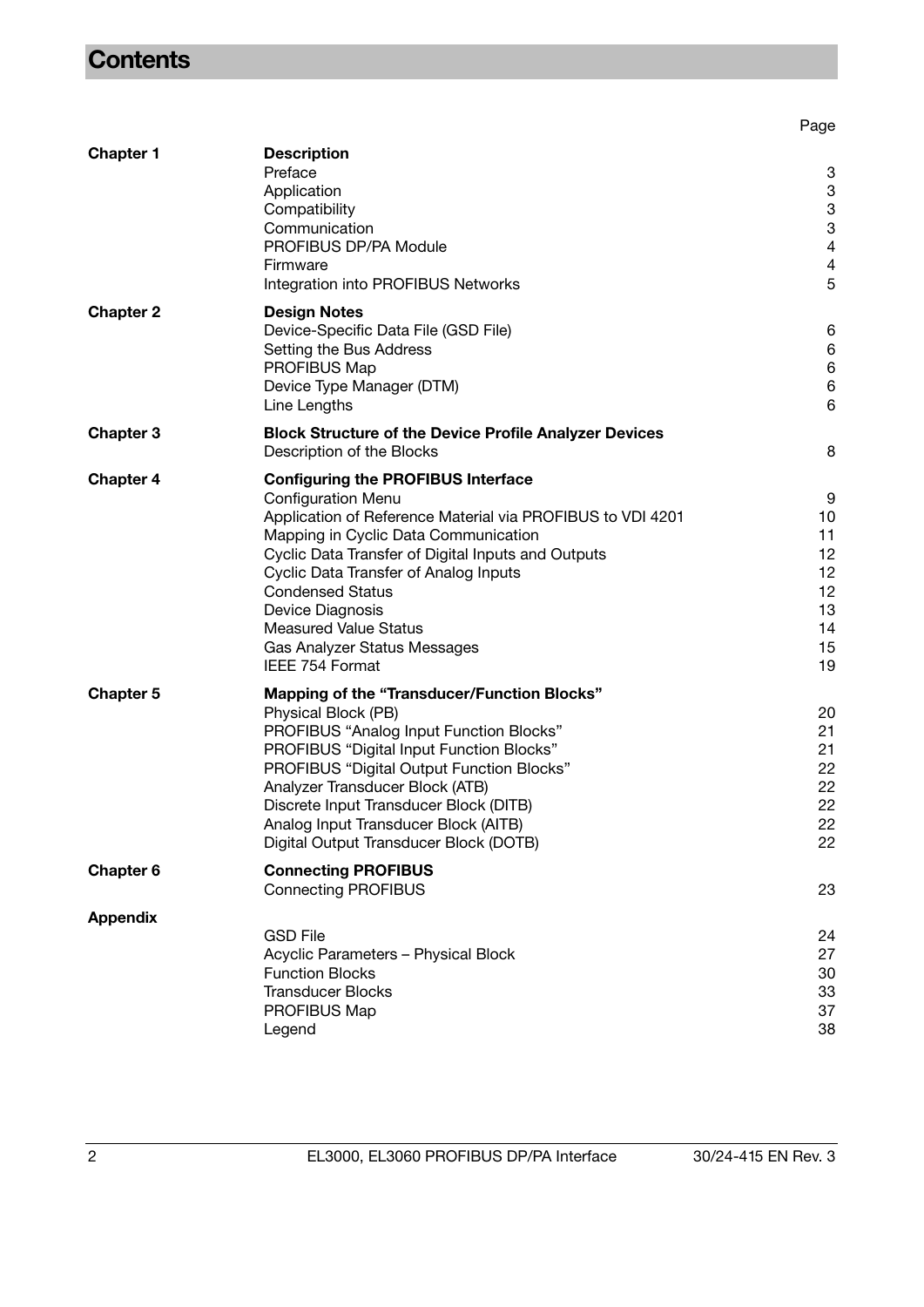### <span id="page-2-0"></span>**Preface**

This Technical Information describes the PROFIBUS interface in the EL3000 and EL3060 gas analyzers. Using this interface requires a general knowledge of PROFIBUS.

For information on the configuration of PROFIBUS networks see the brochure "PROFIBUS – Solutions from ABB" (Publication No. 30/FB-10 EN). Additional information can also be found with the PROFIBUS User Organization on the Internet at http://www.profibus.com.

### <span id="page-2-1"></span>**Application**

Via the PROFIBUS module the gas analyzer can be connected to the PROFIBUS network as a PROFIBUS slave. The PROFIBUS module provides one RS485 and one MBP interface (non-intrinsically safe).

Via the PROFIBUS, information from the gas analyzer is transferred to a PC, PLC or process control system, thus providing measured values, status signals as well as signals of the analog and digital inputs for further processing.

### <span id="page-2-2"></span>**Compatibility**

The PROFIBUS interface described in this revision of the Technical Information at hand can be used as from software version 3.3.2. Revision 1 of the Technical Information remains valid for former software versions.

### <span id="page-2-3"></span>**Communication**

The "Profile for Process Control Device Version V 3.01", with Amendment 2 "Condensed Status und Diagnostic Messages V 1.0" and Amendment 3 "Identification Maintenance Functions (I&M Function for PA) V 1.0" are used.

The RS485- and MBP (non-intrinsically safe) transmission technology is supported.

The PROFIBUS specification differentiates between cyclic and acyclic services. With the cyclic services the process data (e.g. measured values, control commands and status information) is transferred between master and slaves, whereas the acyclic services provide online access to field instruments for parameter setting, operation, observation and alarm handling.

The PROFIBUS device profile is a device-specific supplement for data communication. In this device profile, parameters typical for the device family, as for instance measurement ranges or alarms have been specified as binding.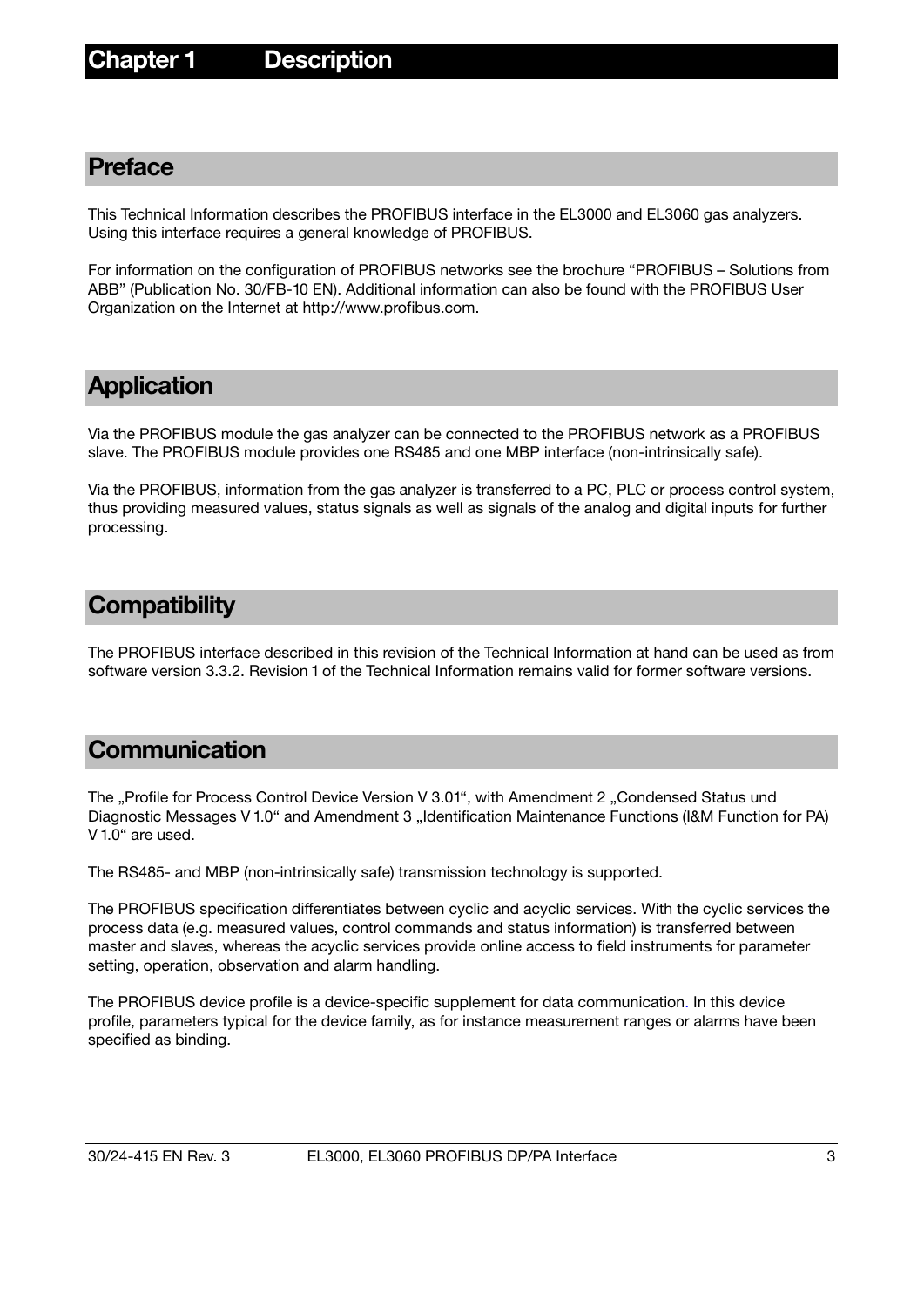## <span id="page-3-0"></span>**PROFIBUS DP/PA Module**

The electronic module in the gas analyzer provides the possibility to insert a PROFIBUS module in slot –X20/–X21. The module can be ordered in 2 variants:

- PROFIBUS DP/PA module for direct cabling
- PROFIBUS DP for Ex (hazardous areas) with cabling via isolating relay for use in a central housing in category 2G.





The PROFIBUS module provides two interfaces:

• RS485 interface

Via the RS485 interface a gas analyzer can be integrated into a PROFIBUS DP network.

• MBP interface

Via the MBP interface a gas analyzer can be integrated into a non-intrinsically safe PROFIBUS PA network.

### <span id="page-3-1"></span>**Firmware**

Current firmware version of the gas analyzer: V 3.4.0.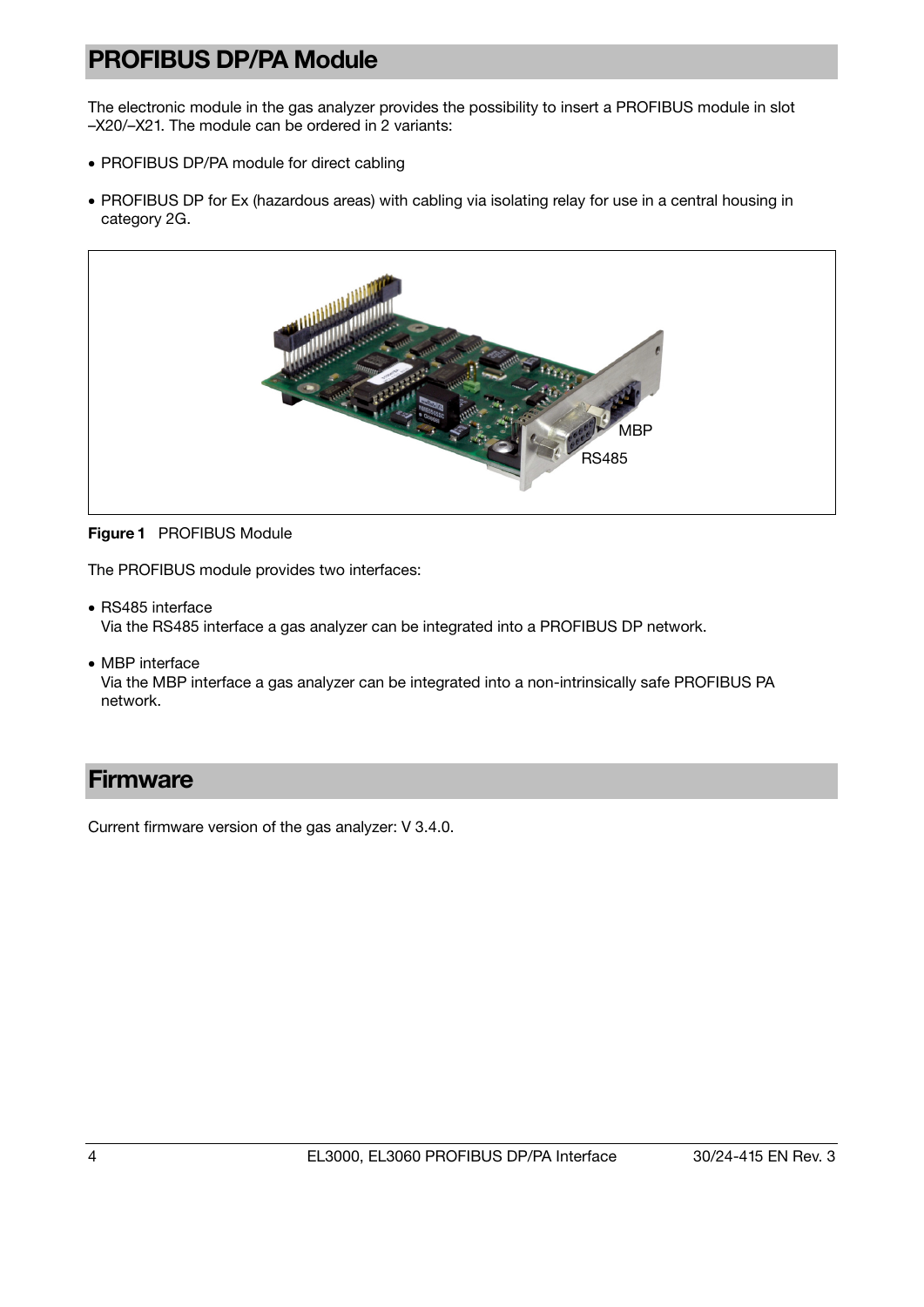## <span id="page-4-0"></span>**Integration into PROFIBUS Networks**

The gas analyzer can be integrated into existing PROFIBUS DP or PROFIBUS PA networks by using the PROFIBUS DP/PA module. The PROFIBUS PA shown in the figure below is situated in a non-hazardous area.



**Figure 2** Gas analyzers coupled to a PROFIBUS DP and PA (non-intrinsically safe)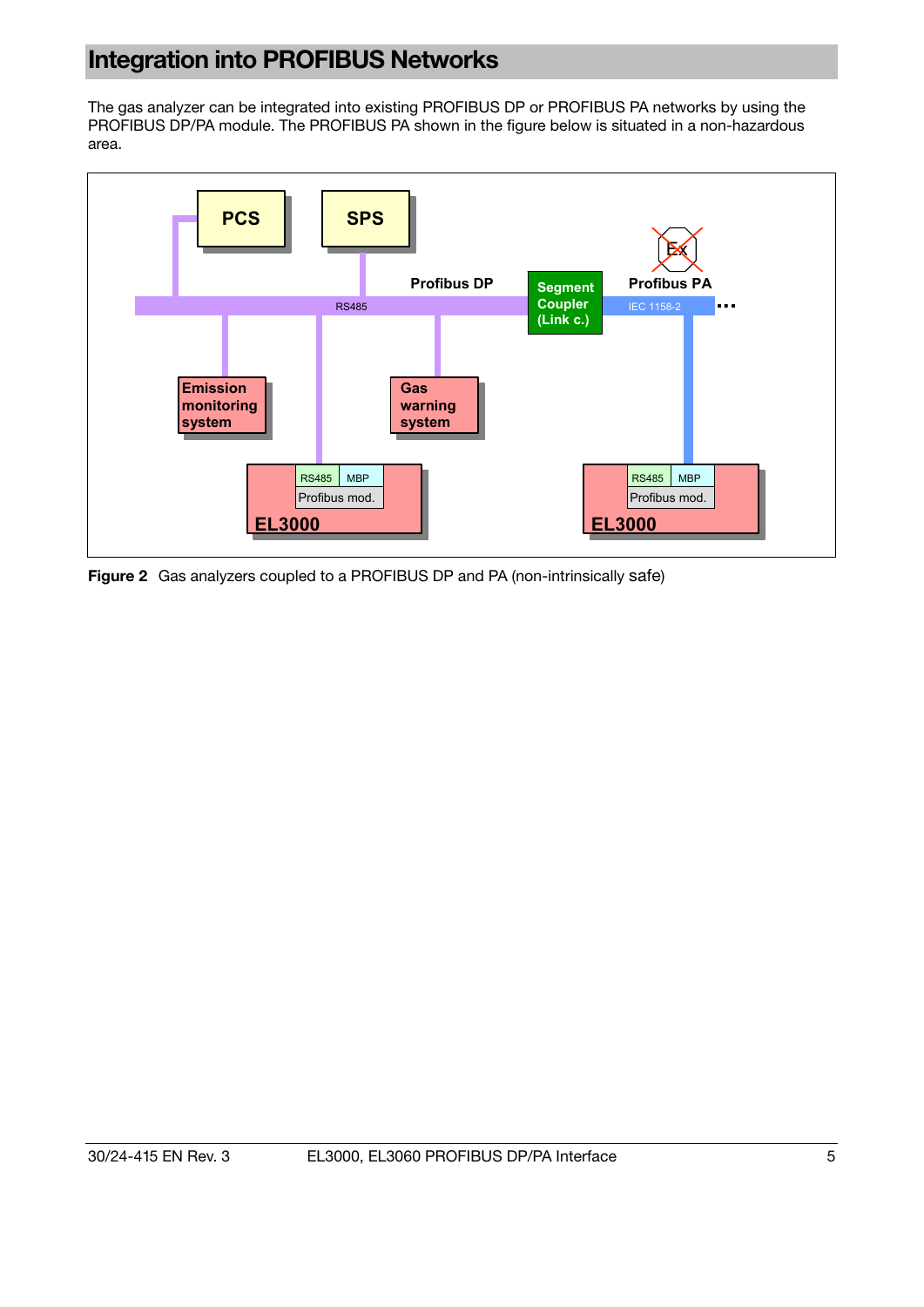### <span id="page-5-0"></span>**Device-Specific Data File (GSD File)**

Using the PROFIBUS PA profile not only makes devices interoperable – that is devices of different manufacturers can be physically connected to a single bus and are able to communicate with each other –, but also makes them interchangeable, which means devices of different manufacturers can be exchanged one for another without engineering effort to change the configuration in the process automation system.

In order to ensure this interchangeability ABB provides a GSD file (device-specific data file) for system integration. The manufacturer-specific GSD file "ABB\_3400.gsd" (see page [2](#page-23-0)4) is included on the CD-ROM "Software Tools and Technical Documentation" which is part of the scope of supply.

### <span id="page-5-1"></span>**Setting the Bus Address**

If there is no customer specification regarding the bus address, it is set to "126" at delivery. During commissioning of the gas analyzer the address must be set within the valid range (1–125). The set address must not be assigned more than once in the segment. The bus address is set using the "ECT" software tool.

### <span id="page-5-2"></span>**PROFIBUS Map**

The PROFIBUS map can be read-out using the "ECT" software tool (see page [3](#page-36-0)7 for an example).

### <span id="page-5-3"></span>**Device Type Manager (DTM)**

A DTM for configuration and parameter setting via the PROFIBUS is presently not available.

### <span id="page-5-4"></span>**Line Lengths**

The admissible line length within the segment including all stub lines depends on the cable type and the set Baud rate.

More detailed instructions for planning and design can be found in the brochure "PROFIBUS – Solutions from ABB" (Publication No. 30/FB-10 EN).

For additional information see ABB homepage at http://www.abb.com as well as the homepage of the PROFIBUS User Organization at http://www.profibus.com.

6 EL3000, EL3060 PROFIBUS DP/PA Interface 30/24-415 EN Rev. 3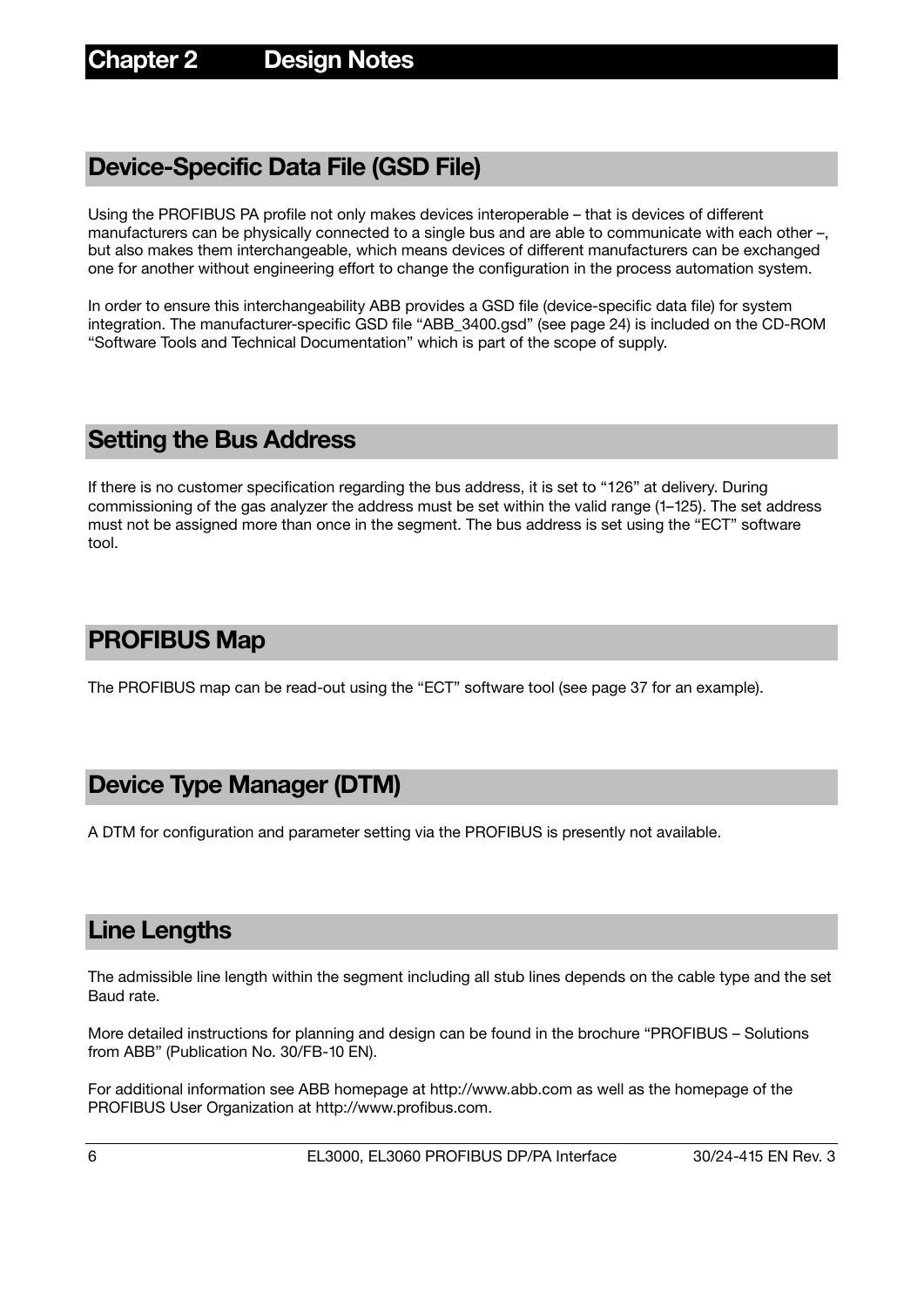# **Chapter 3 Block Structure of the Device Profile Analyzer Devices**

The PA device profile for the gas analyzer has been developed and implemented according to the block model, which describes the functionality of the device by means of "blocks".



**Figure 3** Block structure of the device profile analyzer devices



**Figure 4** Block model in the gas analyzer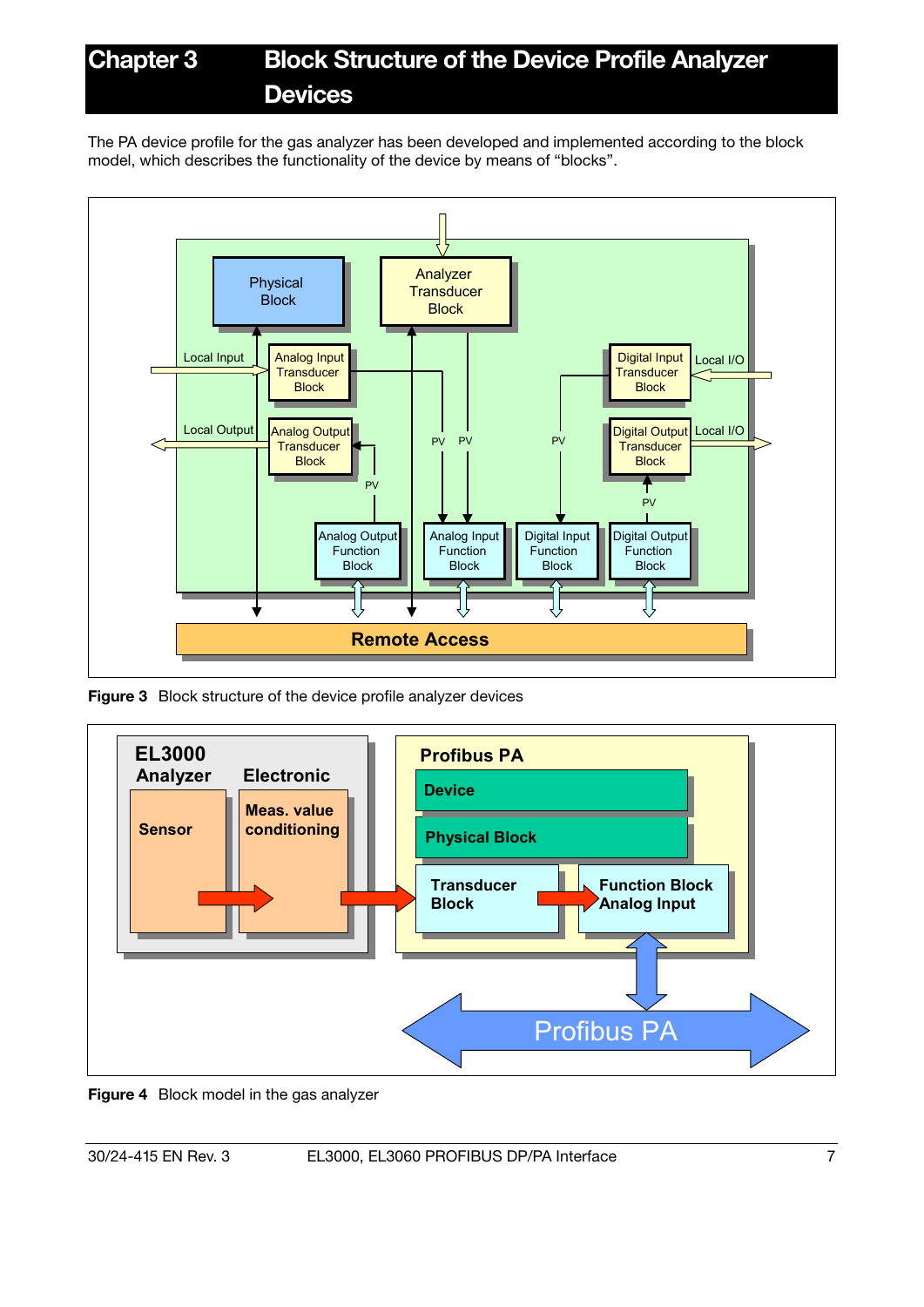# <span id="page-7-0"></span>**Description of the Blocks**

| <b>Block type</b>                                  | <b>Block contents</b>                                                                                                                                                                                                                                                                  | <b>Note</b>                                                                                       |
|----------------------------------------------------|----------------------------------------------------------------------------------------------------------------------------------------------------------------------------------------------------------------------------------------------------------------------------------------|---------------------------------------------------------------------------------------------------|
| Device block                                       |                                                                                                                                                                                                                                                                                        |                                                                                                   |
|                                                    | Physical Block (PB) Description of the device (hardware)<br>Measuring method, device configuration, device<br>number, manufacturer's name, operating status<br>(operation, maintenance, ) global status, diagnosis<br>information.                                                     | only one device block for each<br>device                                                          |
|                                                    | Transducer blocks (Parameters of the physical meas. variable)                                                                                                                                                                                                                          |                                                                                                   |
| Transducer Block<br>(ATB, DITB, AITB,<br>DOTB)     | Measuring method and its interpretation<br>Variable (clear text and unit). Number of measurement<br>ranges (MR), lower range and upper range values of<br>MR, active MR. ON/OFF of the function Auto range.<br>Measured value cycle time, measured value with time<br>stamp and status | Analyzer TB, discrete input TB<br>Manufacturer-specific:<br>Analog input TB,<br>Digital output TB |
|                                                    | Function blocks (Functions seen from SPS, PLS, )                                                                                                                                                                                                                                       |                                                                                                   |
| Analog Input<br><b>Function Block</b><br>(AIFB)    | Measured value<br>Current measured value with status and scaling.<br>Calculated meas. values and auxiliary variables via bus<br>AO.                                                                                                                                                    | Component measurement<br>values, analog outputs of the<br>gas analyzer                            |
| Discrete Input<br><b>Function Block</b><br>(DIFB)  | Digital input                                                                                                                                                                                                                                                                          | Status, autocal status, limit<br>values, digital inputs and<br>outputs of the gas analyzer        |
| Discrete Output<br><b>Function Block</b><br>(DOFB) | Digital output                                                                                                                                                                                                                                                                         | Automatic calibration,<br>Bus DI of the gas analyzer,<br>component switch-over                    |



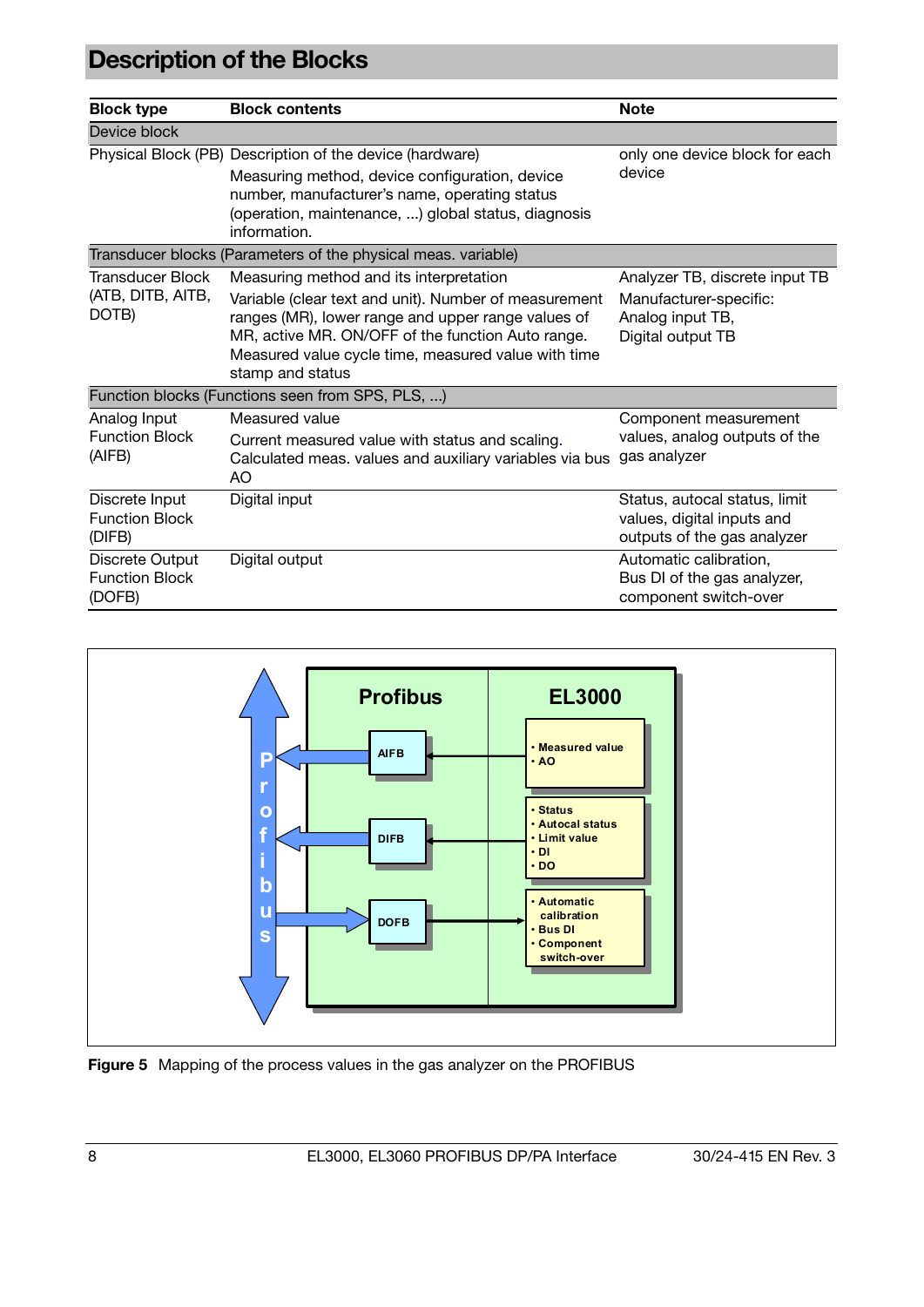## <span id="page-8-0"></span>**Configuration Menu**

The PROFIBUS interface parameters are set via the "Profibus" dialog in the "ECT" software tool.

| <b>Profibus</b>    |                         |                                      |                            |      |
|--------------------|-------------------------|--------------------------------------|----------------------------|------|
| Profibus Address:  | 126                     |                                      |                            |      |
| Interface:         | <b>RS485</b>            |                                      |                            |      |
| Baud Rate:         | 1500000                 |                                      |                            |      |
| Application:       | Emission VDI 4201       |                                      |                            |      |
| Fail Safe Type Al: | Hold Value              |                                      |                            |      |
| Fail Safe Type DI: | Measuring Value         |                                      |                            |      |
| Print              | Save As                 | Cold Start                           | Warm Start                 |      |
| Profibus<br>No.    | Offset<br>Component/IO  | Description                          | Unit                       | Mod  |
| 国<br>Al            | Measured Variables<br>0 | CO <sub>2:Air</sub><br>000.45110.000 | Vol %<br>$37 - 1923 - 192$ | Cald |

**Figure 6** "Profibus" dialog in the "ECT" software tool

| <b>Parameter</b>                     | <b>Value Range</b>      |                                                                                                                                                                                                                                                                                                         |
|--------------------------------------|-------------------------|---------------------------------------------------------------------------------------------------------------------------------------------------------------------------------------------------------------------------------------------------------------------------------------------------------|
| Profibus Address                     | $1 - 126$               |                                                                                                                                                                                                                                                                                                         |
| Interface                            | RS485 Interface         | (PROFIBUS DP)                                                                                                                                                                                                                                                                                           |
|                                      | <b>MBP</b> Interface    | (PROFIBUS PA, non-intrinsically safe)                                                                                                                                                                                                                                                                   |
| <b>Baud Rate</b>                     | RS485 Interface:        | automatically, 9600 Baud, 19200 Baud, 93750 Baud, 187.5<br>KBaud, 500 KBaud, 1.5 MBaud, 3 MBaud, 6 MBaud                                                                                                                                                                                                |
|                                      | MBP Interface:          | set to 31.25 KBaud                                                                                                                                                                                                                                                                                      |
| Application                          | Standard:               | The Profibus-AI value is the physical measured value (indicated<br>value) of the gas analyzer.                                                                                                                                                                                                          |
|                                      | Emission VDI 4201:      | The physical measured values of the gas analyzer are scaled to<br>the range -100000+10000. 0 equals physically zero and<br>10000 corresponds to the end value of the indication range<br>(according to VDI 4201; see section "Application of Reference<br>Material via PROFIBUS to VDI 4201", page 10). |
| Fail Safe Type<br>of funktion blocks | <b>Measuring Value:</b> | The Profibus function block value follows the function block<br>output value of the gas analyzer.                                                                                                                                                                                                       |
| AI and $DI1$                         | Hold Value:             | The Profibus function block holds the last output value.                                                                                                                                                                                                                                                |

1) As from software version 3.4.0. For the Profibus DI's Device Status and Autocal Status, in the transducer block always a "Good" status is delivered independent of the set fail safe type.

| <b>Function</b> | <b>Action</b>                                                                                                                                                                                                                                                                                                                  |
|-----------------|--------------------------------------------------------------------------------------------------------------------------------------------------------------------------------------------------------------------------------------------------------------------------------------------------------------------------------|
| Print           | Print the PROFIBUS image.                                                                                                                                                                                                                                                                                                      |
| Save As         | Save the PROFIBUS image as txt file.                                                                                                                                                                                                                                                                                           |
| Cold Start      | With Cold Start, all the parameters which are stored in the PROFIBUS stack as Store<br>parameters are reset to the default value. These are e.g. all the parameters of the<br>function blocks, the block header parameters of the transducer blocks, cancelling the<br>blocking of the change of PROFIBUS address via the bus. |
| Warm Start      | With Warm Start the PROFIBUS stack is reset, comparable with a Power off/on.                                                                                                                                                                                                                                                   |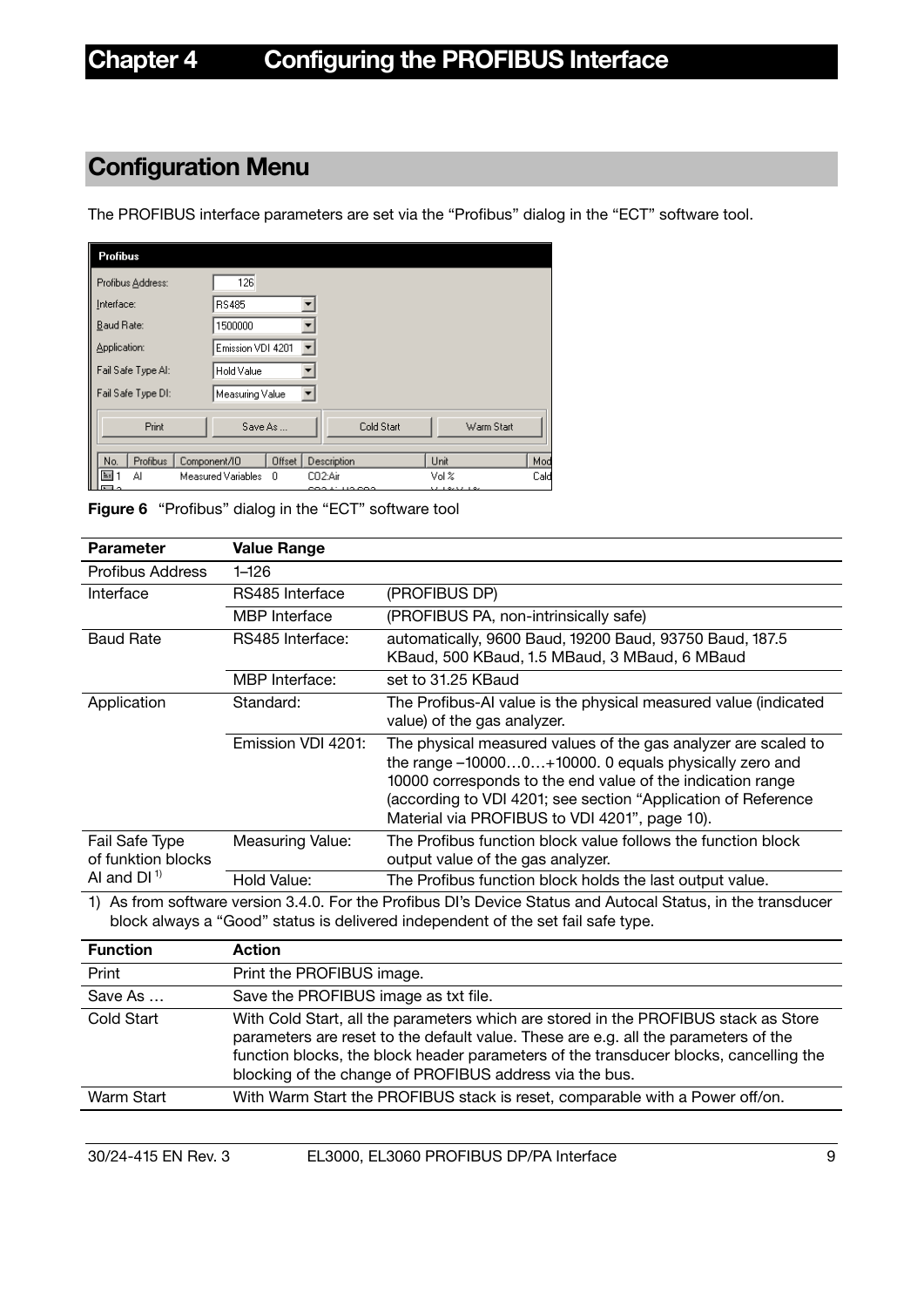## <span id="page-9-0"></span>**Application of Reference Material via PROFIBUS to VDI 4201**

An evaluation computer equipped with a PROFIBUS interface to VDI 4201 is able to apply reference material to the connected gas analyzer.

In this regard, the application "Emission VDI 4201" must be set in the "Profibus" dialog of the "ECT" software tool (see Figure 6). Furthermore, connections between the bus digital inputs which are actuated via the PROFIBUS and the digital outputs, by means of which the solenoid valves are actuated, must be set up in the "IO Connections" dialog; at the same time, the bus digital inputs must set the status "External Function Control" (see the following example). The bus digital inputs in cyclic data traffic are shown in the Profibus map.

#### **Example**

The digital outputs X24-DO1 to X24-DO4 of the digital I/O module installed in slot –X24 are actuated via the bus digital inputs Bus DI1 to Bus DI4; at the same time, External Function Control is set for each activated bus digital input Bus DI1 to Bus DI4. For example, if the zero gas valve connected to digital output X24-DO1 is to be actuated by the evaluation computer via bus digital input Bus DI1 and the External Function Control set at the same time, a cross must be set in the X24-DO1 line in the Bus DI1 column and a cross in the Ext. Func. Control column in the Bus DI1 line (see the illustration below).

| <b>10 Connections</b>                                  |      |                     |                  |                   |               |              |                 |                 |                |                  |                                     |                  |                     |                     |         |         |         |         |         |         |         |         |         |          |                        |                        |                        |                        |                         |                              |                              |                              |                              |                               |                               |                               |                               |                               |                                |          |          |          |          |          |          |          |          |            |                                           |  |
|--------------------------------------------------------|------|---------------------|------------------|-------------------|---------------|--------------|-----------------|-----------------|----------------|------------------|-------------------------------------|------------------|---------------------|---------------------|---------|---------|---------|---------|---------|---------|---------|---------|---------|----------|------------------------|------------------------|------------------------|------------------------|-------------------------|------------------------------|------------------------------|------------------------------|------------------------------|-------------------------------|-------------------------------|-------------------------------|-------------------------------|-------------------------------|--------------------------------|----------|----------|----------|----------|----------|----------|----------|----------|------------|-------------------------------------------|--|
| <b>a</b> AOs <mark>d</mark> DOs → d DIs <b>B</b> B All |      |                     |                  |                   |               |              |                 |                 |                |                  |                                     |                  |                     |                     |         |         |         |         |         |         |         |         |         |          |                        |                        |                        |                        |                         |                              |                              |                              |                              |                               |                               |                               |                               |                               |                                |          |          |          |          |          |          |          |          |            |                                           |  |
|                                                        | Emer | Maintenance Request | Maintenance Mode | Collective Status | Autocal Start | Autocal Stop | Autocal Disable | Meas, Cas Valve | Zero Gas Valve | Span Gas Valve 1 | $\mathbf{\alpha}$<br>Span Gas Valve | Span Gas Valve 3 | 4<br>Span Gas Valve | ю<br>Span Gas Valve | Limit 1 | Limit 2 | Limit 3 | Limit 4 | Limit 5 | Limit 6 | Limit 7 | Limit 8 | Limit 9 | Limit 10 | Uras26 Detector 1 lout | Uras26 Detector 2 lout | Uras26 Detector 3 lout | Uras26 Detector 4 lout | Magnos206 Detector lout | Uras26 Detector 1 MR Control | Uras26 Detector 2 MR Control | Uras26 Detector 3 MR Control | Uras26 Detector 4 MR Control | Magnos206 Detector MR Control | Uras26 Detector 1 MR Feedback | Uras26 Detector 2 MR Feedback | Uras26 Detector 3 MR Feedback | Uras26 Detector 4 MR Feedback | Magnos206 Detector MR Feedback | Bus DI 1 | Bus DI 2 | Bus DI 3 | Bus DI 4 | Bus DI 5 | Bus DI 6 | Bus DI 7 | Bus DI 8 | Ext. Error | Ext. Maint. Request<br>Ext. Func. Control |  |
| X24-D01                                                |      |                     |                  |                   |               |              |                 |                 |                |                  |                                     |                  |                     |                     |         |         |         |         |         |         |         |         |         |          |                        |                        |                        |                        |                         |                              |                              |                              |                              |                               |                               |                               |                               |                               |                                | ∝        |          |          |          |          |          |          |          |            |                                           |  |
| X24-DO2                                                |      |                     |                  |                   |               |              |                 |                 |                |                  |                                     |                  |                     |                     |         |         |         |         |         |         |         |         |         |          |                        |                        |                        |                        |                         |                              |                              |                              |                              |                               |                               |                               |                               |                               |                                |          |          |          |          |          |          |          |          |            |                                           |  |
| X24-DO3                                                |      |                     |                  |                   |               |              |                 |                 |                |                  |                                     |                  |                     |                     |         |         |         |         |         |         |         |         |         |          |                        |                        |                        |                        |                         |                              |                              |                              |                              |                               |                               |                               |                               |                               |                                |          |          |          |          |          |          |          |          |            |                                           |  |
| X24-DO4                                                |      |                     |                  |                   |               |              |                 |                 |                |                  |                                     |                  |                     |                     |         |         |         |         |         |         |         |         |         |          |                        |                        |                        |                        |                         |                              |                              |                              |                              |                               |                               |                               |                               |                               |                                |          |          |          |          |          |          |          |          |            |                                           |  |
| X24-DI1                                                |      |                     |                  |                   |               |              |                 |                 |                |                  |                                     |                  |                     |                     |         |         |         |         |         |         |         |         |         |          |                        |                        |                        |                        |                         |                              |                              |                              |                              |                               |                               |                               |                               |                               |                                |          |          |          |          |          |          |          |          |            |                                           |  |
| X24-DI2                                                |      |                     |                  |                   |               |              |                 |                 |                |                  |                                     |                  |                     |                     |         |         |         |         |         |         |         |         |         |          |                        |                        |                        |                        |                         |                              |                              |                              |                              |                               |                               |                               |                               |                               |                                |          |          |          |          |          |          |          |          |            |                                           |  |
| X24-DI3                                                |      |                     |                  |                   |               |              |                 |                 |                |                  |                                     |                  |                     |                     |         |         |         |         |         |         |         |         |         |          |                        |                        |                        |                        |                         |                              |                              |                              |                              |                               |                               |                               |                               |                               |                                |          |          |          |          |          |          |          |          |            |                                           |  |
| $X24-D14$                                              |      |                     |                  |                   |               |              |                 |                 |                |                  |                                     |                  |                     |                     |         |         |         |         |         |         |         |         |         |          |                        |                        |                        |                        |                         |                              |                              |                              |                              |                               |                               |                               |                               |                               |                                |          |          |          |          |          |          |          |          |            |                                           |  |
| X26-A01 (4-20mA)                                       |      |                     |                  |                   |               |              |                 |                 |                |                  |                                     |                  |                     |                     |         |         |         |         |         |         |         |         |         |          |                        |                        |                        |                        |                         |                              |                              |                              |                              |                               |                               |                               |                               |                               |                                |          |          |          |          |          |          |          |          |            |                                           |  |
| X26-A02 (4-20mA)                                       |      |                     |                  |                   |               |              |                 |                 |                |                  |                                     |                  |                     |                     |         |         |         |         |         |         |         |         |         |          |                        |                        |                        |                        |                         |                              |                              |                              |                              |                               |                               |                               |                               |                               |                                |          |          |          |          |          |          |          |          |            |                                           |  |
| Bus DI1                                                |      |                     |                  |                   |               |              |                 |                 |                |                  |                                     |                  |                     |                     |         |         |         |         |         |         |         |         |         |          |                        |                        |                        |                        |                         |                              |                              |                              |                              |                               |                               |                               |                               |                               |                                |          |          |          |          |          |          |          |          |            | $\overline{\mathsf{x}}$                   |  |
| Bus DI2                                                |      |                     |                  |                   |               |              |                 |                 |                |                  |                                     |                  |                     |                     |         |         |         |         |         |         |         |         |         |          |                        |                        |                        |                        |                         |                              |                              |                              |                              |                               |                               |                               |                               |                               |                                |          |          |          |          |          |          |          |          |            |                                           |  |
| Bus DI3                                                |      |                     |                  |                   |               |              |                 |                 |                |                  |                                     |                  |                     |                     |         |         |         |         |         |         |         |         |         |          |                        |                        |                        |                        |                         |                              |                              |                              |                              |                               |                               |                               |                               |                               |                                |          |          |          |          |          |          |          |          |            |                                           |  |
| Bus DI4                                                |      |                     |                  |                   |               |              |                 |                 |                |                  |                                     |                  |                     |                     |         |         |         |         |         |         |         |         |         |          |                        |                        |                        |                        |                         |                              |                              |                              |                              |                               |                               |                               |                               |                               |                                |          |          |          |          |          |          |          |          |            |                                           |  |
| Bus DI5                                                |      |                     |                  |                   |               |              |                 |                 |                |                  |                                     |                  |                     |                     |         |         |         |         |         |         |         |         |         |          |                        |                        |                        |                        |                         |                              |                              |                              |                              |                               |                               |                               |                               |                               |                                |          |          |          |          |          |          |          |          |            |                                           |  |
| Bus DI6                                                |      |                     |                  |                   |               |              |                 |                 |                |                  |                                     |                  |                     |                     |         |         |         |         |         |         |         |         |         |          |                        |                        |                        |                        |                         |                              |                              |                              |                              |                               |                               |                               |                               |                               |                                |          |          |          |          |          |          |          |          |            |                                           |  |
| Bus DI7                                                |      |                     |                  |                   |               |              |                 |                 |                |                  |                                     |                  |                     |                     |         |         |         |         |         |         |         |         |         |          |                        |                        |                        |                        |                         |                              |                              |                              |                              |                               |                               |                               |                               |                               |                                |          |          |          |          |          |          |          |          |            |                                           |  |
| Bus DI8                                                |      |                     |                  |                   |               |              |                 |                 |                |                  |                                     |                  |                     |                     |         |         |         |         |         |         |         |         |         |          |                        |                        |                        |                        |                         |                              |                              |                              |                              |                               |                               |                               |                               |                               |                                |          |          |          |          |          |          |          |          |            |                                           |  |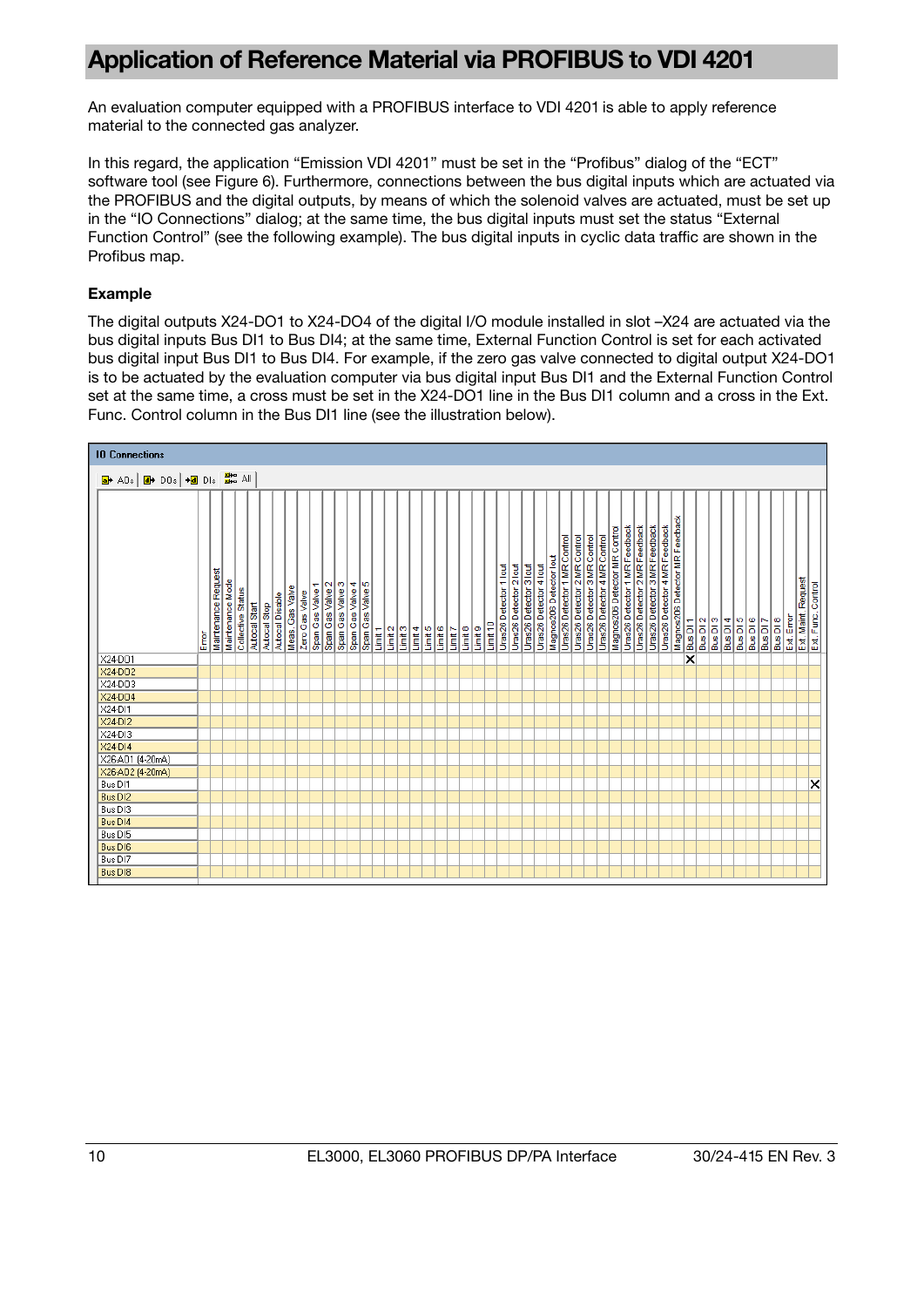## <span id="page-10-0"></span>**Mapping in Cyclic Data Communication**

In cyclic data communication the measured values and I/Os are arranged automatically in the following sequence:

#### **Analog inputs**

- 1. Measured values 1–5
- 2. Current outputs 1–6

#### **Digital inputs**

- 3. Device status
- 4. Automatic calibration status
- 5. Limit values 1–10
- 6. Digital inputs 1–4 module 1
- 7. Digital inputs 1–4 module 2
- 8. Digital inputs 1–4 module 3
- 9. Digital outputs 1–4 module 1
- 10. Digital outputs 1–4 module 2
- 11. Digital outputs 1–4 module 3

#### **Digital outputs**

- 12. Start automatic calibration
- 13. Abort automatic calibration
- 14. Block automatic calibration
- 15. Bus digital inputs 1–8
- 16. Component switch-over (for each measured value detector)

In order to enter the cyclic data into a SPS or control system, the user needs the map of the cyclic data. Using the software tool "ECT" the map of the cyclic data can be read out from the gas analyzer. Subsequently these data can be printed and saved.

See example in Section "PROFIBUS Map", page [3](#page-36-0)7.

The PROFIBUS map is automatically modified if the configuration is changed (deletion or addition of DIO modules, AO modules or SSI modules).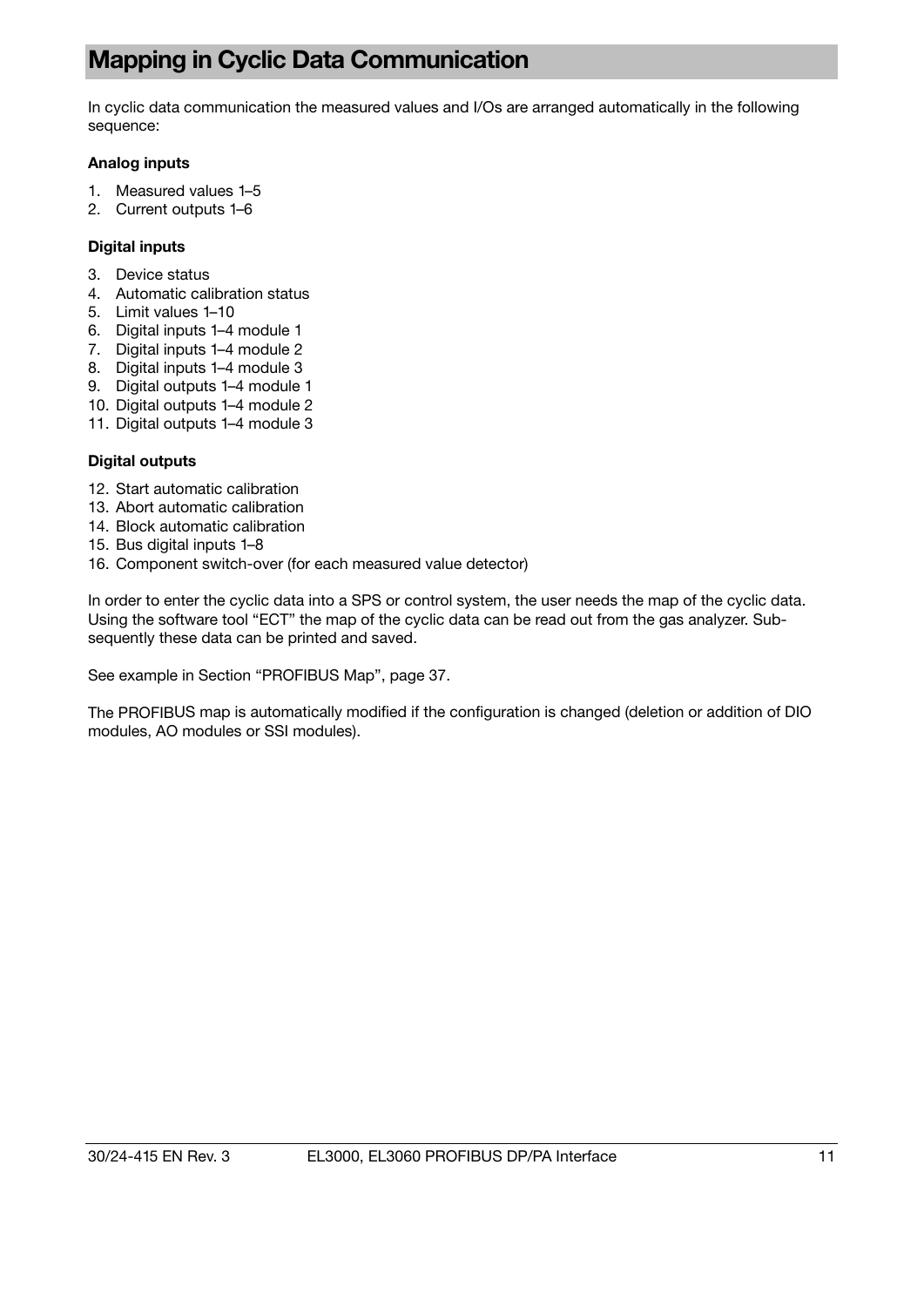## <span id="page-11-0"></span>**Cyclic Data Transfer of Digital Inputs and Outputs**

2 bytes are transferred for each digital value. (PROFIBUS PA profiles for Process Control Devices / General Requirements Data structure Numeric Identifier 102). The first byte represents the digital value. The second byte represents the status (see the following Section "Cyclic Data Transmission of Analog Inputs").

#### **Digital inputs**

Status: The Namur status of the gas analyzer is mapped here (as in Modbus). Bit 0: Failure, Bit 1: Maintenance request, Bit 2: Maintenance mode, Bit 3: Collective status. Autocal status: If the value is  $> 0$ , an autocalibration is executed in the device. Alarm values: If the value is  $> 0$ , the alarm value is active. Module DI, DO: If the value is  $> 0$ , the DI or DO is active.

#### **Digital outputs**

When writing to the DOs, it must be ensured that the status is set to a valid value (Good –  $OK = 0x80$ ), otherwise the written value is not transferred to the system.

Autocal Start: The autocalibration is started by writing a value  $\neq 0$ .

Autocal Cancel: An ongoing autocalibration is canceled by writing a value  $\neq 0$ .

Autocal Disable: The start of an autocalibration is disabled by writing a value  $\neq 0$ .

Bus DI: Writes the value to the value of Bus DI.

Component switch-over: The value which can be written here must be in the range  $1 \le x \le$  number of components of the detector. A component switch-over is created for each detector of a measured variable, irrespective of whether one or more components have been set up.

### <span id="page-11-1"></span>**Cyclic Data Transfer of Analog Inputs**

For each analog value 5 bytes are transmitted (PROFIBUS PA Profile for Process Control Devices / General Requirements Data Structure Numeric Identifier 101). The first 4 bytes represent the analog value, which is transmitted in the IEEE 754 format (see page [19](#page-18-0)). The  $5<sup>th</sup>$  byte represents the status.

### <span id="page-11-2"></span>**Condensed Status**

For each diagnostic event which occurs in the gas analyzer, a measured value status and a bit must be set in the device diagnosis. A measured value status and diagnostic information are stored for each status message.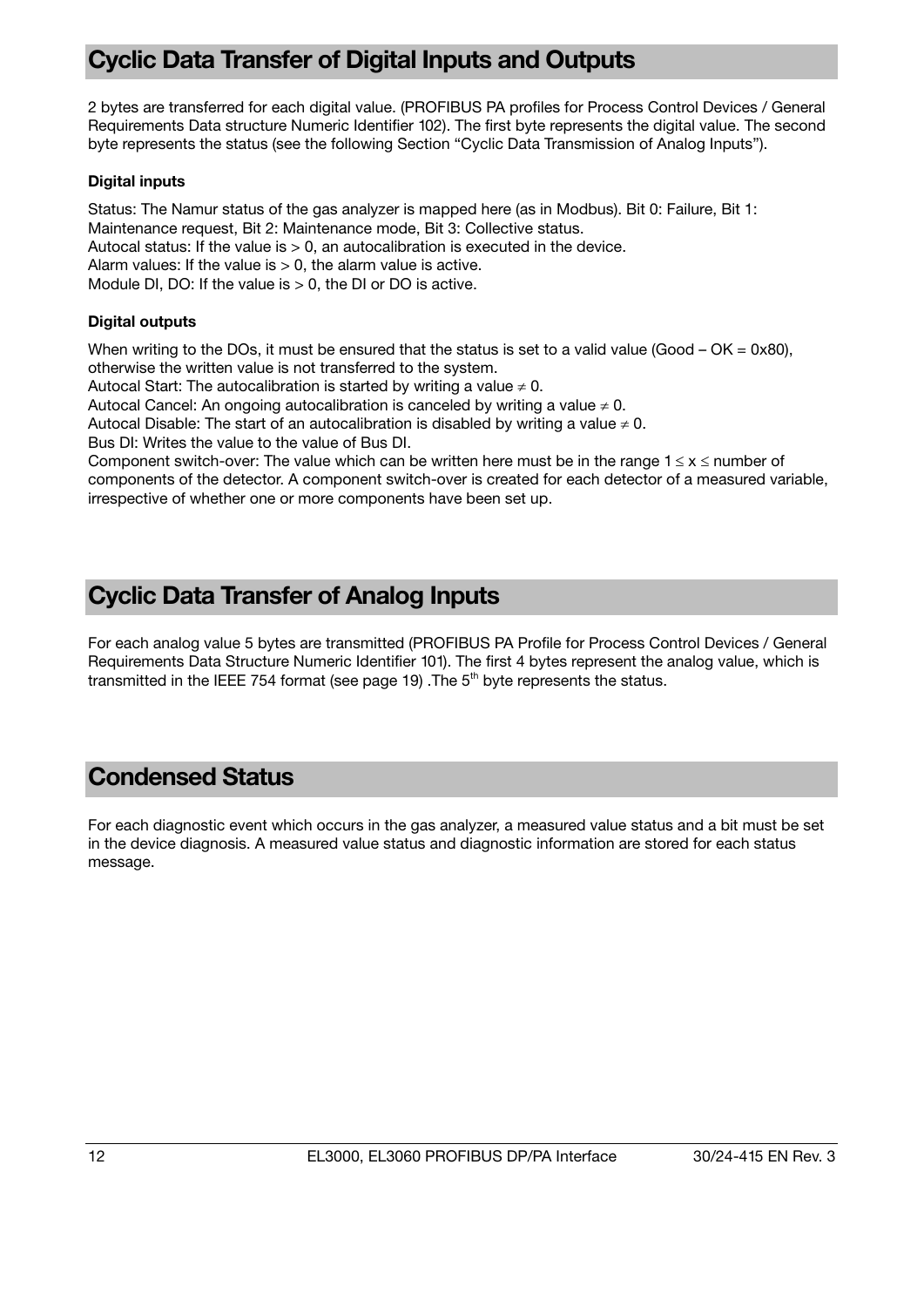# <span id="page-12-0"></span>**Device Diagnosis**

Each diagnostic event of the gas analyzer is assigned to one of the following diagnosis bits in the device diagnosis.

| Abbr.       | <b>Diagnosis bit</b>                | Code       |                                                                                                                                                                                                                              |                                                                                                     |
|-------------|-------------------------------------|------------|------------------------------------------------------------------------------------------------------------------------------------------------------------------------------------------------------------------------------|-----------------------------------------------------------------------------------------------------|
| <b>DMR</b>  | DIA_MAINTENANCE                     | 0x00200000 | Maintenance required                                                                                                                                                                                                         | Maintenance request:<br>Maintenance in $\geq 7$<br>days                                             |
| <b>DMA</b>  | DIA_MAINTENANCE_ALARM               | 0x00000100 | Failure of the device                                                                                                                                                                                                        | Failure:<br>Maintenance is<br>required immediately                                                  |
| <b>DMD</b>  | DIA_MAINTENANCE_DEMANDED 0x00000200 |            | Maintenance demanded                                                                                                                                                                                                         | Maintenance request:<br>Maintenance in $\geq 24$ h                                                  |
| <b>DFC</b>  | DIA_FUNCTION_CHECK                  | 0x00000400 | Device is in function<br>check mode or in<br>simulation or under local<br>control, e.g. maintenance                                                                                                                          | Function check:<br>The device is under<br>local control, in self-<br>diagnosis, being<br>calibrated |
| <b>DIPC</b> | DIA INV PRO COND                    | 0x00000800 | The process conditions do Process-related fault<br>not allow returning valid<br>values. (Set if a value has<br>the quality Uncertain -<br>process related, no<br>maintenance or Bad -<br>process related, no<br>maintenance) |                                                                                                     |

#### **Other diagnosis bits used**

| Abbr.      | Diagnosis bit                 | Code       |
|------------|-------------------------------|------------|
| <b>DCS</b> | DIA COLDSTART                 | 0x00100000 |
| <b>DWS</b> | DIA WARMSTART                 | 0x00080000 |
| <b>INV</b> | <b>IDENT NUMBER VIOLATION</b> | 0x00800000 |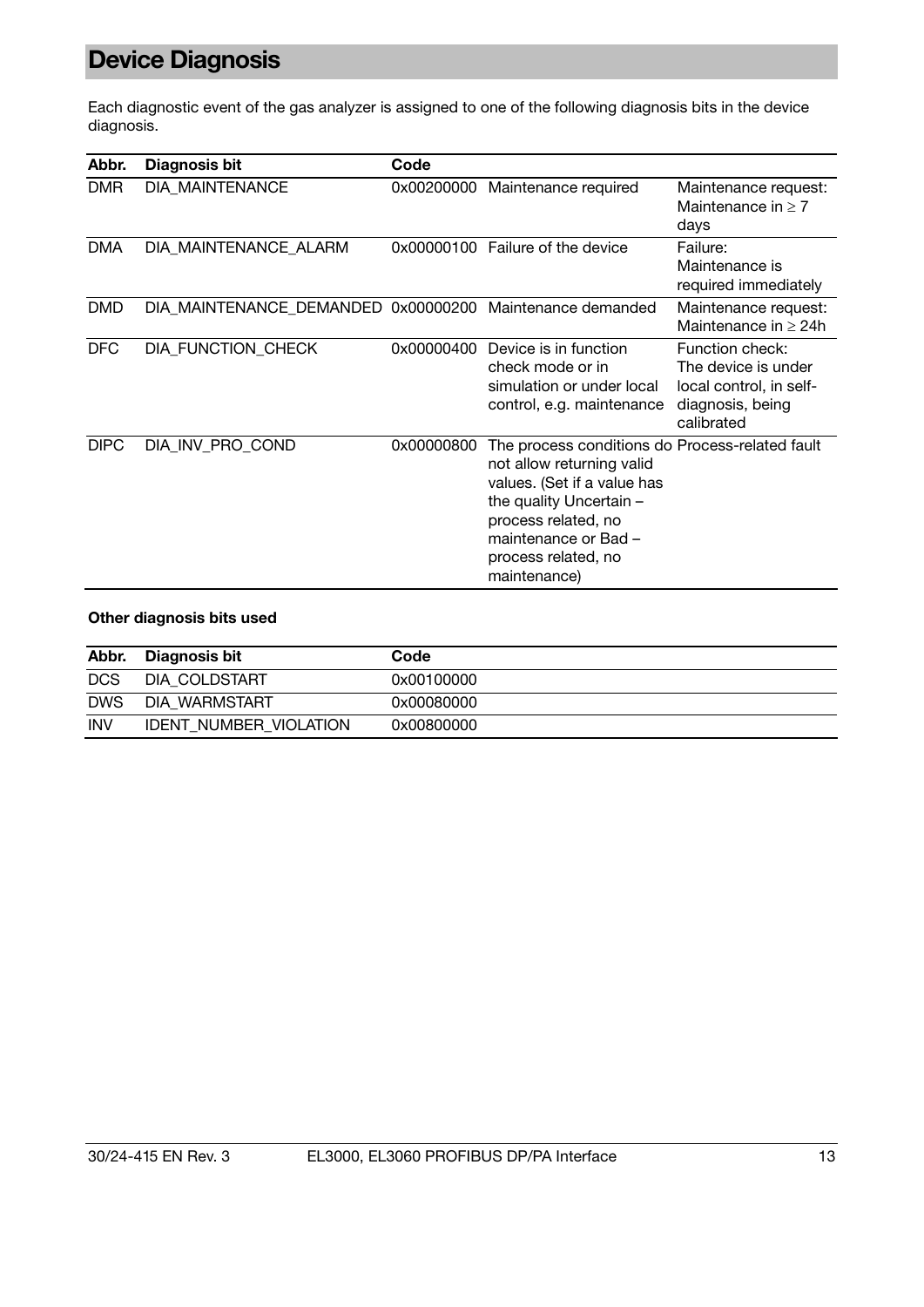## <span id="page-13-0"></span>**Measured Value Status**

| Abbr.       |      | <b>Code Description</b>                       | <b>Meaning</b>                                                                                                   |                                                                                                                                                                         |
|-------------|------|-----------------------------------------------|------------------------------------------------------------------------------------------------------------------|-------------------------------------------------------------------------------------------------------------------------------------------------------------------------|
| <b>GOK</b>  | 0x8E | $0x80 - Good - OK$                            |                                                                                                                  |                                                                                                                                                                         |
| <b>GMR</b>  |      | 0xA4 Good - maintenance required              | Device has wearout<br>message (1st level)                                                                        |                                                                                                                                                                         |
| <b>GMD</b>  | 0xA8 | Good – maintenance demand                     | Device has wearout<br>message (2nd level)                                                                        |                                                                                                                                                                         |
| <b>GFC</b>  |      | 0xBC Good - internal function check           | Self-diagnosis, calibration,<br>without noticeable influence<br>on measured value                                |                                                                                                                                                                         |
| <b>BFC</b>  | 0x3C | Bad - function check / local<br>override      | Device is maintained,<br>cleaned or calibrated.<br>Measured value does not<br>correspond to the process<br>value | If one of these faults occurs at<br>the inlet of the FB, this will be<br>converted to the outlet status<br>to the defined failsafe table<br>(Chapter 3.3.1 of amendment |
| BMA         | 0x24 | Bad – maintenance alarm                       | Error in device                                                                                                  | 2).                                                                                                                                                                     |
| ΒP          | 0x23 | Bad - passivated                              | Device is not used in the<br>process. Device may not<br>report any kind of diagnosis<br>or other status.         |                                                                                                                                                                         |
| <b>BNM</b>  |      | 0x2B Bad - process related, no<br>maintenance | Device fault-free but fault-<br>free measurement not<br>possible                                                 |                                                                                                                                                                         |
| <b>USS</b>  | 0x4B | Uncertain – substitute set                    | Device supplies preset<br>substitute value in the event<br>of a fault                                            | Set by the profile stack to the<br>defined failsafe table (Chapter<br>3.3.1 of amendment 2)                                                                             |
| <b>UIV</b>  | 0x4F | Uncertain - initial value                     | Activate initial value to                                                                                        | Set by the profile stack                                                                                                                                                |
| <b>UMD</b>  | 0x68 | Uncertain - maintenance<br>demanded           | Device has wearout<br>message (2nd level)<br>measured value if necessary,<br>outside the specification           |                                                                                                                                                                         |
| <b>USVS</b> | 0x73 | Uncertain - simulated value,<br>start         | Start of a simulation e.g.<br>loop test when<br>commissioning                                                    | Set by the profile stack<br>(Chapter 3.1 of amendment 2)                                                                                                                |
| <b>USVE</b> | 0x74 | Uncertain - simulated value,<br>end           | End of the simulation                                                                                            | Set by the profile stack<br>(Chapter 3.1 of amendment 2)                                                                                                                |
| <b>UPR</b>  | 0x78 | Uncertain - process related                   | Device fault-free but fault-<br>free measurement not<br>possible, e.g. measured<br>value with reduced precision  |                                                                                                                                                                         |

The following measured value statuses are defined by the profile: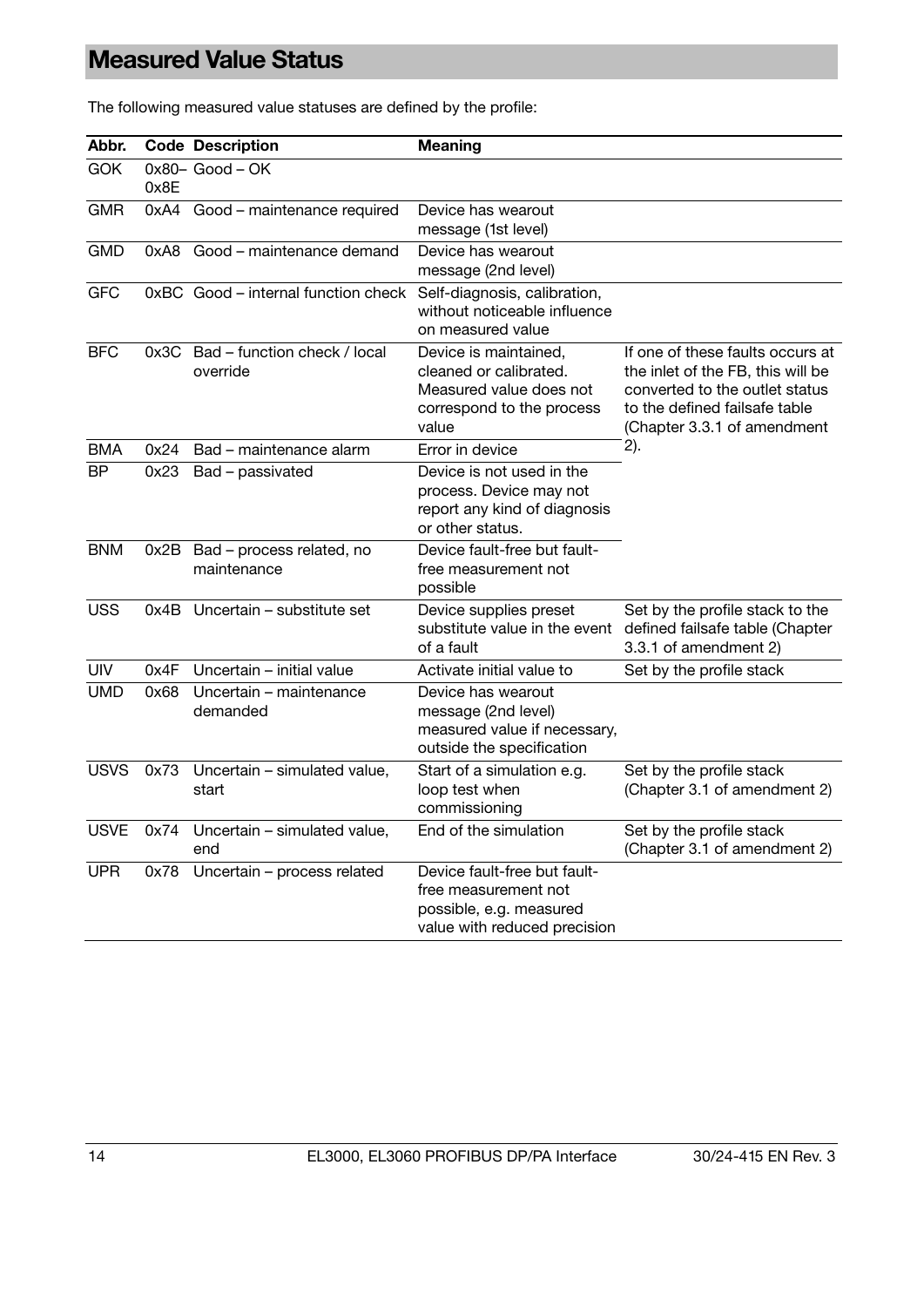#### <span id="page-14-0"></span>**Legend for the Table "Status Messages"**

|   | <b>Status signals</b>        |                                                                                                                                                                                                                                     |
|---|------------------------------|-------------------------------------------------------------------------------------------------------------------------------------------------------------------------------------------------------------------------------------|
| A | Status "Error"               | A status has occurred in the gas analyzer which requires the<br>immediate intervention of the user. The measured value is invalid.                                                                                                  |
| w | Status "Maintenance Request" | A status has occurred in the gas analyzer which will soon require the<br>intervention of the user. The measured value is valid.                                                                                                     |
|   | Status "Maintenance Mode"    | A calibration is being carried out in the gas analyzer, or the<br>maintenance switch has been set to "On". The measured value is not<br>a process measured value and is to be discarded.                                            |
|   | <b>Overall Status</b>        | The overall status is always set in conjunction with the status "Error"<br>and for individual messages in conjunction with the status<br>"Maintenance request"; it is not set in conjunction with the status<br>"Maintenance mode". |

#### **Status messages categories**

a Active status messages not requiring acknowledgement

- aQ Active status messages requiring acknowledgement
- aL Active status messages requiring acknowledgement and troubleshooting
- iQ Inactive status message requiring acknowledgement

#### **PROFIBUS diagnosis and status**

 The abbreviations for the diagnosis are to be taken from the table in the Section "Device diagnosis" (cf. Page [1](#page-12-0)3)

 The abbreviations for the status are to be taken from the table in the Section "Measured value status" (cf. Page [1](#page-13-0)4).

The measured value status for the inlet of the FB is entered in this column. If the status is Bad, this will be converted in the FB on the basis of the failsafe table (Chapter 3.3.1 of amendment 2).

L With this status message only the disturbed variable (Local) assumes the measured value status.

G With this status message all the measurement variables (Global) assume the measured value status.

Note: Status messages with no entry in the "Profibus" columns are not mapped via the Profibus.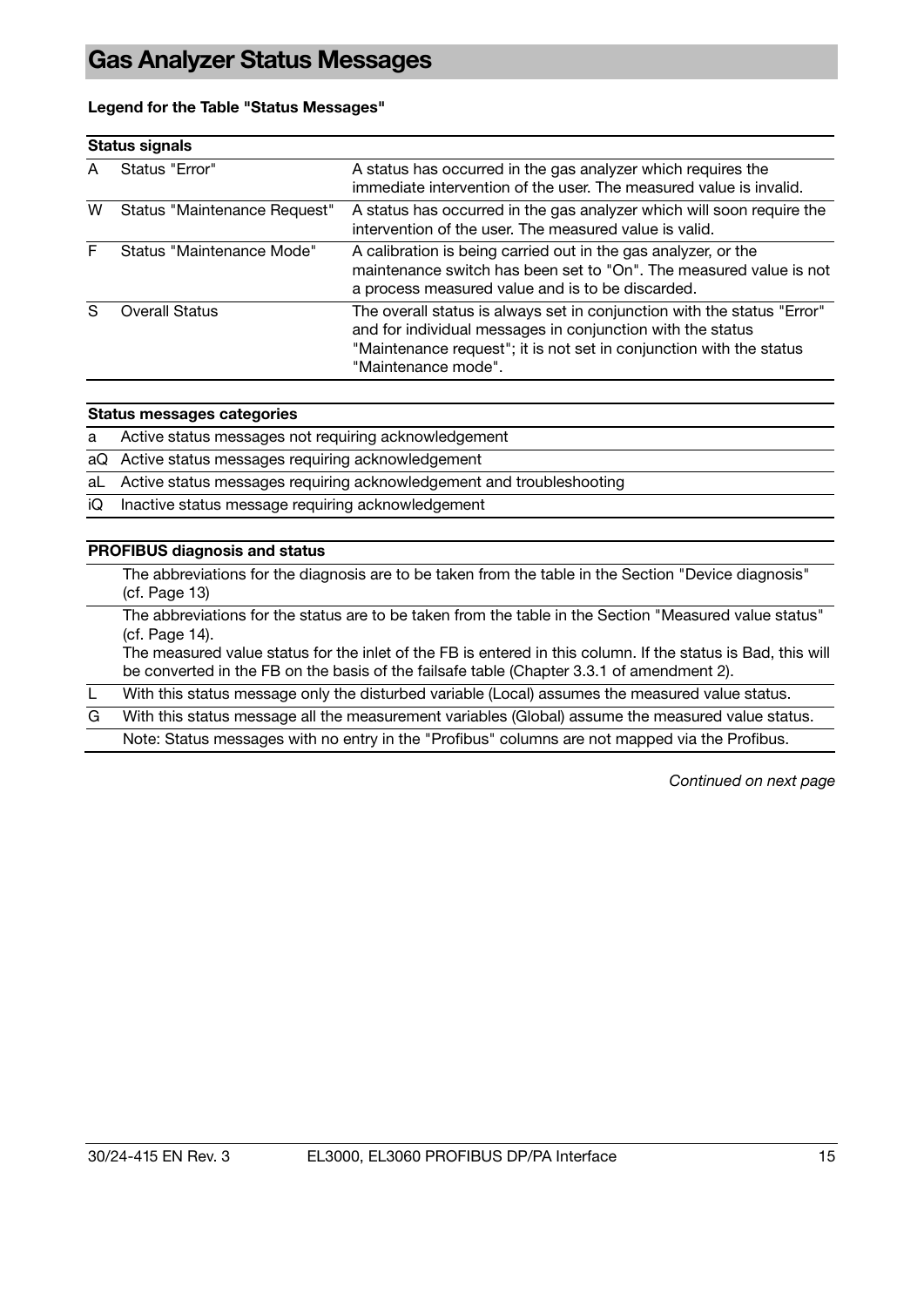# **Gas Analyzer Status Messages,** *continued*

| No. Status |                |               |    | <b>Profibus</b><br>Status   L/G   Diagn. |   |            | <b>Message</b>                                                                                                          |
|------------|----------------|---------------|----|------------------------------------------|---|------------|-------------------------------------------------------------------------------------------------------------------------|
|            |                |               |    |                                          |   |            |                                                                                                                         |
| 110        | $\overline{A}$ | <b>S</b>      | la |                                          |   |            | The instrument is booting.                                                                                              |
| 116        | A              | <sub>S</sub>  | la |                                          |   |            | The Profibus module is installed in the wrong slot! The interface is                                                    |
|            |                |               |    |                                          |   |            | therefore not operative. Please install the Profibus module in slot                                                     |
|            |                |               |    |                                          |   |            | X20/X21.                                                                                                                |
| 119        | A              | lS            | iQ |                                          |   |            | The configuration could not be loaded! This instrument is therefore                                                     |
|            |                |               |    |                                          |   |            | currently not configured. Please load a configuration using TCT.                                                        |
| $120$ F    |                |               | a  | <b>BFC</b>                               | G | <b>DFC</b> | The maintenance switch is ON.                                                                                           |
| 121        |                |               | aL |                                          |   |            | The limit value has alarm status.                                                                                       |
| 122        | A              | S             | a  | <b>BMA</b>                               | G | <b>DMA</b> | The IO module is defective.                                                                                             |
| 123        | ΙA             | ls            | a  | <b>BMA</b>                               | G | <b>DMA</b> | Communication error while accessing the IO module.                                                                      |
| 124        |                |               | iQ |                                          |   |            | The configuration data was corrupt! The configuration was restored<br>using the backup data.                            |
| 125        |                |               | a  |                                          |   |            | The limit monitor is in alarm-state.                                                                                    |
| 126        | IW             |               | a  | <b>GMD</b>                               | L | DMD        | The QAL3 history buffer is full. Please read out QAL3 data.                                                             |
| 127        | <b>W</b>       |               | a  | <b>GMD</b>                               | L | <b>DMD</b> | The calibration drift exceeds the QAL3 limits.                                                                          |
| 250        | ΙA             | lS            | aQ | <b>BMA</b>                               | L | <b>DMA</b> | The analyzer could not be found!                                                                                        |
| 251        | ΙA             | S             | aQ | <b>BMA</b>                               | L | DMA        | The connection to the analyzer has been lost!                                                                           |
| 252        | A              | <b>S</b>      | aL | <b>BMA</b>                               | L | <b>DMA</b> | The EEPROM data of the analyzer is defective!                                                                           |
| 253 A      |                | S             | aL | <b>BMA</b>                               | L | <b>DMA</b> | Communication with the analyzer is faulty!                                                                              |
| 254        | ΙA             | ls            | la | <b>BMA</b>                               | L | <b>DMA</b> | The boot program of the analyzer is defective! Notify service!                                                          |
| 255        | A              | <b>S</b>      | a  | <b>BMA</b>                               | L | <b>DMA</b> | The program of the analyzer is defective! Notify service!                                                               |
| 300        | A              | lS            | aL | <b>BMA</b>                               | L | <b>DMA</b> | No new measured values from the analog/digital converter.                                                               |
| 301        | IA             | <sub>S</sub>  | la | <b>BMA</b>                               | L | <b>DMA</b> | The measurement value exceeds the value range of the analog/digital<br>converter.                                       |
| 302 W      |                |               | aQ | <b>GMR</b>                               | L | <b>DMR</b> | The offset drift exceeds half the permissible range.                                                                    |
| 303        | A              | ls            | aQ | <b>GMD</b>                               | L | <b>DMD</b> | The offset drift exceeds the permissible range.                                                                         |
| 304        | W              |               | aQ | <b>GMR</b>                               | L | <b>DMR</b> | The amplification drift exceeds half the permissible range.                                                             |
| 305        | A              | <b>S</b>      | aQ | <b>GMD</b>                               | L | <b>DMD</b> | The amplification drift exceeds the permissible range.                                                                  |
| 306        | IW             |               | aQ | GOK                                      | L | <b>DMD</b> | The offset drift between two calibrations exceeds the permissible                                                       |
|            |                |               |    |                                          |   |            | range.                                                                                                                  |
| 307 W      |                |               | aQ | <b>GOK</b>                               | L | <b>DMD</b> | The amplification drift between two calibrations exceeds the                                                            |
|            |                |               |    |                                          |   |            | permissible range.                                                                                                      |
| 308 A      |                | <sub>IS</sub> | aQ | <b>BMA</b>                               | L | <b>DMA</b> | A computational error occurred during the calculation of the measured<br>value.                                         |
| 309 W      |                |               | a  | <b>BMA</b>                               | L | <b>DMA</b> | The temperature regulator is defective.                                                                                 |
| 310 W      |                |               | a  | <b>UMD</b>                               | L | <b>DMR</b> | The temperature correction has been turned off for this component<br>because the measured temperature value is invalid. |
| 312 W      |                |               | a  | <b>UMD</b>                               | L | <b>DMR</b> | The pressure correction has been turned off for this component                                                          |
|            |                |               |    |                                          |   |            | because the measured pressure value is invalid.                                                                         |
| 313 W      |                |               | a  | <b>UMD</b>                               | L | <b>DMD</b> | Cross-sensitivity correction is not possible for this component<br>because the correction value is invalid.             |
| 314        | W              |               | a  | <b>UMD</b>                               | L | <b>DMD</b> | Carrier gas correction is not possible for this component because the<br>correction value is invalid.                   |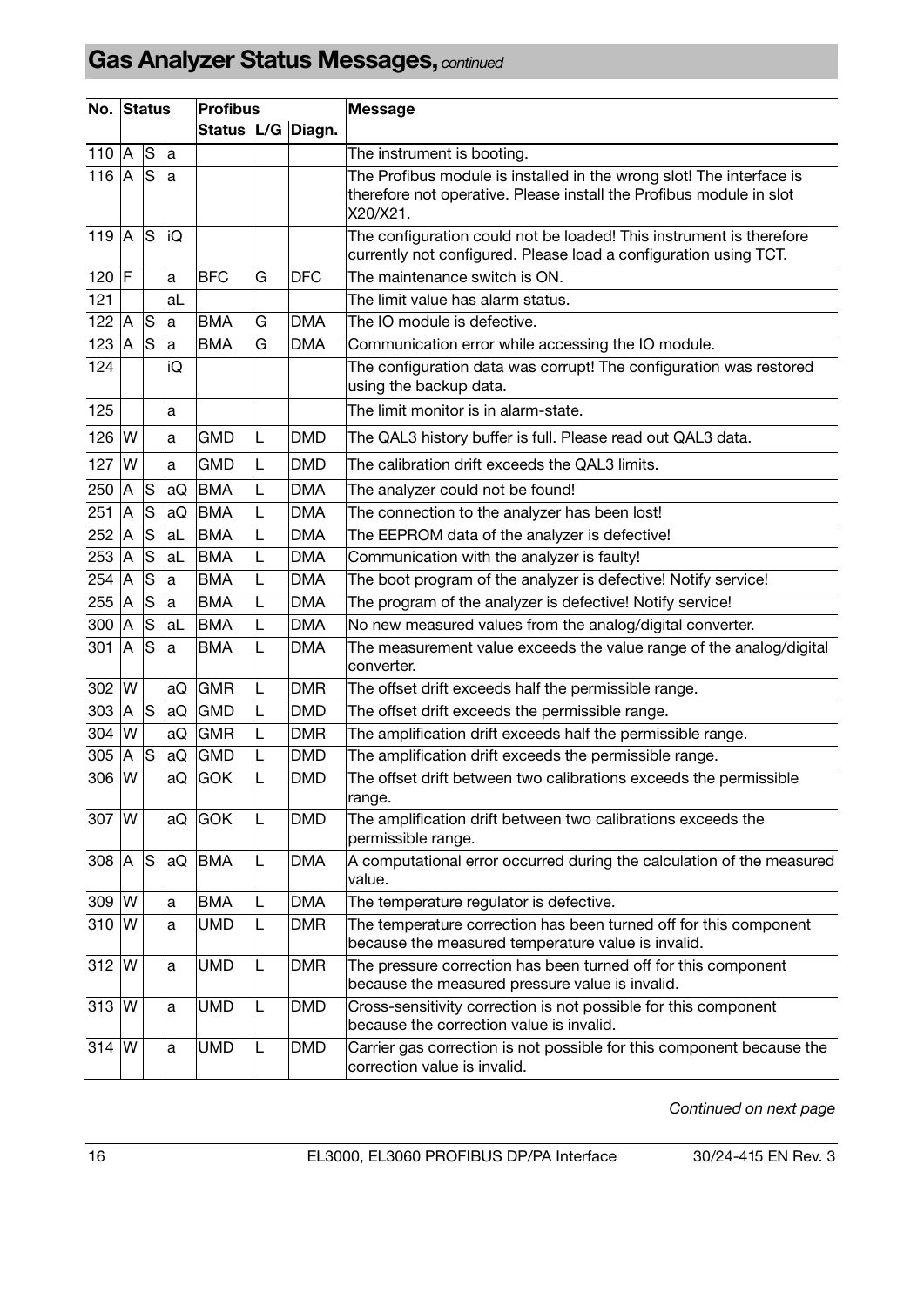# **Gas Analyzer Status Messages,** *continued*

| No. Status |                |               |    | <b>Profibus</b>       |   |            | <b>Message</b>                                                                                                                     |
|------------|----------------|---------------|----|-----------------------|---|------------|------------------------------------------------------------------------------------------------------------------------------------|
|            |                |               |    | Status   L/G   Diagn. |   |            |                                                                                                                                    |
| 321        | $\overline{A}$ | ls            |    | <b>BMA</b>            | L | <b>DMA</b> | The detector temperature is below the lowest permissible<br>temperature.                                                           |
| 322        | Α              | S             |    | BMA                   | L | <b>DMA</b> | The flame is out.                                                                                                                  |
| 323        | A              | ls            |    | <b>BMA</b>            | L | <b>DMA</b> | The analyzer is in the fail-safe state.                                                                                            |
| 324        | W              |               | a  | <b>GMR</b>            |   | <b>DMR</b> | The temperature is above or below the upper or lower alarm value 1.                                                                |
| 325        | W              |               | a  | <b>BMA</b>            |   | <b>DMR</b> | The temperature is above or below the upper or lower alarm value 2.                                                                |
| 357        | A              | ls            |    | <b>BMA</b>            | L | <b>DMA</b> | Limas motor optimization in progress.                                                                                              |
| 358        | W              |               |    | GMR                   | L | <b>DMR</b> | Lamp intensity above or below middle of permissible range.                                                                         |
| 359        | A              | lS            |    | BMA                   | L | <b>DMA</b> | Lamp intensity above or below permissible range.                                                                                   |
| 360        | A              | S             |    | <b>BMA</b>            | L | <b>DMA</b> | Filter wheel 1 cannot be initialized.                                                                                              |
| 362        | $\overline{A}$ | S             |    | <b>BMA</b>            | L | <b>DMA</b> | Filter wheel 2 cannot be initialized.                                                                                              |
| 378        | Α              | <b>S</b>      | aL | <b>BMA</b>            | L | <b>DMA</b> | The chopper wheel is blocked.                                                                                                      |
| 379        | A              | S             | aL | <b>BMA</b>            | L | <b>DMA</b> | Chopper wheel speed not OK.                                                                                                        |
| 380        | IA             | ls            | aL | <b>BMA</b>            | L | <b>DMA</b> | IR source element or electronics defective.                                                                                        |
| 381        | A              | S             | aL | <b>BMA</b>            | L | <b>DMA</b> | High voltage in the preamplifier defective.                                                                                        |
| 390        | A              | lS            | aL | <b>BMA</b>            | G | <b>DMA</b> | Module-internal power supply failure.                                                                                              |
| 397        | A              | ls            | la |                       |   |            | The temperature regulator sensor is defective.                                                                                     |
| 398        | A              | lS            | aL |                       |   |            | No new measured values from the analog/digital converter.                                                                          |
| 399        | Α              | ls            | a  |                       |   |            | The measurement value exceeds the value range of the analog/digital<br>converter.                                                  |
| 400        | <b>IA</b>      | lS            | la |                       |   |            | A computational error occurred during the calculation of the measured<br>value.                                                    |
| 401        | W              |               | a  |                       |   |            | The flow is above or below the upper or lower alarm value 1.                                                                       |
| 402        | A              | <sub>S</sub>  | la |                       |   |            | The flow is above or below the upper or lower alarm value 2.                                                                       |
| 403 A      |                | IS            | a  |                       |   |            | The controller output value is out of range.                                                                                       |
| 404        | IA             | lS            | a  |                       |   |            | The temperature is above or below the upper or lower alarm value 2.                                                                |
| 411 F      |                | S             |    | <b>BFC</b>            | L | <b>DFC</b> | The analyzer is in standby condition. Enter menu<br>Service/TestStandby/Restart FID to restart the analyzer.                       |
| 412 $ A $  |                | <sub>S</sub>  |    | <b>BMA</b>            | G | <b>DMA</b> | Ignition failed. The analyzer has to be restarted manually. Enter menu<br>Service/TestStandby/Restart FID to restart the analyzer. |
| 413 A      |                | ls            | aL | <b>BMA</b>            | G | <b>DMA</b> | Power fail on analyzer hardware,                                                                                                   |
| 414 F      |                | S             |    | <b>BFC</b>            | L | <b>DFC</b> | The control value of this controller exceeds the lower limit. $(< 20\%)$                                                           |
| 415 $ F $  |                | S             |    | <b>BFC</b>            | L | <b>DFC</b> | The control value of this controller exceeds the upper limit. (> 90%)                                                              |
| 420 F      |                | ${\mathbb S}$ |    | <b>BFC</b>            | L | DFC        | The first component used to calculate the result is not measured now.                                                              |
| 421 F      |                | S             |    | <b>BFC</b>            | L | <b>DFC</b> | The second component used to calculate the result is not measured<br>now.                                                          |
| 422 F      |                | S             |    | <b>BFC</b>            | L | <b>DFC</b> | The first component used to calculate the result has an error.                                                                     |
| 423 F      |                | S             |    | <b>BFC</b>            | L | <b>DFC</b> | The second component used to calculate the result has an error.                                                                    |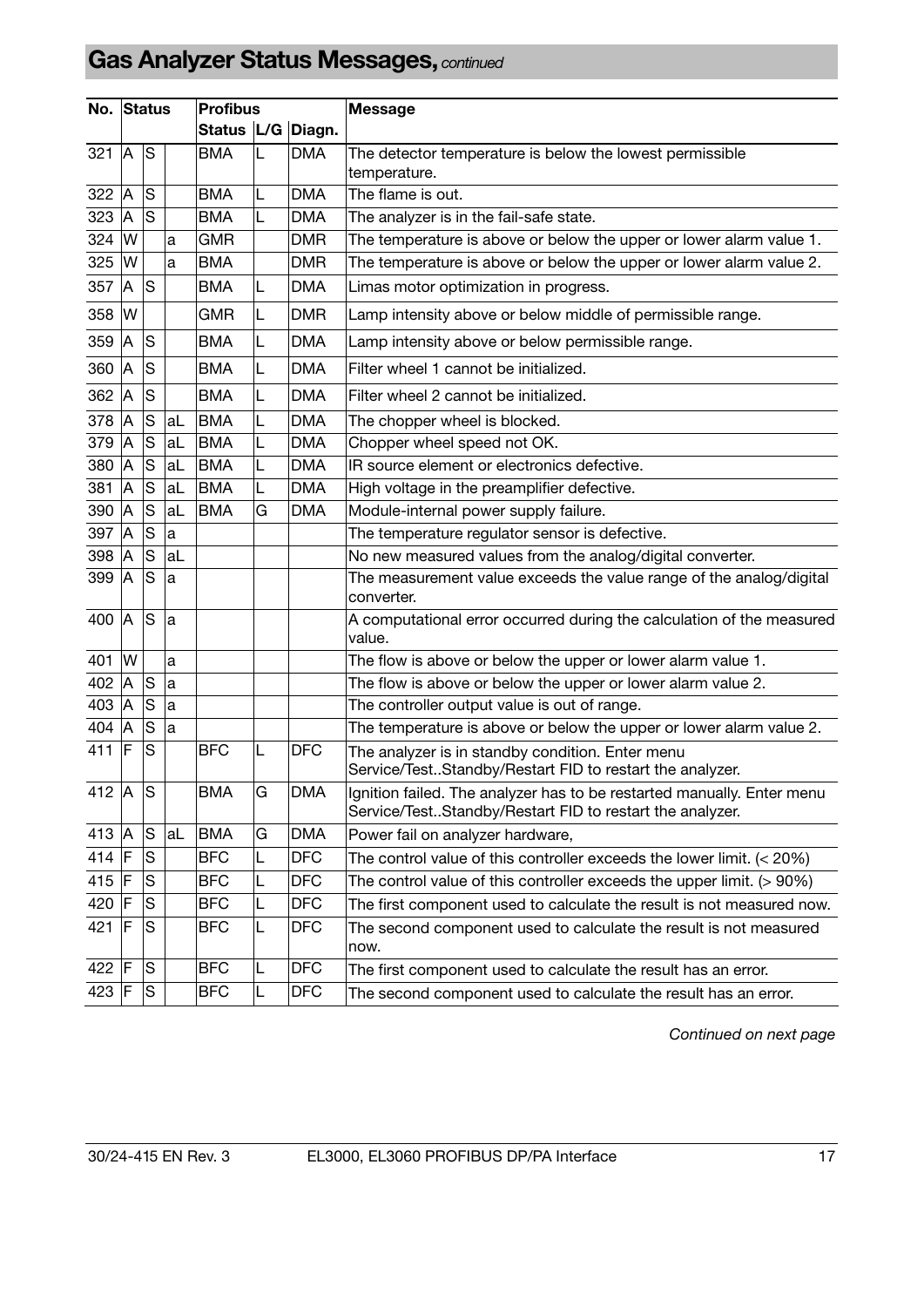| No. Status |          |    |    | <b>Profibus</b>       |   |            | Message                                                                              |
|------------|----------|----|----|-----------------------|---|------------|--------------------------------------------------------------------------------------|
|            |          |    |    | Status   L/G   Diagn. |   |            |                                                                                      |
| 500        |          |    | iQ |                       |   |            | An internal calibration error has occurred.                                          |
| 501        |          |    | iQ |                       |   |            | The requested functional capability is not available in the instrument.              |
| 502        |          |    | iQ |                       |   |            | A calibration error has occurred in the instrument.                                  |
| 503 W      |          | ls | İQ | <b>GMD</b>            |   | <b>DMD</b> | The sensitivity is too low! The calibration was aborted.                             |
| 508        |          |    | iQ |                       |   |            | Unknown calibration error. Check the configuration.                                  |
| 511        |          |    | iQ |                       |   |            | Autocalibration aborted.                                                             |
| $512$ F    |          |    | a  | <b>BFC</b>            | G | <b>DFC</b> | Autocalibration in progress.                                                         |
| 513        |          |    | iQ |                       |   |            | An internal calibration error has occurred.                                          |
| 517 F      |          |    | a  | <b>BFC</b>            | G | <b>DFC</b> | Instrument is in operation.                                                          |
| 518        |          |    | iQ |                       |   |            | The calibration could not be carried out because the measured value<br>is unstable.  |
| 519        |          |    | iQ |                       |   |            | The calibration could not be carried out because the preamplifier is<br>overranging. |
| 529 W      |          | ls | iQ | <b>GMD</b>            |   | <b>DMD</b> | The calibration was aborted because no raw measured values can be<br>recorded.       |
| 801        | <b>A</b> | ls | la | <b>BMA</b>            | G | <b>DMA</b> | An external failure occurred.                                                        |
| 802        | <b>W</b> |    | la | <b>GMR</b>            | G | <b>DMR</b> | An external maintenance request occurred.                                            |
| 803 W      |          |    |    | <b>BFC</b>            | G | <b>DFC</b> | lAn external maintenance mode occurred.                                              |

# **Gas Analyzer Status Messages,** *continued*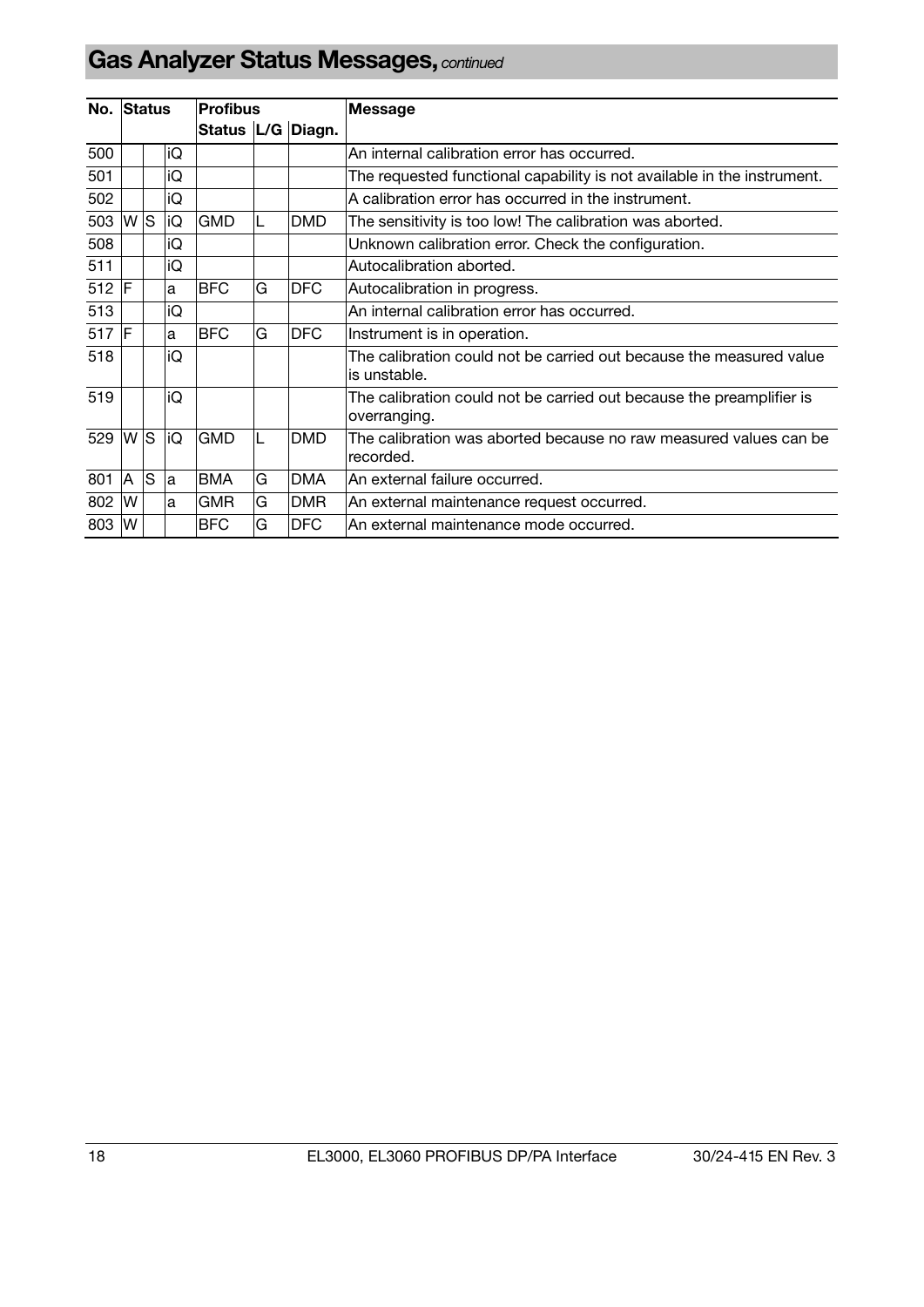## <span id="page-18-0"></span>**IEEE 754 Format**

| <b>Designation</b> | Number of bits | <b>Meaning</b>                                                                                                                                                                 |
|--------------------|----------------|--------------------------------------------------------------------------------------------------------------------------------------------------------------------------------|
| S                  |                | Sign bit; indicated sign $(0 = positive, 1 = negative)$                                                                                                                        |
|                    |                | 2nd complement representation. The actual value is the exponent<br>minus 127.                                                                                                  |
| м                  | 23             | The "most significant bit" of the normalized mantissa ahead of the<br>decimal point is implicitly 1 but not stored. The value range is thus<br>between 1.0 (included) and 2.0. |

#### **Example**

The number –12.5 is stored as hexadecimal value 0xC1480000. The following table shows the memory allocation:

| <b>Address</b> | +C               |          | +2       | +ა       |
|----------------|------------------|----------|----------|----------|
| Format         | <b>SEFFFFFFF</b> | EMMMMMM  | MMMMMMM  | MMMMMMM  |
| Binary         | 11000001         | 01001000 | 00000000 | 00000000 |
| Hexadecimal    | ⌒.<br>ٮ          | 48       | 00       | 00       |

Explanation:

• The sign is 1, i.e. the value is negative.

 The exponent is binary 10000010; this is equivalent to the decimal value 130. The exponent value is thus 130–127=3.

 The stored mantissa has a binary value of 10010000000000000000000. Adding the (unstored) leading 1 ahead of the decimal point results in the value 1.10010000000000000000000.

 After fitting the mantissa to the exponents (shifting three places) the result is 1100.10000000000000000000. This binary value corresponds to the decimal value 12.5. With the sign the value is  $-12.5$ .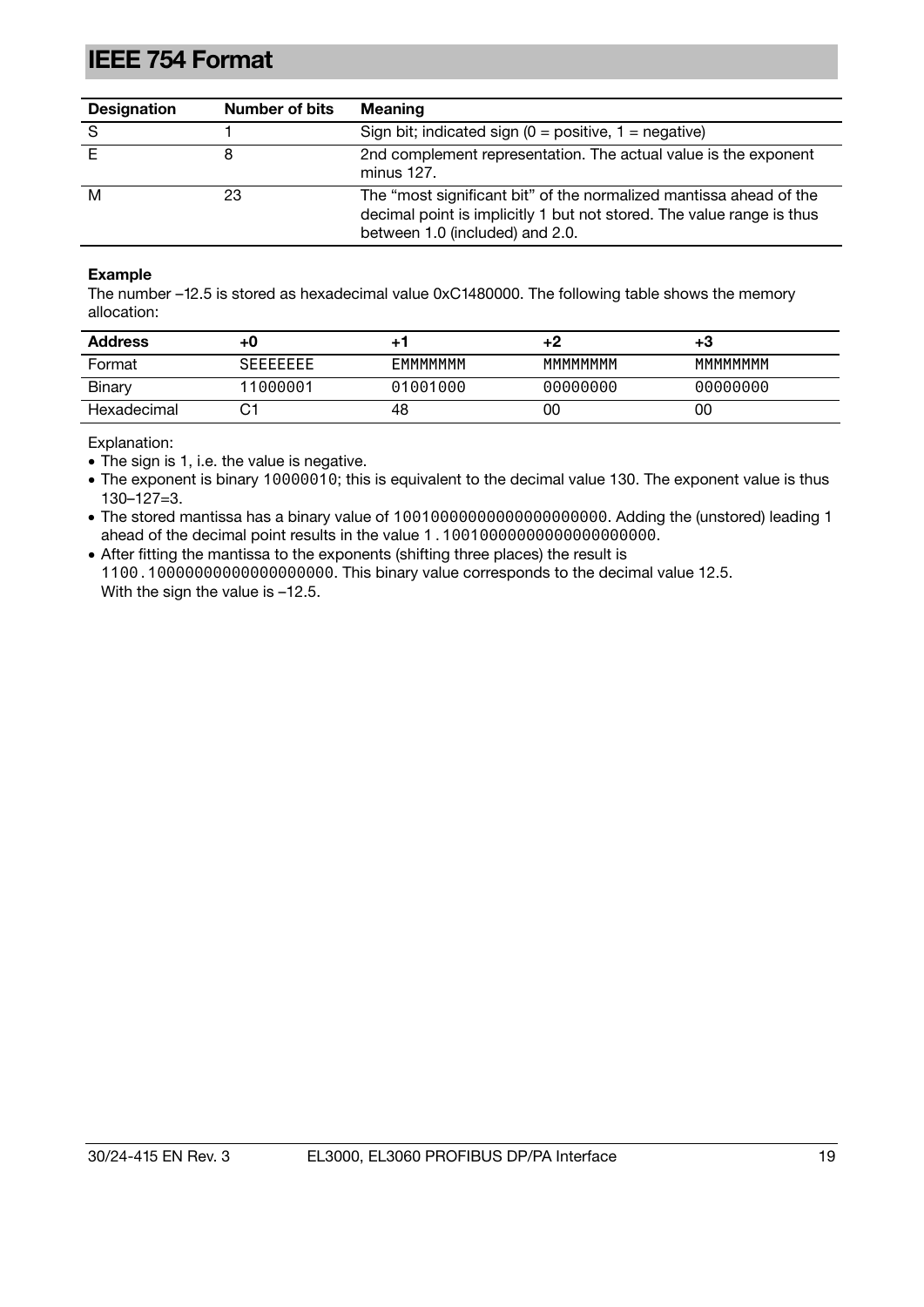## **Chapter 5 Mapping of the "Transducer/Function Blocks"**

The following components can be accessed acyclically via the PROFIBUS.

## <span id="page-19-0"></span>**Physical Block (PB)**

The PB contains a global device description with the following information:

- Software version
- Manufacturer identification (ABB PROFIBUS identification = "26")
- Serial number of the device
- Diagnosis (status of the device)
- Device configuration (description of the device modules with function units)
- Device status (run, standby, power down, maintenance)
- Global status (see below)
- $\bullet$  ...

#### **Global status**

The "global status" of a PROFIBUS PA device is a 16-bit variable. Each bit represents one status class. The status classes are divided into 3 NAMUR status signals (error, maintenance request and maintenance mode), limit value monitoring and manufacturer-specific status information. The "global status" is shown as follows:

- Bit 1 Error
- Bit 2 Maintenance request
- Bit 3 Maintenance mode
- Bit 4 Limit value monitoring (not supported)
- Bit 5–16 manufacturer-specific

The "global status" is formed from the OR sum of the status classes. The status classes are described in the Transducer Alarm Block (TAB). As the TAB is not to be implemented, the 3 NAMUR status signals error, maintenance request and maintenance mode are mapped.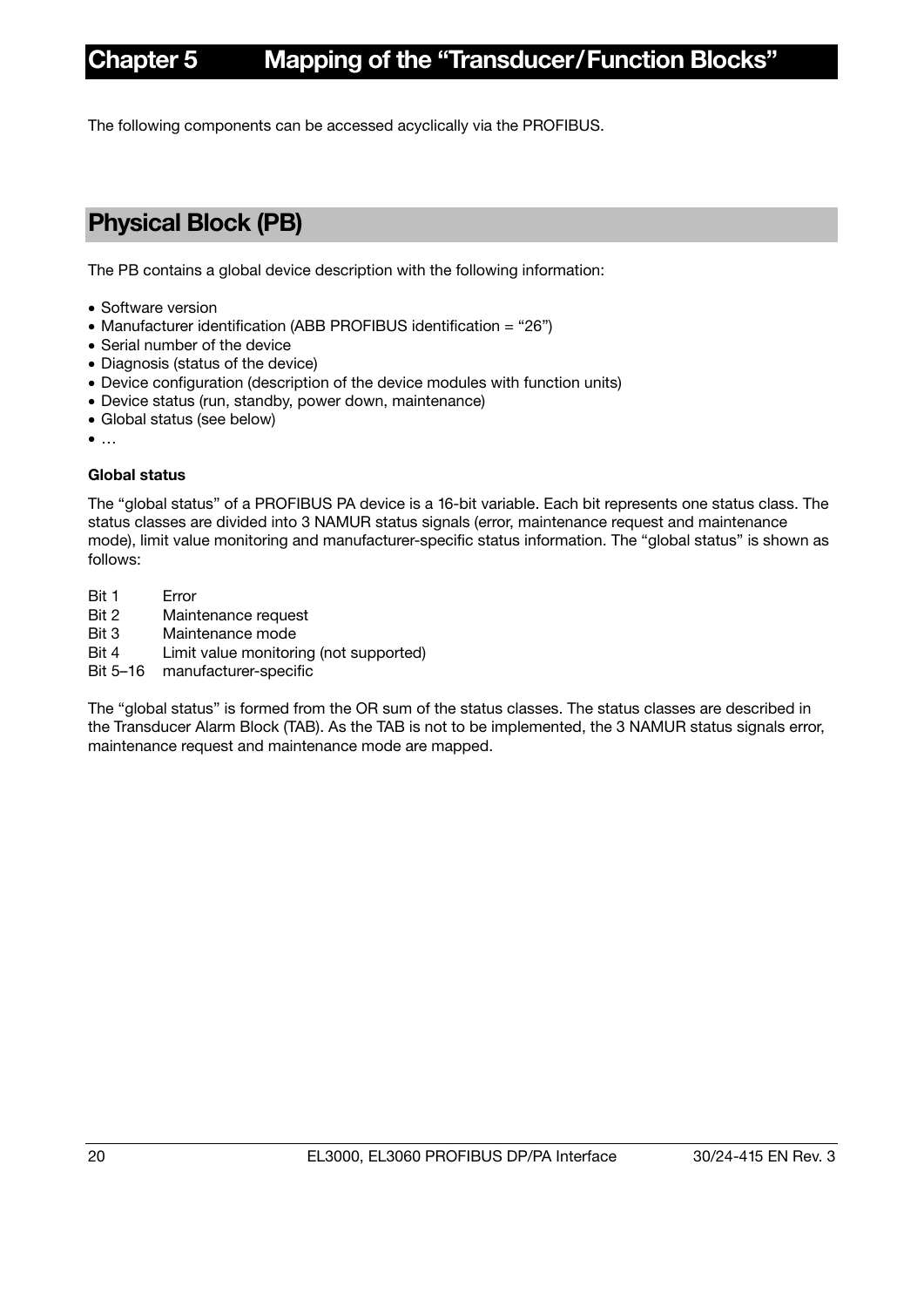## <span id="page-20-0"></span>**PROFIBUS "Analog Input Function Blocks"**

#### **Component measurement values**

In the profile one Analyzer Transducer Block (ATB) is created for each measurement component. The cyclic data exchange of measurement components is made via "Analog Input Function Blocks" (AIFB). To each AIFB is assigned one ATB. This assignment is made via the AIFB channel. If a detector measures more than one component, these components will share one AIFB (e.g. Caldos27).

Switching of components is implemented via the "Component switch-over" DO (see page 22). With switching components the AIFB channel is shifted to the active ATB. The channel is not permitted to write via the PROFIBUS.



**Figure 7** Switching components between AIFB and two ATBs

#### **Analog output (Hardware analog outputs of the gas analyzer)**

One PROFIBUS AIFB is assigned to each configured analog output and a manufacturer-specific AITB is assigned to the AIFB.

### <span id="page-20-1"></span>**PROFIBUS "Digital Input Function Blocks"**

#### **Status**

One PROFIBUS DIFB is assigned to the status (Namur status, Autocal status). A manufacturer-specific DITB is allocated to the DIFB.

#### **Alarm values**

One PROFIBUS DIFB is assigned to each alarm value. A manufacturer-specific DITB is allocated to the DIFB.

#### **Digital input/output (Hardware digital inputs/outputs of the gas analyzer)**

One PROFIBUS DIFB is assigned to each digital input/output and a manufacturer-specific DITB is allocated to the DIFB.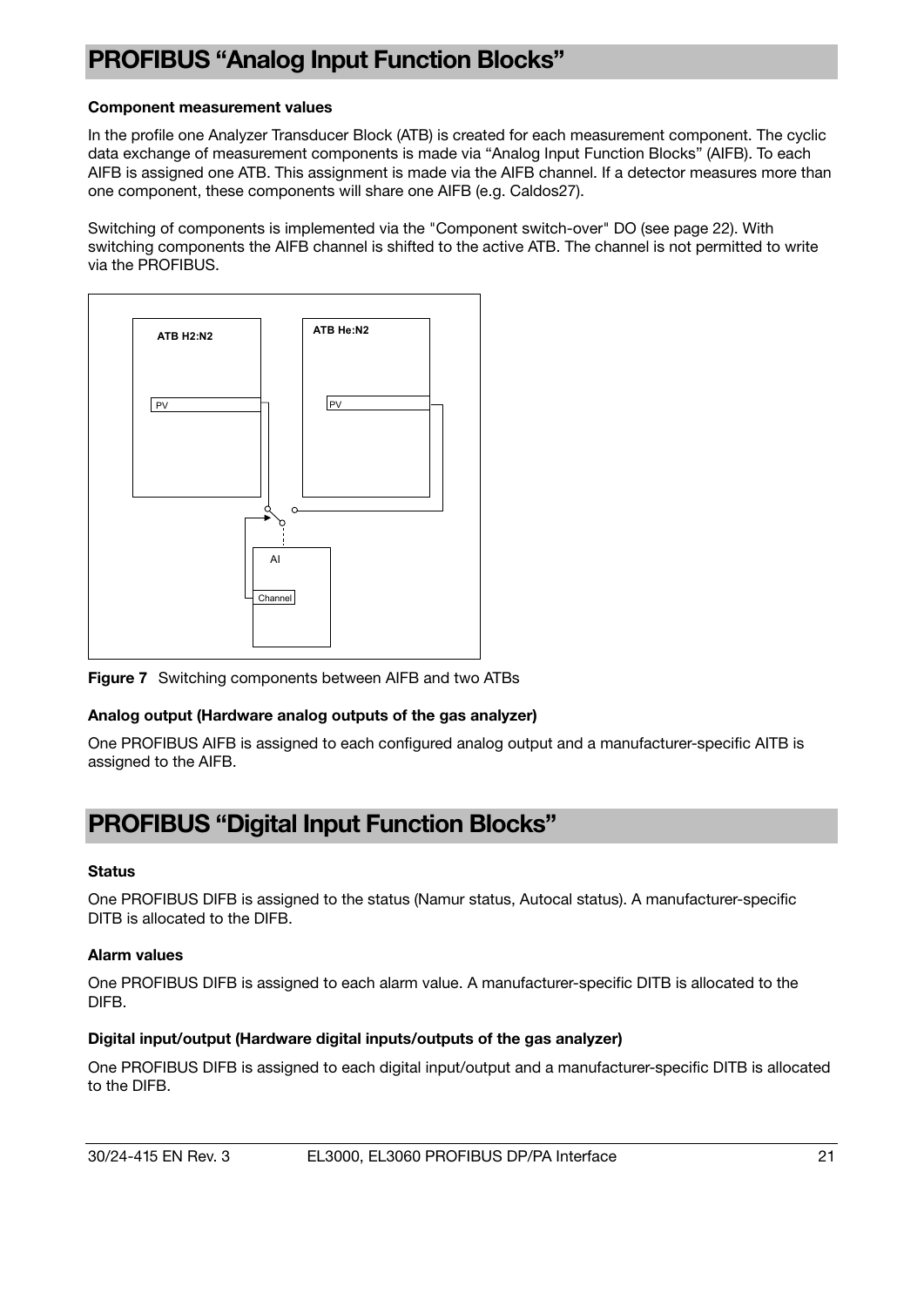### <span id="page-21-0"></span>**PROFIBUS "Digital Output Function Blocks"**

#### **Control of the calibration**

One PROFIBUS DOFB is assigned to each logic control function of the automatic calibration (Start, Cancel, Disable). A manufacturer-specific "Digital Output Transducer Block" (DOTB) is allocated to the DOFB.

#### **Bus digital input**

One PROFIBUS DOFB is assigned to each configured bus digital input and a manufacturer-specific "Digital Output Transducer Block" (DOTB) is allocated to the DOFB.

#### **Component switch-over**

One PROFIBUS DOFB is assigned to each component switch-over. A manufacturer-specific "Digital Output Transducer Block" (DOTB) is allocated to the DOFB. A component switch-over is created for each detector of a measured variable, irrespective of whether one or more components have been set up.

### <span id="page-21-1"></span>**Analyzer Transducer Block (ATB)**

The ATB describes the measurement components and provides the following information:

- Component name
- Unit
- Active measurement range
- Autorange off/on
- Number of measurement ranges
- Lower-range value and upper-range value
- Measurement value with status and time stamp
- Measurement value cycle time

In addition, the ATB contains the following manufacturer-specific information:

- lowest and highest values, within which the measurement range can be set and
- the smallest measurement range span

### <span id="page-21-2"></span>**Discrete Input Transducer Block (DITB)**

The DITB describes the hardware digital inputs and outputs of the gas analyzer. Each DITB is assigned to one DIFB and provides the process value for the DIFB.

### <span id="page-21-3"></span>**Analog Input Transducer Block (AITB)**

The AITB is a manufacturer-specific transducer block. The AITB describes the hardware analog outputs of the gas analyzer. Each AITB is assigned to one AIFB and provides the process value for the AIFB.

### <span id="page-21-4"></span>**Digital Output Transducer Block (DOTB)**

The DOTB is a manufacturer-specific transducer block. The DOTB describes the bus digital inputs and the calibration control and the component switch-over of the gas analyzer. Each DOTB is assigned to one DOFB and provides the process value for the bus digital input.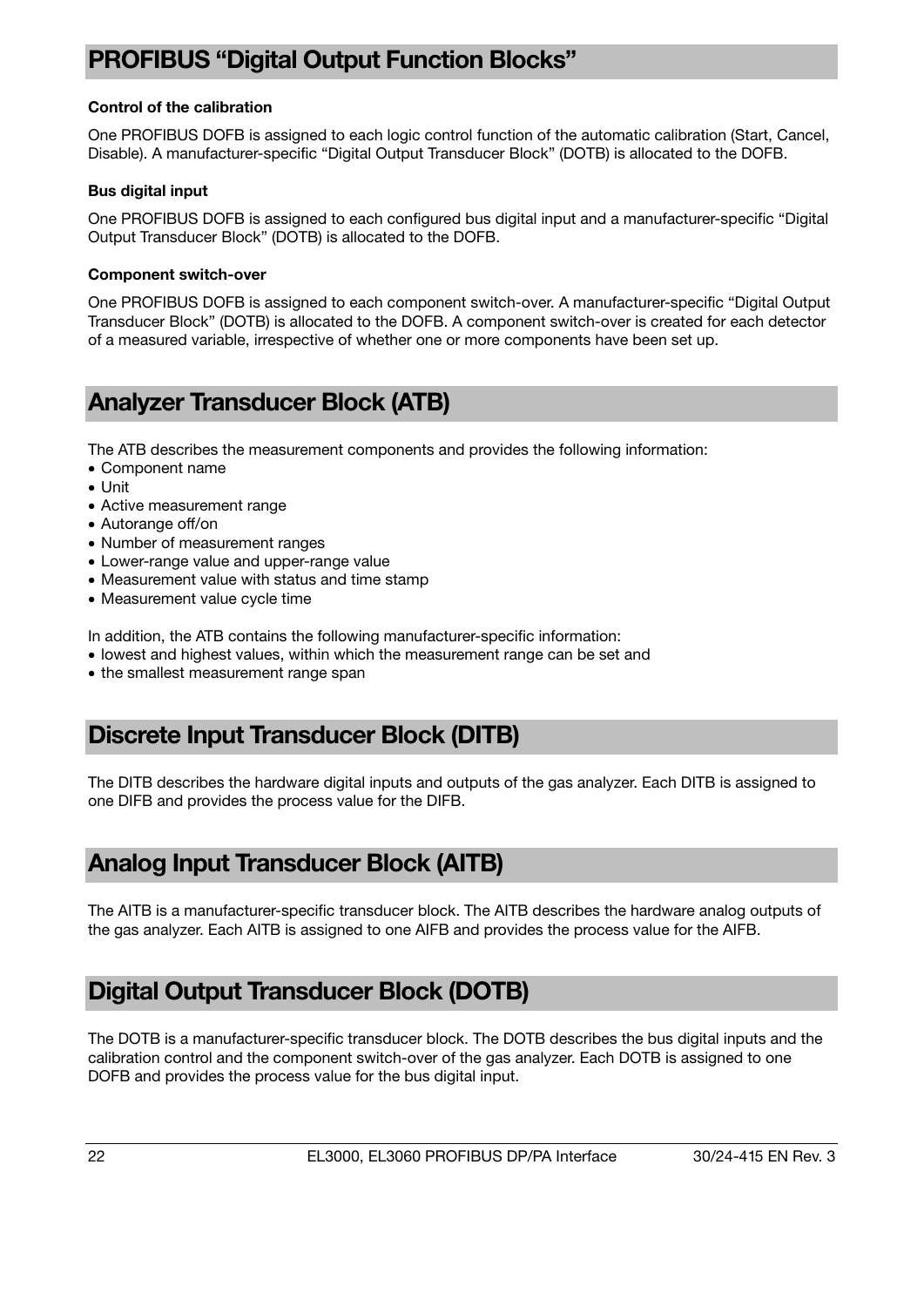## **Connecting PROFIBUS**

<span id="page-22-0"></span>

RS485 interface:

- 1 not used
- 2 M24 24 V Output Ground
- 3 RxD/TxD-P Receive/Transmit Data Plus, B-Line
- 4 not used
- 5 DGND Data Transmission Potential (Ref. Pot. for VP)
- 6 VP Supply Voltage Plus (5 V)
- 7 P24 24 V Output Voltage Plus, max. 0.2 A
- 8 RxD/TxD-N Receive/Transmit Data N, A-Line
- 9 not used

Design: 9-pin Sub-D female connector

MBP interface (non-intrinsically safe):

- $1 +$
- 2 Shield
- $3 -$
- 4 Not used

Design: 4-pin terminal strip for braided or solid conductors with a maximum section of 1 mm<sup>2</sup> (17 AWG)

The Profibus module must always be inserted into slot -X20/-X21 of the electronic module.

The scope of supply does not include cables or connectors. PROFIBUS accessories can be acquired from ABB (see also Data Sheet 70/63).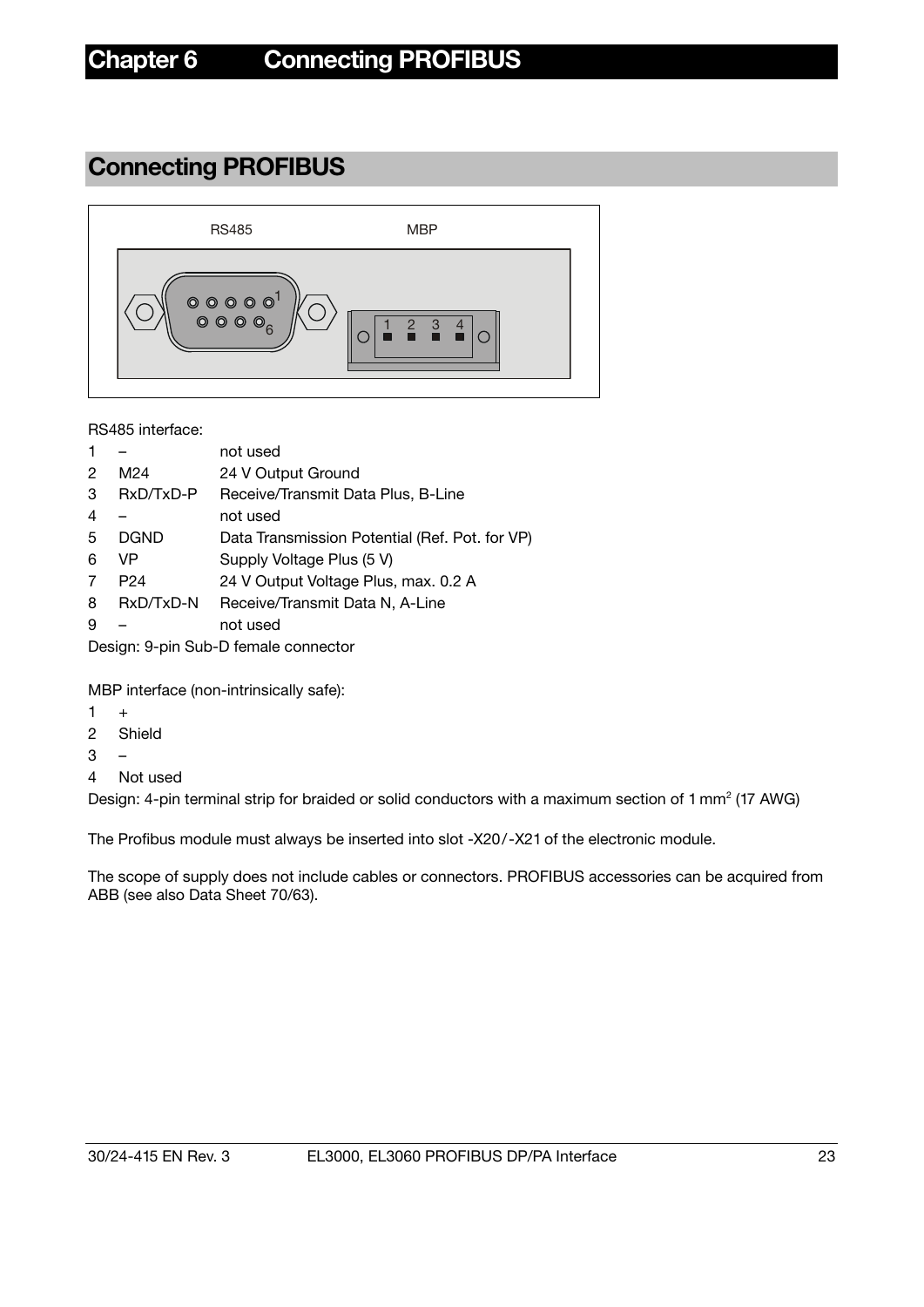### **Appendix**

### <span id="page-23-0"></span>**GSD File**

```
;-------------------------------------------------------------------- 
; PROFIBUS GSD for ABB Continuous Gas Analyzer EL3000 Series 
; 22. Jan. 2008 WK V 1.0.0 Release 
; 
;-------------------------------------------------------------------- 
#PROFIBUS_DP 
GSD Revision = 5Vendor_Name = "ABB"<br>
Model Name = "EL30
Model_Name = "EL3000 Series" 
Info Text = "EL3000 Series, Continuous Gas Analyzer EL3000 Series"
Revision = "1.0.0"Ident_Number = 0<br>Protocol Ident = 0
Protocol_Ident = 0<br>
Station Type = 0<br>
Station Type = 0
Station<sub>Type</sub>
FMS supp = 0Hardware_Release = "-" 
Software_Release = "3.2.8" 
Implementation Type = "SPC4"
Bitmap Device = "EL3000 R"Bitmap_Diag = "EL3000_D" 
Bitmap_Dovido<br>Bitmap_Diag = "EL3000_D"<br>Bitmap SF = "EL3000_S"
9.6 supp = 119.\overline{2}_supp = 1<br>31.25 supp = 1
31.25_supp = 1<br>45.45 supp = 1
45.45_supp
93.75 supp = 1
187.5 supp = 1
500 \text{ supp} = 11.5\overline{\phantom{m}} supp = 1
3M supp = 16M supp = 1MaxTsdr_9.6 = 60<br>
MaxTsdr_19.2 = 60MaxTsdr_19.2 = 60<br>
MaxTsdr_31.25 = 60
MaxTsdr<sup>-31.25</sup> = 60<br>MaxTsdr 45.45 = 250
MaxTsdr_45.45 = 25<br>MaxTsdr 93.75 = 60
MaxTsdr<sup>-93.75</sup> = 60<br>MaxTsdr 187.5 = 60
MaxTsdr<sup>-187.5</sup>
MaxTsdr = 100<br>
MaxTsdr 1.5M = 150
MaxTsdr 1.5M
MaxTsdr 3M = 250
MaxTsdr 6M = 450
Auto Baud supp = 1
```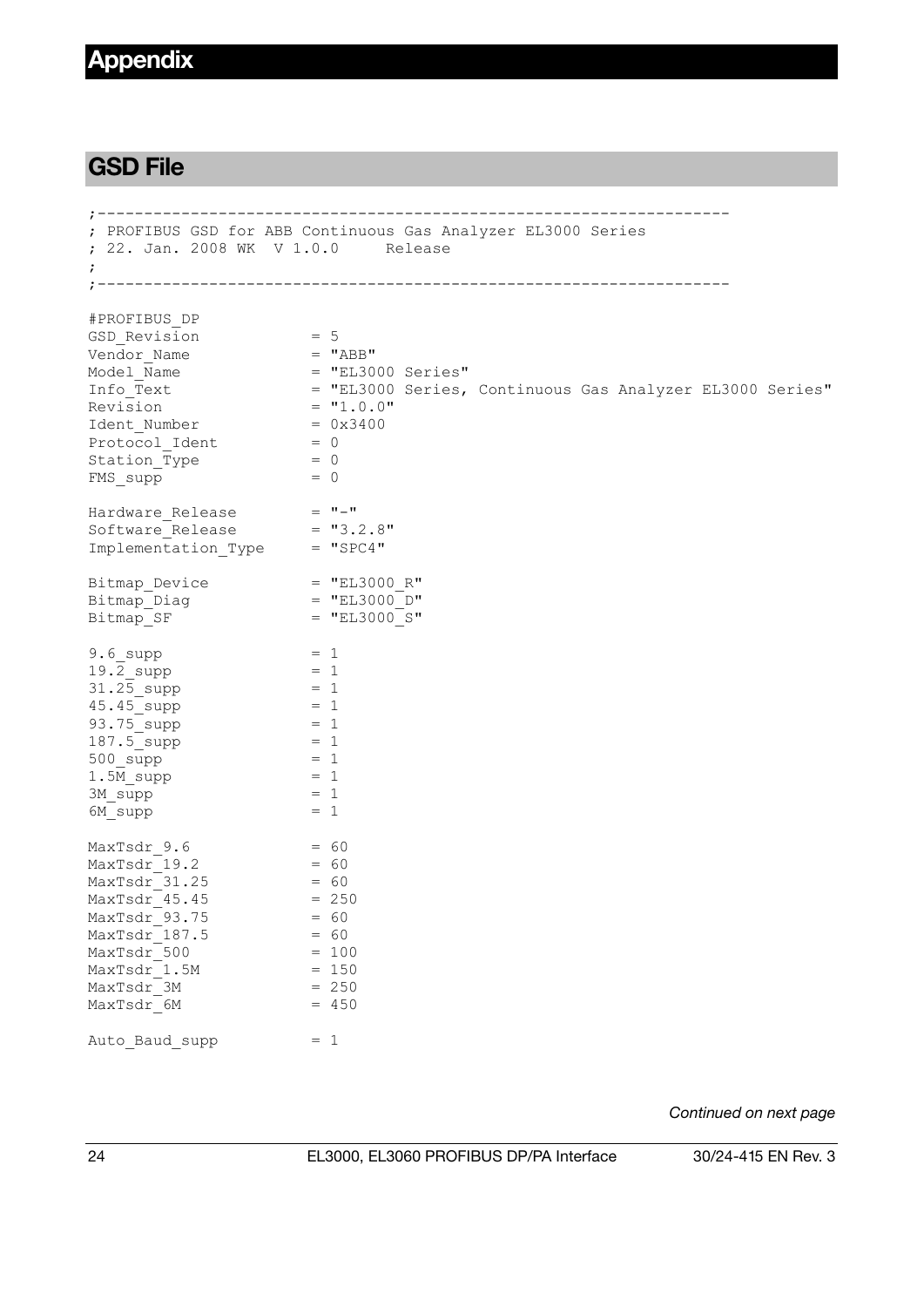## **GSD File,** *continued*

| Redundancy<br>Repeater_Ctrl_Sig<br>24V Pins<br>Freeze Mode supp<br>Sync Mode supp<br>Set Slave Add supp                                                                                      | $= 0$<br>$= 0$<br>$= 2$<br>$= 0$<br>$= 0$<br>$= 1$ |                                                |  |                                                                                 |
|----------------------------------------------------------------------------------------------------------------------------------------------------------------------------------------------|----------------------------------------------------|------------------------------------------------|--|---------------------------------------------------------------------------------|
| Min_Slave_Intervall = 6<br>Modular Station                                                                                                                                                   | $= 1$                                              |                                                |  |                                                                                 |
| $\text{Max}$ $\text{Input}$ Len = 60<br>$\text{Max}$ $\text{Output}$ Len = 240<br>Max_Output_Len<br>Max Data Len                                                                             | $= 240$<br>$= 300$                                 |                                                |  | ; maximum Input Length<br>; maximum Output Length<br>; maximum In-Output Length |
| Slave Family                                                                                                                                                                                 | $= 12$                                             |                                                |  |                                                                                 |
| Max_Diag_Data_Len = 14<br>Max_User_Prm_Data_Len                                                                                                                                              | $= 8$                                              |                                                |  |                                                                                 |
| PrmText<br>Text(0)<br>Text(1)<br>EndPrmText                                                                                                                                                  | $= 1$                                              | = "Disabled"<br>$=$ "Enabled"                  |  |                                                                                 |
| Ident Maintenance supp = 1                                                                                                                                                                   |                                                    |                                                |  |                                                                                 |
| ExtUserPrmData<br>$Bit(0) 1 0-1$<br>Prm Text Ref<br>EndExtUserPrmData                                                                                                                        | $= 1$                                              | = 1 "Condensed Status"                         |  |                                                                                 |
| Ext User Prm Data Const $(0) = 0x00$ , 0x00, 0x00<br>Ext_User_Prm_Data_Const(3) = $0x05, 0x41, 0x00, 0x00, 0x01$                                                                             |                                                    |                                                |  | ; default Values<br>; Structure Length = 5<br>; Structur_Type = 65              |
| (profile specific                                                                                                                                                                            |                                                    |                                                |  | $;$ Slot Number = 0<br>; reserved = $0$<br>; PRM $COND = 1$ (enable)            |
| Ext User Prm Data Ref $(7)$ = 1 ; reference to condensed status bit<br>PRM COND                                                                                                              |                                                    |                                                |  |                                                                                 |
| Prm Block Structure supp<br>parametrization                                                                                                                                                  |                                                    |                                                |  | = 1 ; enables the block structure of extended                                   |
| ; ----------- Description of extended DP features: --------------------                                                                                                                      |                                                    |                                                |  |                                                                                 |
| DPV1 Slave<br>C2 Read Write supp<br>C2 Max Data Len<br>C2 Read Write required $= 1$<br>C2 Max Count Channels = $1$<br>Max_Initiate_PDU Length = 52<br>C2 Response Timeout<br>DPV1 Data Types |                                                    | $= 1$<br>$= 1$<br>$= 130$<br>$= 4000$<br>$= 0$ |  |                                                                                 |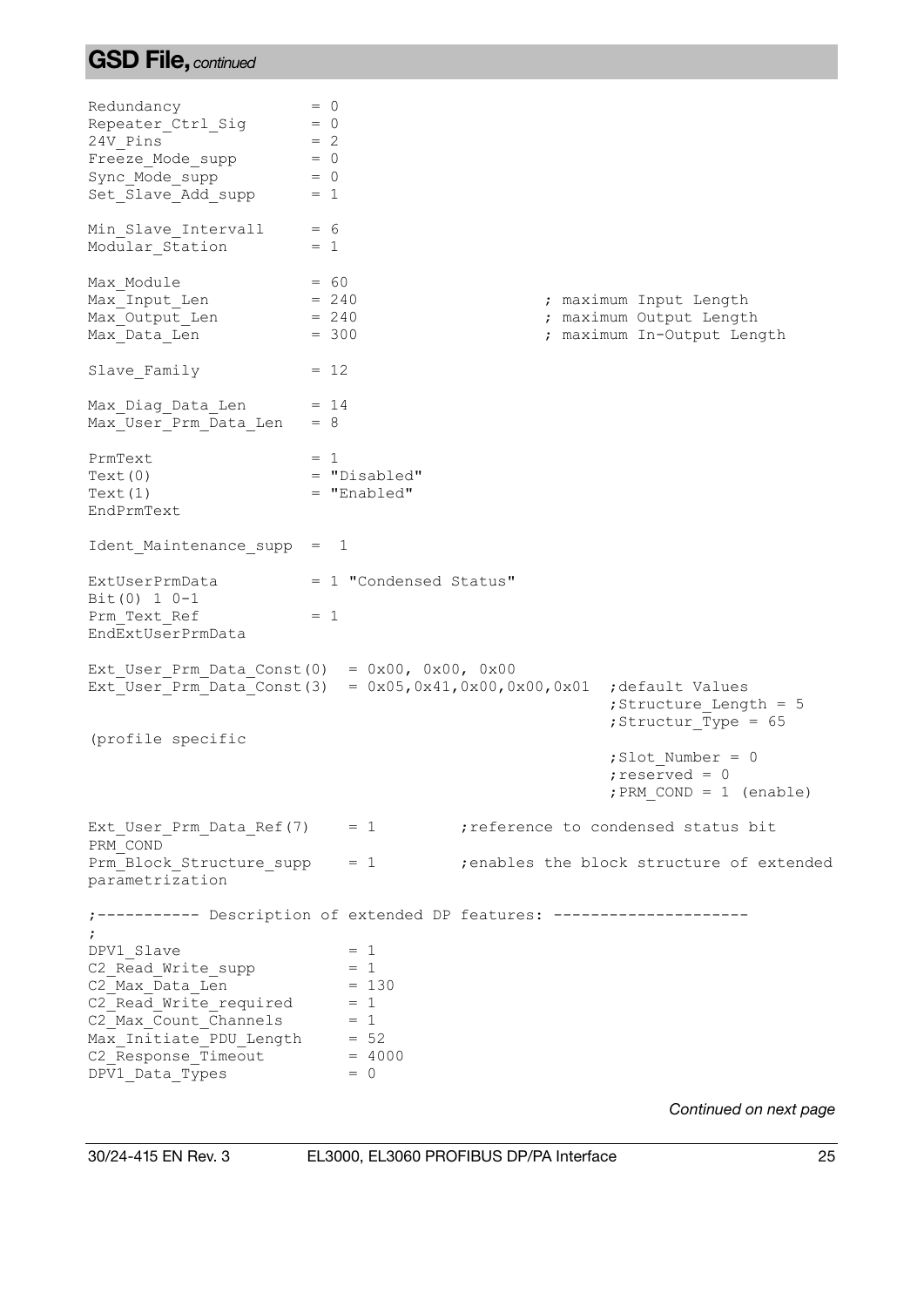### **GSD File,** *continued*

;---- Description of physical interface for asynchronous transmission: ---- ; RS485 Standard Copper can be selected without additional restrictions. ;----------- Description of device related diagnosis: -------------------- ; Unit Diag Bit(16) = "Error appears"  $Unit\$  $Bit(17)$  = "Error disappears" Unit  $Diag$  Bit(35) = "Restart" Unit  $Diag$  Bit(36) = "Coldstart" Unit  $Diag$  Bit(37) = "Maintenance Required" Unit  $Diag$  Bit(39) = "Ident Number violation" Unit Diag Bit(40) = "Maintenance Alarm" Unit Diag Bit(41) = "Maintenance Demanded" Unit Diag Bit(42) = "Function Check" Unit  $Diag$  Bit(43) = "Inv Pro Cond" Unit Diag Bit(55) = "Extension Available" ;------------------------------------------------------------------------- ;Modules for Analog Input Module = "Analog Input (AI)"  $0x42,0x84,0x81,0x81$ 1 EndModule ;Modules for Discrete Input Module = "Discrete Input (DI)"  $0x42,0x81,0x83,0x81$ 2 EndModule ;Modules for Discrete Output Module = "Discrete Output (DO)"  $0x82,0x81,0x84,0x82$ 3 EndModule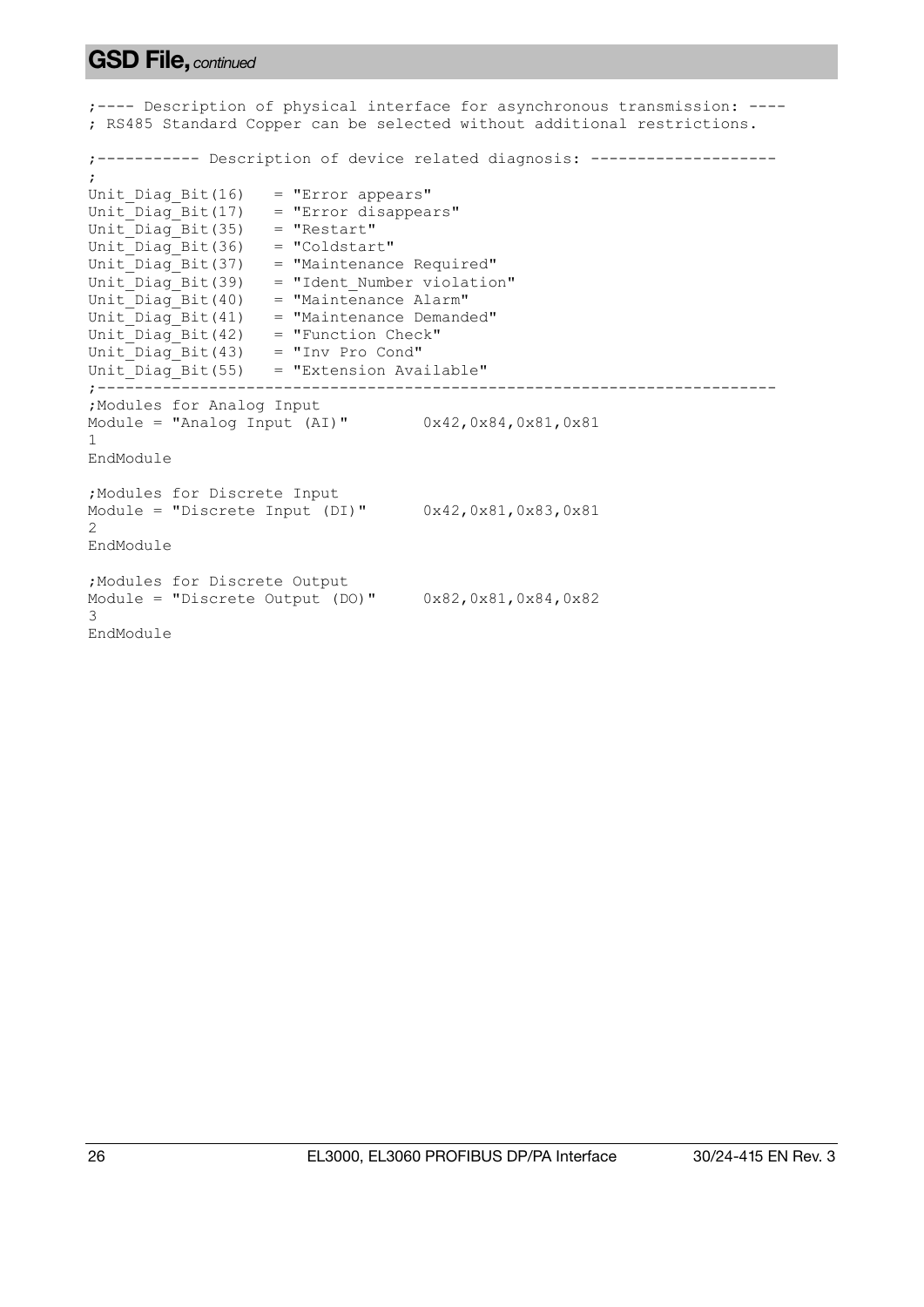# <span id="page-26-0"></span>**Acyclic Parameters – Physical Block**

| Relative<br>index | Variable                                  | Object type | Data type                                             | Store         | Size                    | Access       | usage/Type<br>of transport<br>Parameter | <b>Default</b><br>values     | Mandatory/<br>Optional |
|-------------------|-------------------------------------------|-------------|-------------------------------------------------------|---------------|-------------------------|--------------|-----------------------------------------|------------------------------|------------------------|
| $\mathbf 0$       | <b>BLOCK OBJECT</b>                       | Record      | <b>DS-32</b>                                          | C             | 20                      | r            | C/a                                     | $\overline{\phantom{a}}$     | m                      |
| 1                 | ST_REV                                    | Simple      | Unsigned16                                            | $\mathsf{N}$  | $\overline{c}$          | r            | C/a                                     | 0                            | m                      |
| $\overline{c}$    | TAG_DESC                                  | Simple      | OctetString *                                         | S             | 32                      | r,w          | C/a                                     | $\overline{1}$               | m                      |
| 3                 | <b>STRATEGY</b>                           | Simple      | Unsigned16                                            | S             | $\boldsymbol{2}$        | r, w         | C/a                                     | 0                            | m                      |
| 4                 | ALERT_KEY                                 | Simple      | Unsigned8                                             | S             | 1                       | r, w         | C/a                                     | 0                            | m                      |
| 5                 | TARGET_MODE                               | Simple      | Unsigned8                                             | $\mathbf S$   | $\mathbf{1}$            | r,w          | C/a                                     | $\overline{a}$               | m                      |
| 6                 | MODE_BLK<br>actual<br>permitted<br>normal | Record      | <b>DS-37</b>                                          | D             | 3                       | r            | C/a                                     | block-<br>specific           | m                      |
| $\overline{7}$    | ALARM_SUM                                 | Record      | <b>DS-42</b>                                          | D             | 8                       | r            | C/a                                     | 0, 0, 0, 0                   | m                      |
| 8                 | SOFTWARE_REVISION                         | Simple      | VisibleString                                         | Cst           | 16                      | r            | C/a                                     | Version<br>3.0.2             | m                      |
| 9                 | <b>HARDWARE REVISION</b>                  | Simple      | VisibleString                                         | Cst           | 16                      | r            | C/a                                     |                              | m                      |
| 10                | DEVICE_MAN_ID                             | Simple      | Unsigned16                                            | Cst           | $\overline{c}$          | r            | C/a                                     | 26 (ABB)                     | m                      |
| 11                | DEVICE_ID                                 | Simple      | VisibleString                                         | Cst           | 16                      | $\mathsf{r}$ | $\overline{C/a}$                        | $\overline{a}$               | m                      |
| 12                | DEVICE_SER_Num                            | Simple      | VisibleString                                         | Cst           | 16                      | r            | C/a                                     | <b>MAC</b><br><b>Address</b> | m                      |
| 13                | <b>DIAGNOSIS</b>                          | Simple      | OctetString<br>byte4, MSB=1<br>more diag<br>available | D             | $\overline{\mathbf{4}}$ | r            | C/a                                     |                              | m                      |
| 14                | DIAGNOSIS_EXTENSION                       | Simple      | OctetString                                           | D             | 6                       | r            | C/a                                     | $\overline{a}$               | $\circ$                |
| 15                | DIAGNOSIS_MASK                            | Simple      | OctetString                                           | Cst           | $\overline{4}$          | r            | C/a                                     | $\overline{a}$               | m                      |
| 16                | DIAGNOSIS_MASK_EXTENSION                  | Simple      | OctetString                                           | Cst           | $\overline{6}$          | $\mathsf{r}$ | C/a                                     | $\overline{a}$               | $\circ$                |
| 17                | <b>DEVICE CERTIFICATION</b>               | Simple      | VisibleString                                         | Cst           | 32                      | r            | C/a                                     | $\frac{1}{2}$                | o                      |
| 18                | WRITE_LOCKING                             | Simple      | Unsigned16                                            | ${\sf N}$     | $\overline{c}$          | r,w          | C/a                                     | $\overline{a}$               | O                      |
| 19                | FACTORY_RESET                             | Simple      | Unsigned16                                            | $\mathbf S$   | $\boldsymbol{2}$        | r,w          | C/a                                     | ۰                            | о                      |
| 20                | <b>DESCRIPTOR</b>                         | Simple      | OctetString                                           | S             | 32                      | r,w          | C/a                                     | $\overline{a}$               | $\mathsf{o}$           |
| 21                | DEVICE_MESSAGE                            | Simple      | OctetString                                           | ${\mathbb S}$ | 32                      | r, w         | C/a                                     |                              | $\mathsf{o}$           |
| 22                | DEVICE INSTAL DATE                        | Simple      | OctetString                                           | ${\mathsf S}$ | 16                      | r, w         | C/a                                     | $\qquad \qquad -$            | $\mathsf{o}$           |
| 23                | LOCAL OP ENA                              | Simple      | Unsigned8                                             | $\mathsf{N}$  | 1                       | r,w          | C/a                                     | 1                            | $\mathsf{o}\xspace$    |
| 24                | <b>IDENT NUMBER SELECTOR</b>              | Simple      | Unsigned8                                             | S             | 1                       | r, w         | C/a                                     | $\overline{\phantom{0}}$     | m(B)                   |
| 25                | HW WRITE PROTECTTION                      | Simple      | Unsigned8                                             | D             | 1                       | r            | C/a                                     | $\frac{1}{2}$                | $\mathsf{o}\xspace$    |
| 26                | <b>FEATURE</b>                            | Record      | <b>DS-68</b>                                          | $\mathsf{N}$  | 8                       | r            | C/a                                     |                              | M                      |
| 27                | COND_STATUS_DIAG                          | Simple      | Unsigend8                                             | S             | 1                       | r/w          | C/a                                     |                              | M                      |
| 28                | DIAG_EVENT_SWITCH                         | Record      | Diag_Event_S<br>witch                                 | S             | 50                      | r/w          | C/a                                     |                              | $\mathsf{o}$           |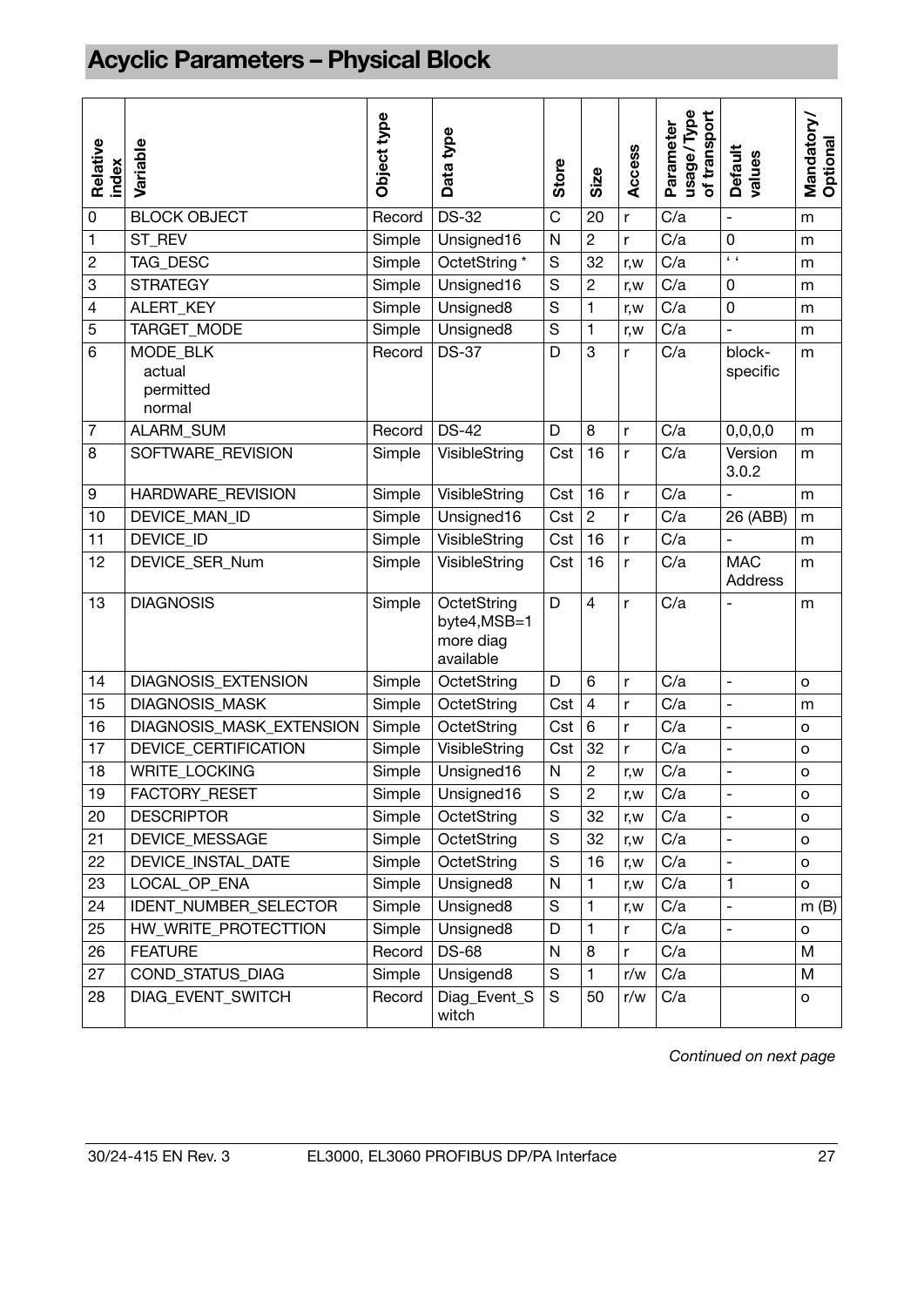# **Acyclic Parameters – Physical Block,** *continued*

| Relative<br>index | Variable                                 | type<br><b>Object</b> | Data type     | <b>Store</b> | Size           | Access | of transport<br>Type<br>Parameter<br>usage. | <b>Default</b><br>values | Mandatory<br>Optional |
|-------------------|------------------------------------------|-----------------------|---------------|--------------|----------------|--------|---------------------------------------------|--------------------------|-----------------------|
| $29 -$<br>32      | Reserved by PNO                          |                       |               |              |                |        |                                             |                          |                       |
| $33 -$<br>35      | Reserved by PNO                          |                       |               |              |                |        |                                             |                          |                       |
| 36                | DEVICE_CONFIGURATION                     | Simple                | VisibleString | $\mathsf{N}$ | 32             | r      | C/a                                         | ۰                        | m                     |
| 37                | INIT_STATE                               | Simple                | Unsigned8     | S            | 1              | r, w   | C/a                                         | $\overline{\phantom{0}}$ | m                     |
| 38                | DEVICE_STATE                             | Simple                | Unsigned8     | D            | $\mathbf{1}$   | r, w   | C/a                                         | ٠                        | m                     |
| 39                | <b>GLOBAL STATUS</b>                     | Simple                | Unsigned16    | D            | $\overline{c}$ | r      | C/a                                         | 0                        | m                     |
| $40 -$<br>47      | Reserved by PNO                          |                       |               |              |                |        |                                             |                          | m                     |
| 48                | First manufacturer-specific<br>parameter |                       |               |              |                |        |                                             |                          | O                     |

### **Physical Block Bit Strings DIAGNOSIS Parameter Structure**

|                |            | <b>DIAGNOSIS</b>        |                                                                                                                                                                 |                                   |
|----------------|------------|-------------------------|-----------------------------------------------------------------------------------------------------------------------------------------------------------------|-----------------------------------|
| Octet          | <b>Bit</b> | <b>Mnemonic</b>         | <b>Description</b>                                                                                                                                              | <b>Indication</b><br><b>Class</b> |
|                | 0          |                         | reserved by PNO, fixed to 0                                                                                                                                     | R                                 |
|                |            |                         | reserved by PNO, fixed to 0                                                                                                                                     | R                                 |
|                | 2          |                         | reserved by PNO, fixed to 0                                                                                                                                     | R                                 |
|                | 3          |                         | reserved by PNO, fixed to 0                                                                                                                                     | R                                 |
|                | 4          |                         | reserved by PNO, fixed to 0                                                                                                                                     | R                                 |
|                | 5          |                         | reserved by PNO, fixed to 0                                                                                                                                     | $\mathsf R$                       |
|                | 6          |                         | reserved by PNO, fixed to 0                                                                                                                                     | R                                 |
|                | 7          |                         | reserved by PNO, fixed to 0                                                                                                                                     | R                                 |
| $\overline{2}$ | 0          |                         | reserved by PNO, fixed to 0                                                                                                                                     | $\mathsf R$                       |
|                |            |                         | reserved by PNO, fixed to 0                                                                                                                                     | R                                 |
|                | 2          |                         | reserved by PNO, fixed to 0                                                                                                                                     | R                                 |
|                | 3          | DIA_WARMSTART           | New-start-up (warm start up) carried out.                                                                                                                       | A                                 |
|                | 4          | DIA COLDSTART           | Re-start-up (cold start up) carried out.                                                                                                                        | Α                                 |
|                | 5          | <b>DIA MAINTAINANCE</b> | Maintenance required                                                                                                                                            | R                                 |
|                | 6          |                         | reserved by PNO, fixed to 0                                                                                                                                     | $\mathsf{R}$                      |
|                | 7          | IDENT_NUMBER_Violation  | Set to 1 (one), if the Ident_Number of the<br>running cyclic data transfer and the value of<br>Physical Block IDENT_NUMBER_SELECTOR<br>parameter are different. | R                                 |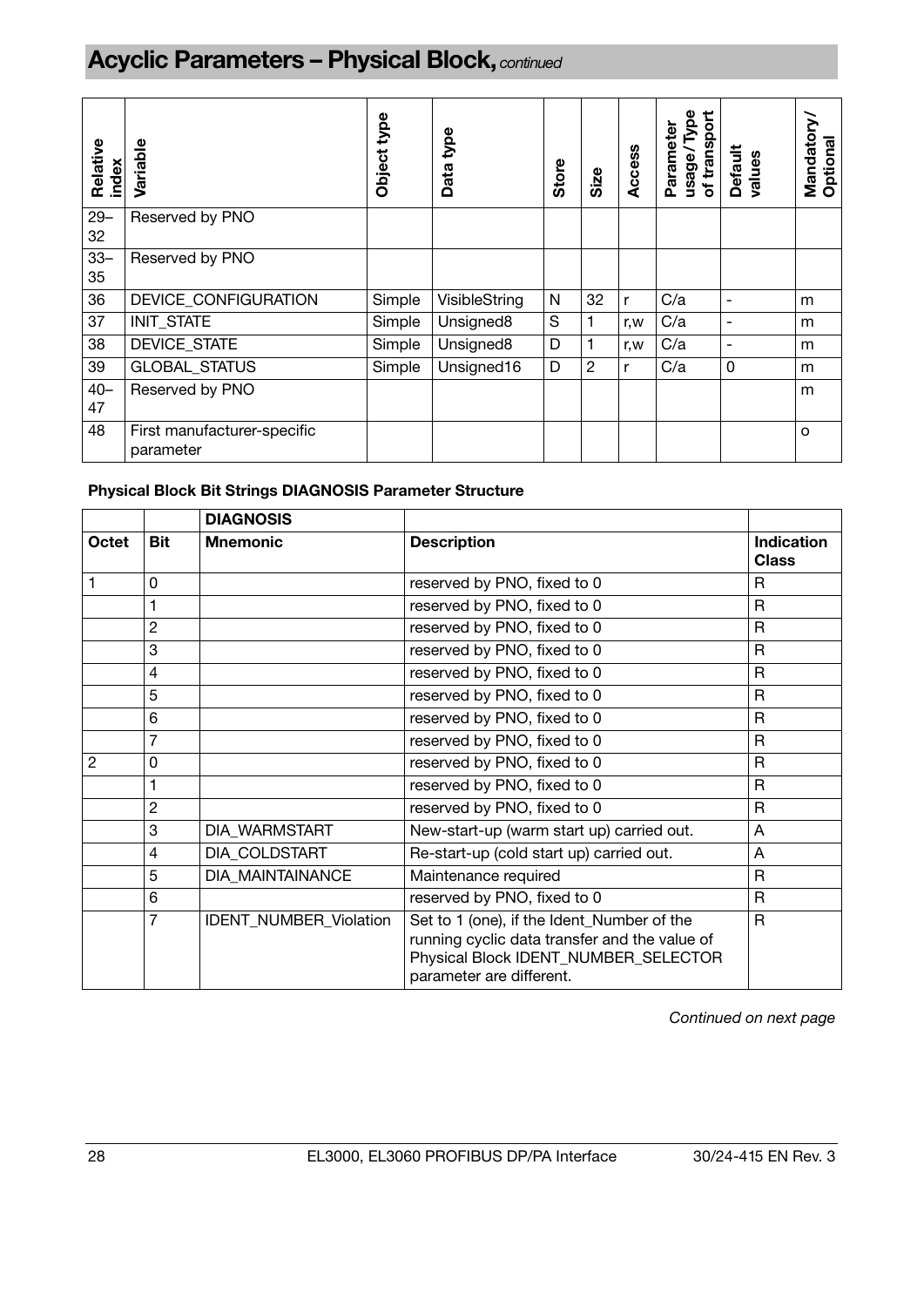# **Acyclic Parameters – Physical Block,** *continued*

|                |               | <b>DIAGNOSIS</b>                   |                                                                                                                                                                                      |                                   |
|----------------|---------------|------------------------------------|--------------------------------------------------------------------------------------------------------------------------------------------------------------------------------------|-----------------------------------|
| Octet          | Bit           | <b>Mnemonic</b>                    | <b>Description</b>                                                                                                                                                                   | <b>Indication</b><br><b>Class</b> |
| 3              | 0             | DIA MAINTENANCE<br><b>ALARM</b>    | Failure of the device                                                                                                                                                                |                                   |
|                |               | DIA MAINTENANCE<br><b>DEMANDED</b> | Maintenance demanded                                                                                                                                                                 |                                   |
|                | $\mathcal{P}$ | DIA FUNCTION CHECK                 | Device is in function check mode or in<br>simulation or under local control e.g.<br>maintenance                                                                                      |                                   |
|                | 3             | DIA INV PRO COND                   | The process conditions don't allow to return<br>valid values. (set if a value has the quality<br>Uncertain-Process related, no maintenance or<br>Bad-Process related, no maintenance |                                   |
|                | 47            | reserved                           | Reserved for use within the PNO                                                                                                                                                      |                                   |
| 4              | 06            | reserved                           | Reserved for use within the PNO                                                                                                                                                      |                                   |
| $\overline{4}$ |               | EXTENSION_AVAILABLE                | More diagnosis information is available                                                                                                                                              |                                   |

Values of the DIAGNOSIS bit:  $0 = not set$ ,  $1 = set$ 

- R Indication, remains active as long as the reason for the message exists.
- A Indication, will be automatically reset after 10 s.

| Octet    |  |          | Jctet 2                               |          |  |          | Octet 3  |       |  |  | Octet                                |       |  |     |             |
|----------|--|----------|---------------------------------------|----------|--|----------|----------|-------|--|--|--------------------------------------|-------|--|-----|-------------|
| Bit<br>- |  | $\cdots$ | Bit<br>$\overline{\phantom{a}}$<br>ັບ | Bit<br>- |  | $\cdots$ | Bit<br>0 | Bit 7 |  |  | Bit<br>$\overline{\phantom{a}}$<br>◡ | Bit 7 |  | . . | $D+$<br>DIL |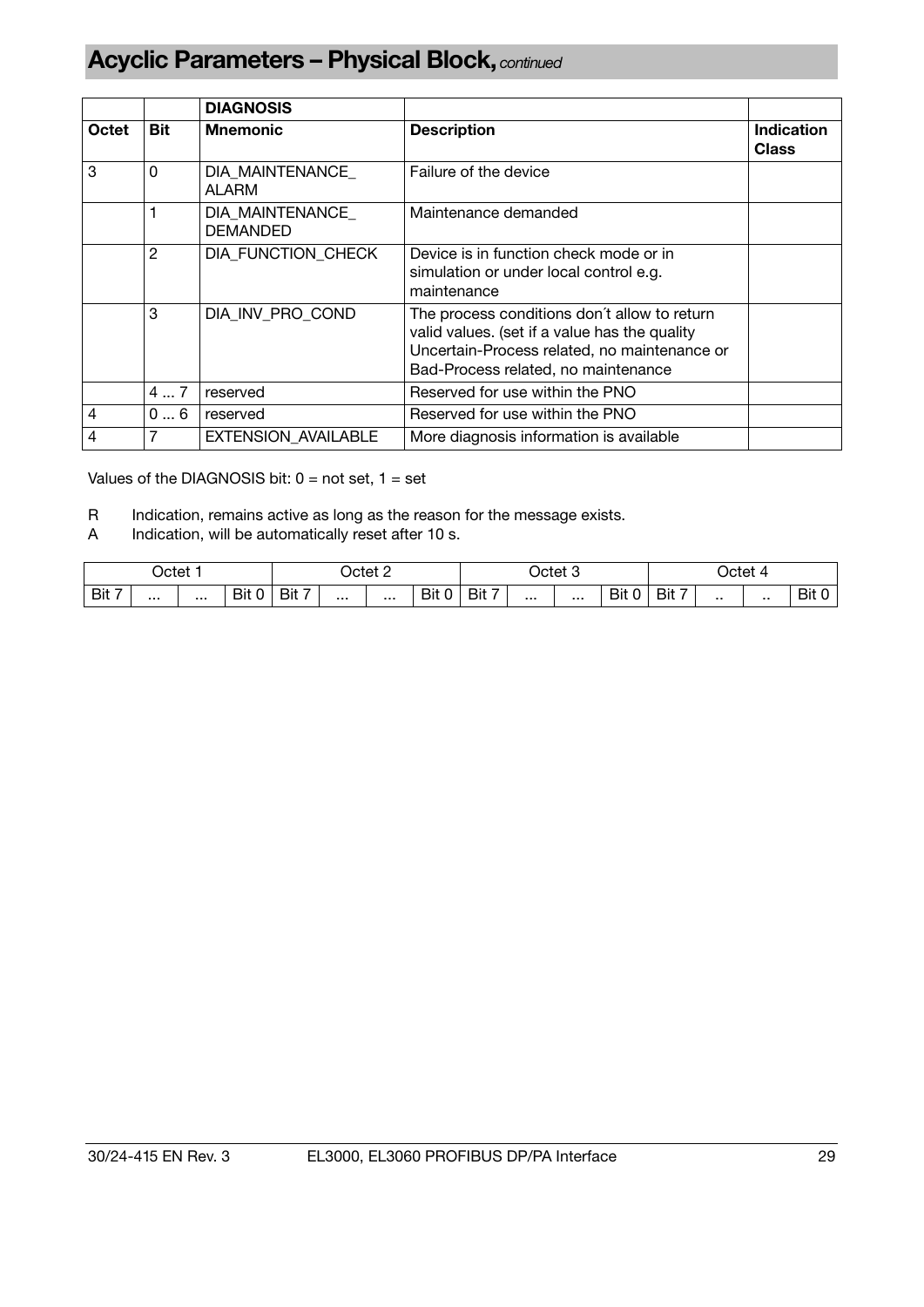### <span id="page-29-0"></span>**Analog Input Function Block**

| Relative<br>index | Variable                                  | Object type | Data type    | Store       | Size                     | Access | usage/Type<br>of transport<br>Parameter | <b>Default</b><br>values                                                   | Mandatory/<br>Optional |
|-------------------|-------------------------------------------|-------------|--------------|-------------|--------------------------|--------|-----------------------------------------|----------------------------------------------------------------------------|------------------------|
| $\pmb{0}$         | <b>BLOCK OBJECT</b>                       | Record      | <b>DS-32</b> | C           | 20                       | r      | C/a                                     | $\overline{a}$                                                             | m                      |
| 1                 | ST_REV                                    | Simple      | Unsigned16   | N           | $\overline{c}$           | r      | C/a                                     | $\mathbf 0$                                                                | m                      |
| $\boldsymbol{2}$  | TAG_DESC                                  | Simple      | OctetString  | S           | 32                       | r, w   | C/a                                     | $\sqrt{6}$                                                                 | m                      |
| 3                 | <b>STRATEGY</b>                           | Simple      | Unsigned16   | S           | $\overline{c}$           | r,w    | C/a                                     | $\pmb{0}$                                                                  | m                      |
| $\overline{4}$    | ALERT_KEY                                 | Simple      | Unsigned8    | S           | 1                        | r,w    | C/a                                     | $\pmb{0}$                                                                  | m                      |
| 5                 | TARGET_MODE                               | Simple      | Unsigned8    | S           | 1                        | r, w   | C/a                                     | $\overline{\phantom{a}}$                                                   | m                      |
| $6\phantom{1}6$   | MODE BLK<br>actual<br>permitted<br>normal | Record      | <b>DS-37</b> | D           | 3                        | r      | C/a                                     | block-specific                                                             | m                      |
| $\overline{7}$    | ALARM_SUM                                 | Record      | <b>DS-42</b> | D           | 8                        | r      | C/a                                     | 0,0,0,0                                                                    | m                      |
| 8                 | <b>BATCH</b>                              | Structure   | <b>DS-67</b> | S           | 10                       | r, w   | C/a                                     | 0, 0, 0, 0                                                                 | m                      |
| 10                | <b>OUT</b>                                | Record      | <b>DS-33</b> | D           | 5                        | r      | O/cyc                                   |                                                                            | m(A,B)                 |
| 11                | PV_SCALE                                  | Array       | Float (*)    | S           | 8                        | r, w   | C/a                                     | 100, 0                                                                     | m(A,B)                 |
| 12                | <b>OUT_SCALE</b>                          | Record      | <b>DS-36</b> | S           | 11                       | r, w   | C/a                                     | $100, 0, -,-$                                                              | m(B)                   |
| 13                | <b>LIN TYPE</b>                           | Simple      | Unsigned8    | S           | 1                        | r, w   | C/a                                     | $\pmb{0}$                                                                  | m(B)                   |
| 14                | <b>CHANNEL</b>                            | Simple      | Unsigned16   | S           | $\overline{c}$           | r,w    | C/a                                     | $\overline{a}$                                                             | m(B)                   |
| 16                | PV_FTIME                                  | Simple      | Float        | S           | $\overline{\mathcal{L}}$ | r, w   | C/a                                     | $\overline{0}$                                                             | m(A,B)                 |
| 17                | FSAFE_TYPE (***)                          | Simple      | Unsigned8    | S           | 1                        | r,w    | C/a                                     | 1 Last usable value<br>(0 Failsafe value)<br>(2 Wrong calculated<br>value) | o(B)                   |
| 18                | FSAFE_VALUE                               | Simple      | Float        | S           | 4                        | r,w    | C/a                                     |                                                                            | o(B)                   |
| 19                | ALARM_HYS                                 | Simple      | Float        | S           | 4                        | r, w   | C/a                                     | 0.5 % of range                                                             | m(A,B)                 |
| 21                | HI_HI_LIM                                 | Simple      | Float        | S           | $\overline{4}$           | r, w   | C/a                                     | max value                                                                  | m(A,B)                 |
| 23                | HI_LIM                                    | Simple      | Float        | S           | 4                        | r, w   | C/a                                     | max value                                                                  | m(A,B)                 |
| 25                | LO_LIM                                    | Simple      | Float        | S           | 4                        | r, w   | C/a                                     | min value                                                                  | m(A,B)                 |
| 27                | LO_LO_LIM                                 | Simple      | Float        | $\mathbf S$ | 4                        | r,w    | C/a                                     | min value                                                                  | m(A,B)                 |
| 30                | HI_HI_ALM                                 | Record      | <b>DS-39</b> | D           | 16                       | r      | C/a                                     | 0                                                                          | O(A,B)                 |
| 31                | HI ALM                                    | Record      | <b>DS-39</b> | D           | 16                       | r      | C/a                                     | 0                                                                          | o(A,B)                 |
| 32                | LO_ALM                                    | Record      | <b>DS-39</b> | D           | 16                       | r      | C/a                                     | 0                                                                          | o(A,B)                 |
| 33                | LO_LO_ALM                                 | Record      | <b>DS-39</b> | D           | 16                       | r      | C/a                                     | 0                                                                          | O(A,B)                 |
| 34                | <b>SIMULATE</b>                           | Record      | <b>DS-50</b> | $\mathbf S$ | 6                        | r, w   | C/a                                     | disable                                                                    | m(B)                   |
| 35                | OUT_UNIT_TEXT                             | Simple      | OctetString  | S           | 16                       | r,w    | C/a                                     | $\overline{a}$                                                             | O(A,B)                 |
| $36 -$<br>44      | reserved by PNO                           |             |              |             |                          |        |                                         |                                                                            | m(A,B)                 |
| 45                | first manufacturer-<br>specific parameter |             |              |             |                          |        |                                         |                                                                            | O(A,B)                 |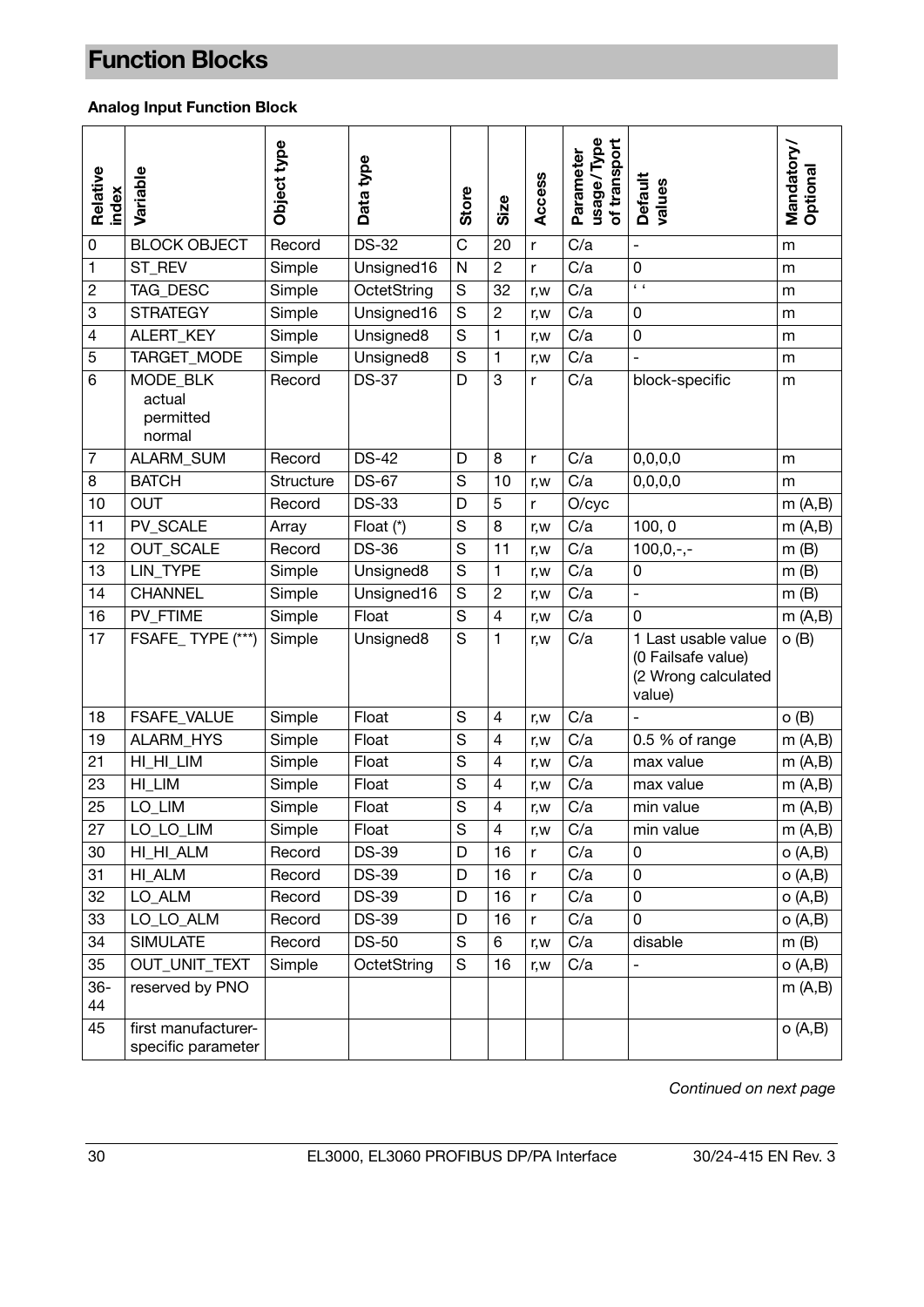### **Digital Input Function Block**

| Relative<br>index | Variable                                  | Object type | Data type    | Store        | Size            | Access | usage/Type<br>of transport<br>Parameter | <b>Default</b><br>values                                                      | Mandatory/<br>Optional |
|-------------------|-------------------------------------------|-------------|--------------|--------------|-----------------|--------|-----------------------------------------|-------------------------------------------------------------------------------|------------------------|
| $\pmb{0}$         | <b>BLOCK OBJECT</b>                       | Record      | <b>DS-32</b> | $\mathsf{C}$ | 20              | r      | $\overline{C/a}$                        | $\overline{a}$                                                                | m                      |
| $\mathbf{1}$      | ST_REV                                    | Simple      | Unsigned16   | N            | $\overline{c}$  | r      | C/a                                     | $\mathsf 0$                                                                   | m                      |
| $\overline{2}$    | TAG_DESC                                  | Simple      | OctetString  | S            | $\overline{32}$ | r, w   | $\overline{C/a}$                        | $\sqrt{6}$                                                                    | m                      |
| $\mathbf{3}$      | <b>STRATEGY</b>                           | Simple      | Unsigned16   | S            | $\overline{c}$  | r, w   | C/a                                     | $\mathbf 0$                                                                   | m                      |
| $\overline{4}$    | ALERT_KEY                                 | Simple      | Unsigned8    | S            | $\mathbf{1}$    | r,w    | C/a                                     | $\mathbf 0$                                                                   | m                      |
| $\overline{5}$    | TARGET_MODE                               | Simple      | Unsigned8    | S            | $\mathbf{1}$    | r, w   | C/a                                     | $\bar{\phantom{a}}$                                                           | m                      |
| $6\phantom{1}6$   | MODE BLK<br>actual<br>permitted<br>normal | Record      | <b>DS-37</b> | D            | $\overline{3}$  | r      | C/a                                     | block-specific                                                                | m                      |
| $\overline{7}$    | ALARM_SUM                                 | Record      | <b>DS-42</b> | D            | 8               | r      | C/a                                     | 0,0,0,0                                                                       | m                      |
| 8                 | <b>BATCH</b>                              | Structure   | <b>DS-67</b> | S            | 10              | r, w   | C/a                                     | 0, 0, 0, 0                                                                    | m                      |
| 10                | OUT D                                     | Record      | <b>DS-34</b> | D            | $\overline{c}$  | r,w    | O/cyc                                   |                                                                               | M(A,B)                 |
| 14                | <b>CHANNEL</b>                            | Simple      | Unsigned16   | S            | $\overline{2}$  | r, w   | C/a                                     | $\overline{\phantom{a}}$                                                      | $O(A)$ M(B)            |
| 15                | <b>INVERT</b>                             | Simple      | Unsigned 8   | S            | $\mathbf{1}$    | r,w    | C/a                                     | $\mathbf 0$                                                                   | M(A,B)                 |
| 20                | <b>FSAFE TYPE</b>                         | Simple      | Unsigned 8   | S            | $\mathbf{1}$    | r, w   | C/a                                     | 1 Last usable<br>value<br>(0 Failsafe value)<br>(2 Wrong<br>calculated value) | $O(A)$ M(B)            |
| 21                | FSAFE_VAL_D                               | Simple      | Unsigned 8   | S            | $\mathbf{1}$    | r, w   | C/a                                     | 0                                                                             | M(A,B)                 |
| 24                | <b>SIMULATE</b>                           | Record      | <b>DS-51</b> | S            | 3               | r, w   | C/a                                     | disable                                                                       | $O(A)$ $M(B)$          |
| $25 -$<br>34      | reserved by PNO                           |             |              |              |                 |        |                                         |                                                                               | M(A, B)                |
| 35                | first manufacturer-<br>specific parameter |             |              |              |                 |        |                                         |                                                                               | O                      |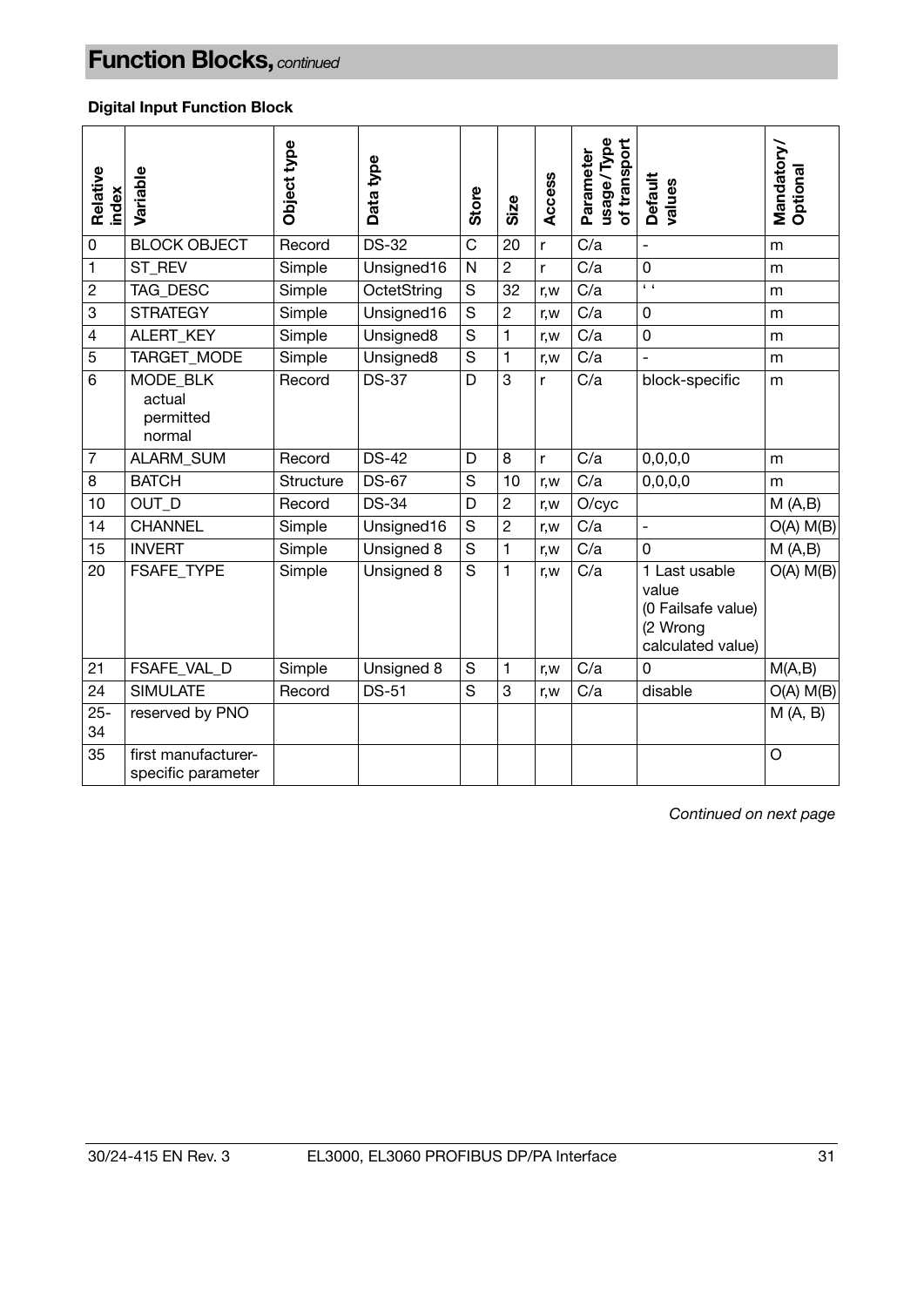### **Digital Output Function Block**

| Relative<br>index         | Variable                                  | Object type | Data type             | Store   | Size           | Access | usage/Type<br>of transport<br>Parameter | <b>Default</b><br>values | Mandatory/<br>Optional        |
|---------------------------|-------------------------------------------|-------------|-----------------------|---------|----------------|--------|-----------------------------------------|--------------------------|-------------------------------|
| 0                         | <b>BLOCK OBJECT</b>                       | Record      | <b>DS-32</b>          | C       | 20             | r      | C/a                                     | $\overline{a}$           | m                             |
| 1                         | ST_REV                                    | Simple      | Unsigned16            | N       | 2              | r      | C/a                                     | 0                        | m                             |
| $\overline{c}$            | TAG_DESC                                  | Simple      | OctetString           | S       | 32             | r,w    | C/a                                     | $\epsilon$               | m                             |
| $\ensuremath{\mathsf{3}}$ | <b>STRATEGY</b>                           | Simple      | Unsigned16            | S       | $\overline{c}$ | r, w   | C/a                                     | 0                        | m                             |
| $\overline{4}$            | ALERT_KEY                                 | Simple      | Unsigned8             | S       | 1              | r, w   | C/a                                     | 0                        | m                             |
| 5                         | TARGET_MODE                               | Simple      | Unsigned <sub>8</sub> | S       | 1              | r, w   | C/a                                     |                          | m                             |
| 6                         | MODE BLK<br>actual<br>permitted<br>normal | Record      | <b>DS-37</b>          | D       | 3              | r      | C/a                                     | block-<br>specific       | m                             |
| $\overline{7}$            | ALARM_SUM                                 | Record      | <b>DS-42</b>          | D       | 8              | r      | C/a                                     | 0,0,0,0                  | m                             |
| 8                         | <b>BATCH</b>                              | Structure   | <b>DS-67</b>          | S       | 10             | r, w   | C/a                                     | 0,0,0,0                  | m                             |
| 9                         | SP_D                                      | Record      | <b>DS-34</b>          | D       | $\overline{c}$ | r, w   | I/a, cyc                                | $\frac{1}{2}$            | M(A,B)                        |
| 10                        | OUT_D                                     | Record      | <b>DS-34</b>          | D       | $\overline{c}$ | r,w    | C/a                                     | $\overline{\phantom{0}}$ | $O(A)$ $M(B)$                 |
| 12                        | <b>READBACK D</b>                         | Record      | <b>DS-34</b>          | D       | $\overline{c}$ | r      | O/a, cyc                                | $\overline{a}$           | O<br>cyc optional             |
| 14                        | RCAS_IN_D                                 | Record      | <b>DS-34</b>          | D       | $\overline{c}$ | r,w    | I/a, cyc                                | $\overline{a}$           | $O(A)$ $M(B)$<br>cyc optional |
| 17                        | <b>CHANNEL</b>                            | Simple      | Unsigned16            | S       | $\overline{c}$ | r,w    | C/a                                     | $\overline{a}$           | $O(A)$ $M(B)$                 |
| 18                        | <b>INVERT</b>                             | Simple      | Unsigned 8            | S       | 1              | r, w   | C/a                                     | $\mathbf 0$              | M(A,B)                        |
| 19                        | FSAVE_TIME                                | Simple      | Float                 | S       | 4              | r, w   | C/a                                     | 0                        | $O(A)$ $M(B)$                 |
| 20                        | FSAVE_TYPE                                | Simple      | Unsigned 8            | S       | 1              | r,w    | C/a                                     | $\overline{2}$           | O(A)<br>M(B)                  |
| 21                        | FSAVE_VAL_D                               | Simple      | Unsigned 8            | S       | 1              | r,w    | C/a                                     | $\mathbf 0$              | $O(A)$ $M(B)$                 |
| 22                        | RCAS_OUT_D                                | Record      | <b>DS-34</b>          | D       | $\overline{c}$ | r      | O/a, cyc                                | $\overline{a}$           | $O(A)$ $M(B)$<br>cyc optional |
| 24                        | <b>SIMULATE</b>                           | Record      | <b>DS-51</b>          | S       | 3              | r, w   | C/a                                     | disable                  | $O(A)$ $M(B)$                 |
| 33                        | CHECK_BACK                                | Simple      | OctetString           | D       | 3              | r      | C/a, cyc                                | $\overline{\phantom{a}}$ | M<br>cyc optional             |
| 34                        | CHECK BACK MASK                           | Simple      | OctetString           | $Cst$ 3 |                | r      | C/a                                     | $\overline{a}$           | M                             |
| $35 -$<br>44              | reserved by PNO                           |             |                       |         |                |        |                                         |                          | M(A,B)                        |
| 45                        | first manufacturer-<br>specific parameter |             |                       |         |                |        |                                         |                          | O(A,B)                        |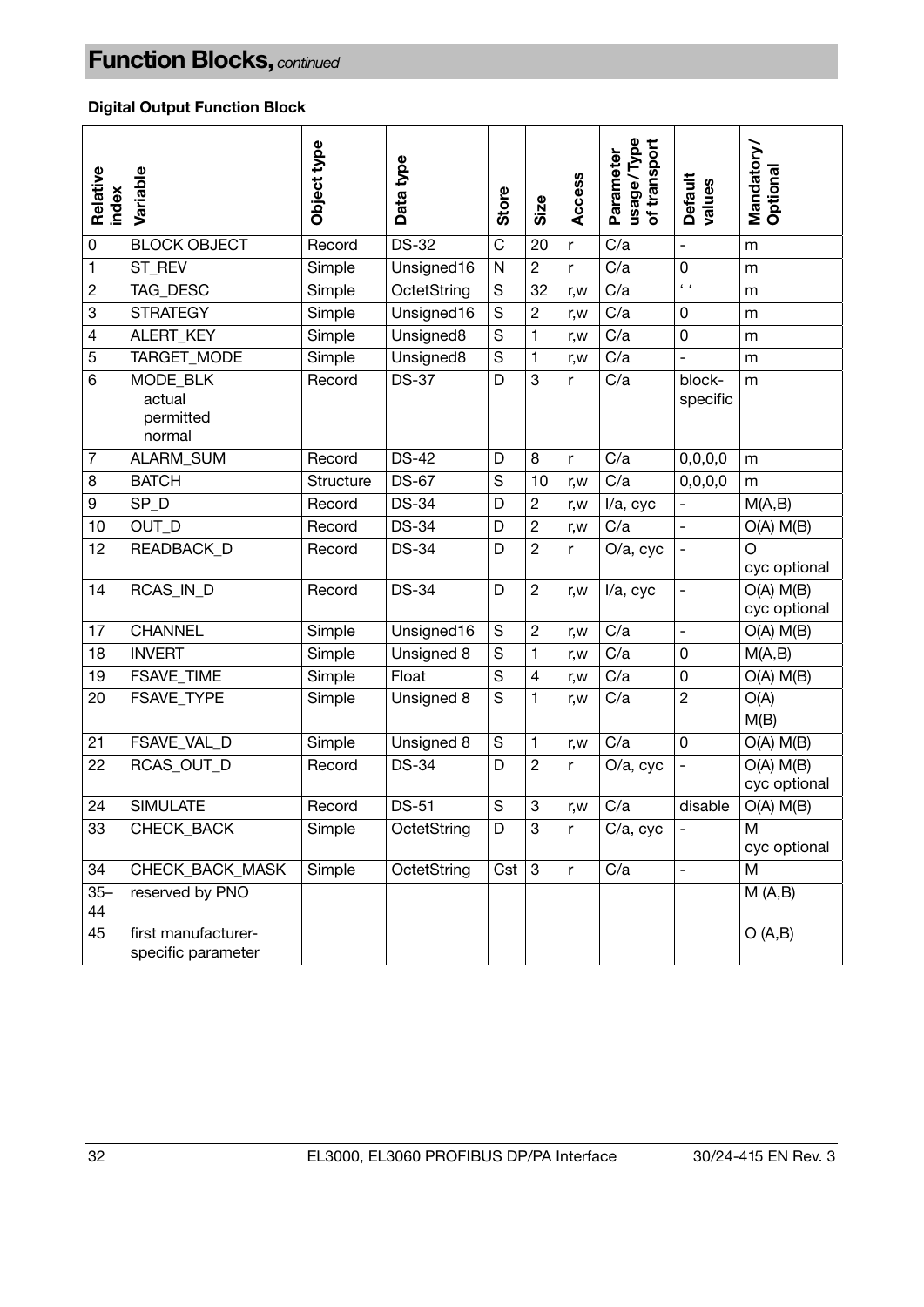### <span id="page-32-0"></span>**Transducer Blocks**

#### **Analyzer Transducer Block**

| Relative<br>index | Variable                                  | Object type | Data type       | Store                 | Size           | Access       | usage/Type<br>of transport<br>Parameter | <b>Default</b><br>values | Mandatory/<br>Optional |
|-------------------|-------------------------------------------|-------------|-----------------|-----------------------|----------------|--------------|-----------------------------------------|--------------------------|------------------------|
| $\mathbf 0$       | <b>BLOCK OBJECT</b>                       | Record      | <b>DS-32</b>    | $\overline{\text{C}}$ | 20             | r            | $\overline{C/a}$                        | $\overline{a}$           | m                      |
| $\mathbf{1}$      | ST_REV                                    | Simple      | Unsigned16      | N                     | $\overline{c}$ | r            | C/a                                     | $\mathbf 0$              | m                      |
| $\overline{c}$    | <b>TAG DESC</b>                           | Simple      | OctetString     | S                     | 32             | r,w          | C/a                                     | $\overline{1}$           | m                      |
| 3                 | <b>STRATEGY</b>                           | Simple      | Unsigned16      | $\overline{S}$        | $\overline{2}$ | r, w         | $\overline{C/a}$                        | $\mathbf 0$              | m                      |
| 4                 | ALERT_KEY                                 | Simple      | Unsigned8       | S                     | 1              | r, w         | C/a                                     | $\pmb{0}$                | m                      |
| 5                 | TARGET_MODE                               | Simple      | Unsigned8       | S                     | $\mathbf{1}$   | r, w         | C/a                                     | $\overline{a}$           | m                      |
| 6                 | MODE BLK<br>actual<br>permitted<br>normal | Record      | <b>DS-37</b>    | D                     | 3              | r            | C/a                                     | block-<br>specific       | m                      |
| $\overline{7}$    | <b>ALARM SUM</b>                          | Record      | <b>DS-42</b>    | D                     | 8              | r            | C/a                                     | 0,0,0,0                  | m                      |
| 8                 | COMPONENT_NAME                            | Simple      | OctetString     | S                     | 32             | r, w         | C/a                                     |                          | m                      |
| $\boldsymbol{9}$  | PV                                        | Record      | <b>DS-60</b>    | D                     | 12             | r            | C/a                                     | $\overline{a}$           | m                      |
| 10                | PV_UNIT                                   | Simple      | Unsigned16      | S                     | $\overline{c}$ | r, w         | C/a                                     | $\bar{\phantom{a}}$      | m                      |
| 11                | PV UNIT TEXT*                             | Simple      | OctetString     | S                     | 8              | r, w         | C/a                                     | $\bar{\phantom{a}}$      | m                      |
| 12                | <b>ACTIVE_RANGE</b>                       | Simple      | Unsigned8       | S                     | 1              | r, w         | C/a                                     | $\overline{a}$           | m                      |
| 13                | AUTORANGE ON                              | Simple      | Boolean         | S                     | 1              | r, w         | C/a                                     | $\overline{a}$           | m                      |
| $\overline{14}$   | <b>SAMPLING RATE</b>                      | Simple      | Time_difference | $\overline{s}$        | $\overline{4}$ | r, w         | C/a                                     | $\overline{a}$           | m                      |
| $15 - 24$         | Reserved by PNO                           |             |                 |                       |                |              |                                         |                          | m                      |
| 25                | NUMBER_OF_RANGES                          | Simple      | Unsigned8       | N                     | 1              | r            | C/a                                     | $\overline{\phantom{0}}$ | m                      |
| 26                | RANGE_1                                   | Record      | <b>DS-61</b>    | N                     | 8              | r, w         | C/a                                     | $\overline{\phantom{a}}$ | m                      |
| $\ddotsc$         |                                           |             |                 |                       |                |              |                                         |                          |                        |
| $25+n$            | RANGE_n                                   | Record      | <b>DS-61</b>    | N                     | 8              | r, w         | C/a                                     | $\frac{1}{2}$            | $\mathsf{o}$           |
| $25 + n + 1$      | First manufacturer-specific<br>parameter  |             |                 |                       |                |              |                                         |                          | $\circ$                |
| $55+n$            | RANGE_LIMIT_1                             | Array       | Floating-Point  |                       | 12             | $\mathsf{R}$ | C/a                                     |                          | $\circ$                |

The Range Limit is an array of three floating-point variables. These three variables show the lower and upper range limit as well as the minimum adjustable span of the measurement range (in % of the measurement range)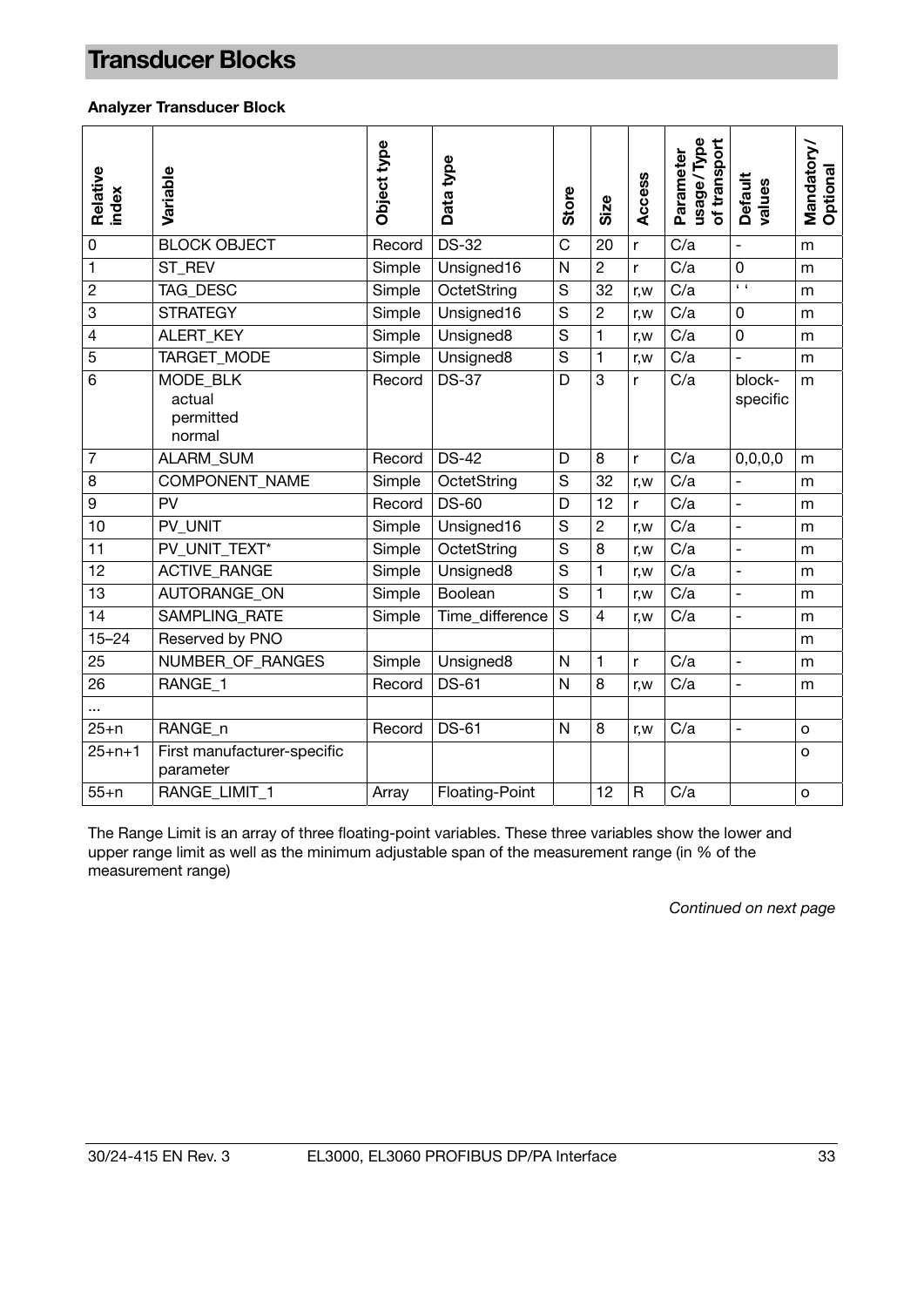#### **Digital Input Transducer Block**

| Relative<br>index | Variable                                  | type<br><b>Object</b> | type<br>Data | Store | Size           | Access | Type<br>of transport<br>Parameter<br>usage/ | Default<br>values        | Mandatory/<br>Optional |
|-------------------|-------------------------------------------|-----------------------|--------------|-------|----------------|--------|---------------------------------------------|--------------------------|------------------------|
| $\pmb{0}$         | <b>BLOCK OBJECT</b>                       | Record                | <b>DS-32</b> | C     | 20             | r      | C/a                                         | $\blacksquare$           | m                      |
| 1                 | ST_REV                                    | Simple                | Unsigned16   | N     | $\overline{c}$ | r      | C/a                                         | 0                        | m                      |
| $\overline{2}$    | TAG DESC                                  | Simple                | OctetString  | S     | 32             | r, w   | C/a                                         | $\epsilon$               | m                      |
| $\,3$             | <b>STRATEGY</b>                           | Simple                | Unsigned16   | S     | $\overline{c}$ | r, w   | C/a                                         | 0                        | m                      |
| $\overline{4}$    | ALERT_KEY                                 | Simple                | Unsigned8    | S     | 1              | r, w   | C/a                                         | 0                        | m                      |
| 5                 | TARGET_MODE                               | Simple                | Unsigned8    | S     |                | r, w   | C/a                                         | $\blacksquare$           | m                      |
| $6\phantom{1}6$   | MODE BLK<br>actual<br>permitted<br>normal | Record                | <b>DS-37</b> | D     | 3              | r      | C/a                                         | block-<br>specific       | m                      |
| $\overline{7}$    | ALARM_SUM                                 | Record                | <b>DS-42</b> | D     | 8              | r      | C/a                                         | 0,0,0,0                  | m                      |
| 12                | PV D                                      | Record                | <b>DS-34</b> | D     | 2              | R.     | C/a                                         | $\overline{\phantom{0}}$ | M(B)                   |
| 23                | first manufacturer-specific<br>parameter  |                       |              |       |                |        |                                             |                          | O(A,B)                 |
| 23                | <b>NAME</b>                               | Simple                | OctetString  | S     | 32             | R      | C/a                                         |                          | O(A,B)                 |

**Digital Output Transducer Block (manufacturer-specific)** 

| Relative<br>index | Variable                                  | bda<br><b>Object</b> | type<br>Data | <b>Store</b> | Size           | Access       | of transport<br>Type<br>Parameter<br>usage/ | Default<br>values        | Mandatory/<br>Optional |
|-------------------|-------------------------------------------|----------------------|--------------|--------------|----------------|--------------|---------------------------------------------|--------------------------|------------------------|
| 0                 | <b>BLOCK OBJECT</b>                       | Record               | <b>DS-32</b> | C            | 20             | r            | C/a                                         | $\overline{\phantom{0}}$ | m                      |
| 1                 | ST REV                                    | Simple               | Unsigned16   | N            | $\overline{c}$ | r            | C/a                                         | $\mathbf 0$              | m                      |
| $\sqrt{2}$        | TAG_DESC                                  | Simple               | OctetString  | S            | 32             | r, w         | C/a                                         | $\epsilon$               | m                      |
| 3                 | <b>STRATEGY</b>                           | Simple               | Unsigned16   | S            | $\overline{2}$ | r, w         | C/a                                         | $\mathbf 0$              | m                      |
| $\overline{4}$    | ALLERT_KEY                                | Simple               | Unsigned8    | S            | 1              | r, w         | C/a                                         | 0                        | m                      |
| 5                 | TARGET_MODE                               | Simple               | Unsigned8    | S            | 1              | r, w         | C/a                                         | $\overline{\phantom{a}}$ | m                      |
| 6                 | MODE BLK<br>actual<br>permitted<br>normal | Record               | <b>DS-37</b> | D            | 3              | r            | C/a                                         | block-<br>specific       | m                      |
| $\overline{7}$    | ALARM_SUM                                 | Record               | <b>DS-42</b> | D            | 8              | r            | C/a                                         | 0,0,0,0                  | m                      |
| 9                 | PV_D                                      | Record               | <b>DS-34</b> | D            | $\overline{2}$ | $\mathsf{R}$ | C/a                                         | $\overline{\phantom{0}}$ | o                      |
| 10                | <b>NAME</b>                               | Simple               | OctetString  | S            | 32             | R            | C/a                                         |                          | O                      |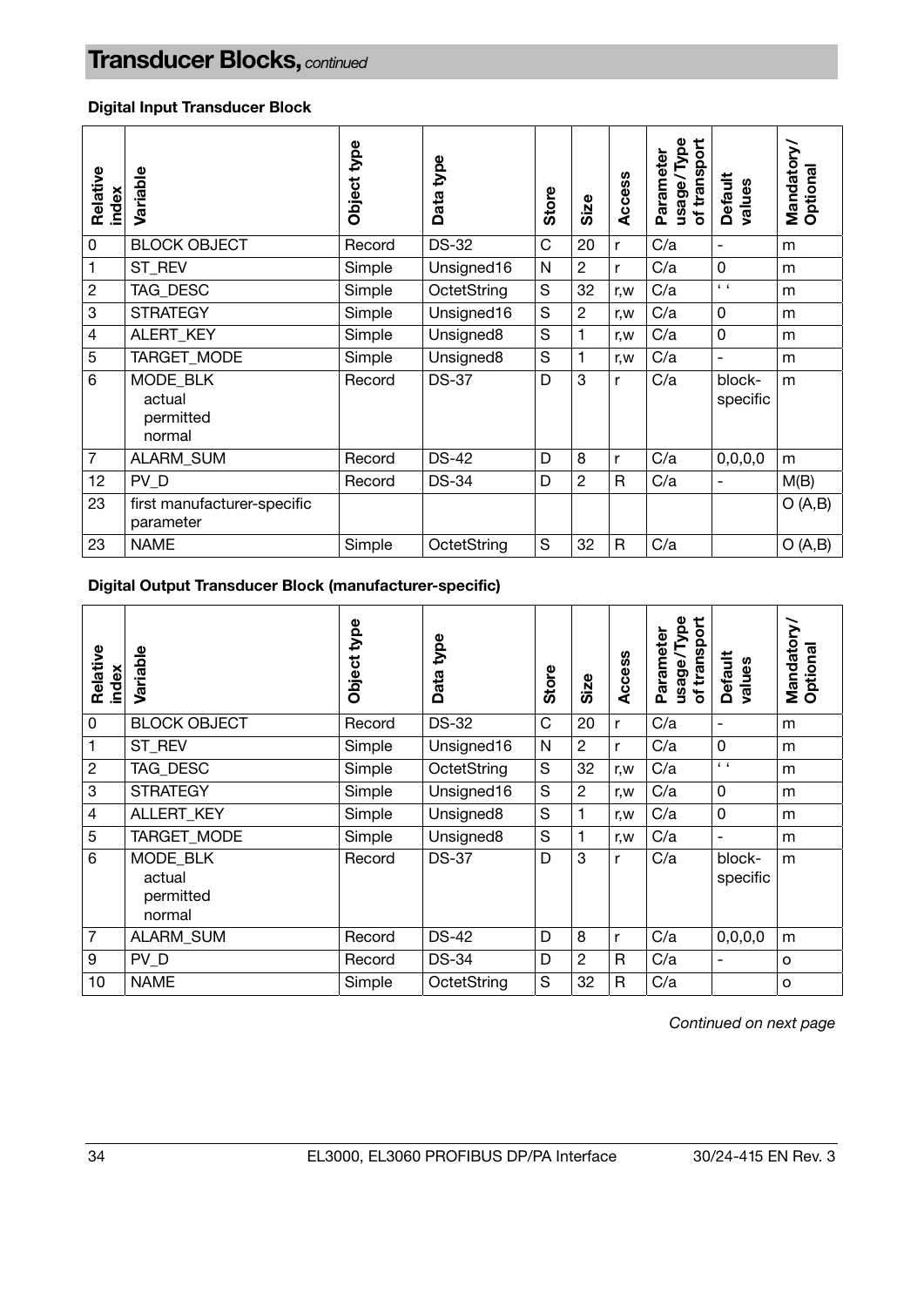**Analog Input Transducer Block (manufacturer-specific)** 

| Relative<br>index | Variable                                  | Object type | type<br>Data          | Store | Size           | Access       | /Type<br>of transport<br>Parameter<br>usage/ | Default<br>values            | Mandatory/<br>Optional |
|-------------------|-------------------------------------------|-------------|-----------------------|-------|----------------|--------------|----------------------------------------------|------------------------------|------------------------|
| $\pmb{0}$         | <b>BLOCK OBJECT</b>                       | Record      | <b>DS-32</b>          | C     | 20             | r            | C/a                                          | $\qquad \qquad \blacksquare$ | m                      |
| 1                 | ST REV                                    | Simple      | Unsigned16            | N     | $\overline{c}$ | r            | C/a                                          | $\mathbf 0$                  | m                      |
| $\overline{c}$    | TAG_DESC                                  | Simple      | OctetString           | S     | 32             | r, w         | C/a                                          | $6 - 6$                      | m                      |
| 3                 | <b>STRATEGY</b>                           | Simple      | Unsigned16            | S     | $\overline{c}$ | r, w         | C/a                                          | $\mathbf 0$                  | m                      |
| $\overline{4}$    | ALERT_KEY                                 | Simple      | Unsigned8             | S     | 1              | r, w         | C/a                                          | $\mathbf 0$                  | m                      |
| 5                 | TARGET_MODE                               | Simple      | Unsigned <sub>8</sub> | S     |                | r, w         | C/a                                          | $\overline{a}$               | m                      |
| $6\phantom{1}6$   | MODE BLK<br>actual<br>permitted<br>normal | Record      | <b>DS-37</b>          | D     | 3              | $\mathsf{r}$ | C/a                                          | block-<br>specific           | m                      |
| $\overline{7}$    | ALARM_SUM                                 | Record      | <b>DS-42</b>          | D     | 8              | r            | C/a                                          | 0,0,0,0                      | m                      |
| 9                 | PV                                        | Record      | <b>DS-60</b>          | D     | 12             | R            | C/a                                          | $\blacksquare$               | o                      |
| 10                | <b>NAME</b>                               | Simple      | OctetString           | S     | 32             | R            | C/a                                          |                              | O                      |
| 11                | PV UNIT                                   | Simple      | Unsigned16            | S     | $\overline{2}$ | r, w         | C/a                                          | $\overline{\phantom{a}}$     | O                      |
| 12                | PV_UNIT_TEXT*                             | Simple      | OctetString           | S     | 8              | r, w         | C/a                                          | -                            | o                      |
| 13                | <b>RANGE</b>                              | Record      | <b>DS-61</b>          | N     | 8              | r,w          | C/a                                          | ۰                            | O                      |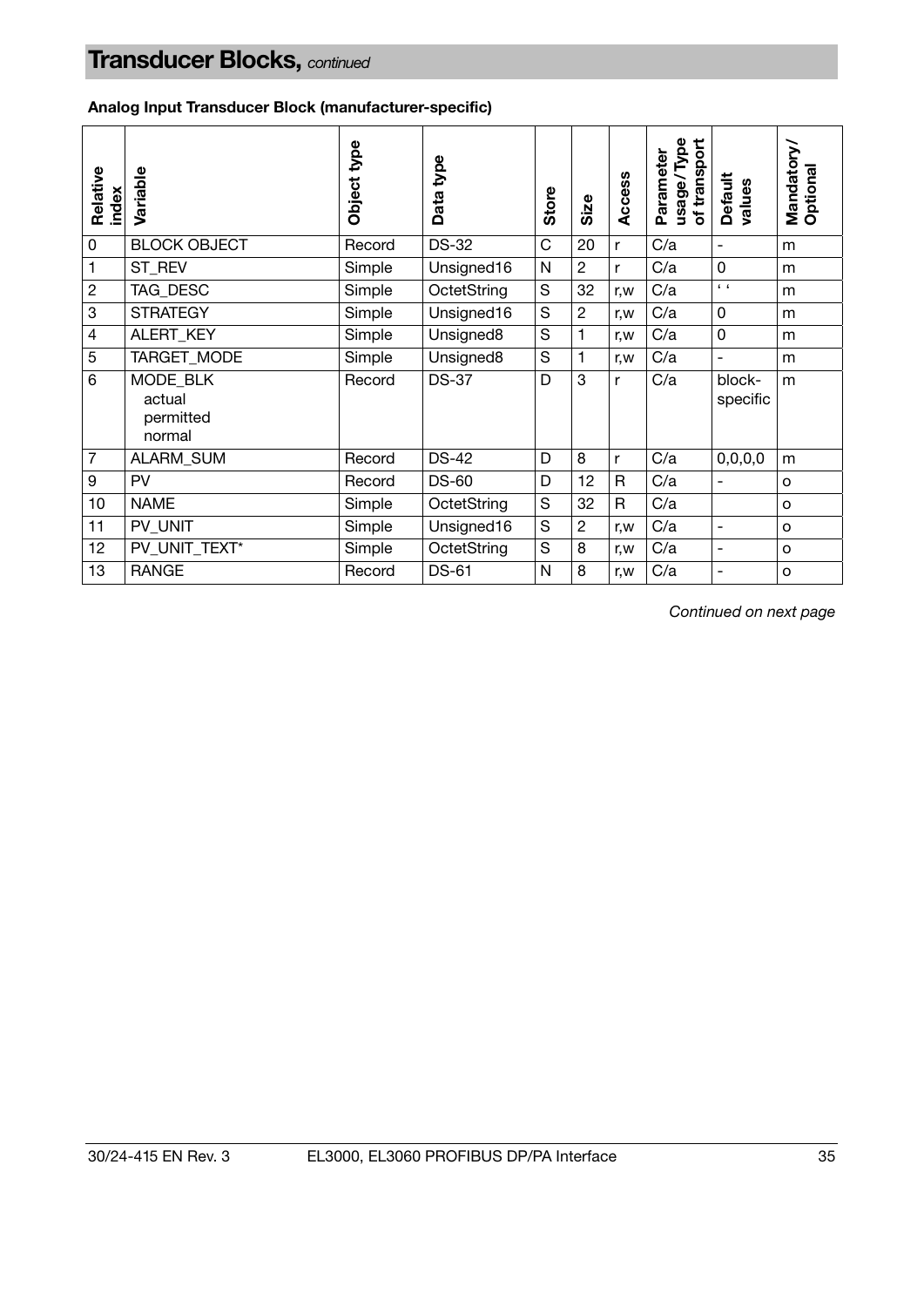#### **Limit Transducer Block**

| Relative<br>index | Variable                                  | Object type | Data type             | Store | Size                     | Access | usage/Type<br>of transport<br>Parameter | Default<br>values        | Mandatory/<br>Optional |
|-------------------|-------------------------------------------|-------------|-----------------------|-------|--------------------------|--------|-----------------------------------------|--------------------------|------------------------|
| $\mathbf 0$       | <b>BLOCK OBJECT</b>                       | Record      | <b>DS-32</b>          | C     | 20                       | r      | C/a                                     | $\overline{\phantom{a}}$ | m                      |
| 1                 | ST_REV                                    | Simple      | Unsigned16            | N     | $\overline{c}$           | r      | C/a                                     | 0                        | m                      |
| $\boldsymbol{2}$  | TAG_DESC                                  | Simple      | OctetString *         | S     | 32                       | r, w   | C/a                                     | $\sqrt{2}$               | m                      |
| $\mathbf{3}$      | <b>STRATEGY</b>                           | Simple      | Unsigned16            | S     | $\overline{2}$           | r,w    | C/a                                     | 0                        | m                      |
| $\overline{4}$    | <b>ALERT KEY</b>                          | Simple      | Unsigned <sub>8</sub> | S     | 1                        | r, w   | C/a                                     | 0                        | m                      |
| 5                 | TARGET_MODE                               | Simple      | Unsigned8             | S     | 1                        | r, w   | C/a                                     | $\overline{a}$           | m                      |
| 6                 | MODE BLK<br>actual<br>permitted<br>normal | Record      | <b>DS-37</b>          | D     | 3                        | r      | C/a                                     | block-<br>specific       | m                      |
| $\overline{7}$    | <b>ALARM SUM</b>                          | Record      | <b>DS-42</b>          | D     | 8                        | r      | C/a                                     | 0,0,0,0                  | m                      |
| 9                 | <b>CHANNEL</b>                            | Simple      | Unsigned16            | S     | $\overline{2}$           | r/w    | C/a                                     |                          | m                      |
| 10                | <b>THRESHOLD</b>                          | Simple      | Float                 | S     | $\overline{\mathcal{L}}$ | r/w    | C/a                                     |                          |                        |
| 11                | <b>HYSTERESIS</b>                         | Simple      | Float                 | S     | $\overline{4}$           | r/w    | C/a                                     |                          |                        |
| 12                | <b>DIRECTION</b>                          | Simple      | Unsigned8             | S     | 1                        | r/w    | C/a                                     |                          |                        |
| 13                | ON DELAY                                  | Simple      | Time_Differen<br>ce   | S     | 4                        | r/w    | C/a                                     |                          |                        |
| 14                | OFF DELAY                                 | Simple      | Time Differen<br>ce   | S     | $\overline{4}$           | r/w    | C/a                                     |                          |                        |
| 15                | <b>RESET</b>                              | Simple      | Unsigned8             | S     | 1                        | r/w    | C/a                                     |                          |                        |
| 16                | <b>CONFIRMATION</b>                       | Simple      | Unsigned8             | S     | 1                        | r/w    | C/a                                     |                          |                        |
| 17                | <b>LIMIT STATUS</b>                       | Simple      | 102                   | S     | $\overline{2}$           | r      | C/a                                     |                          |                        |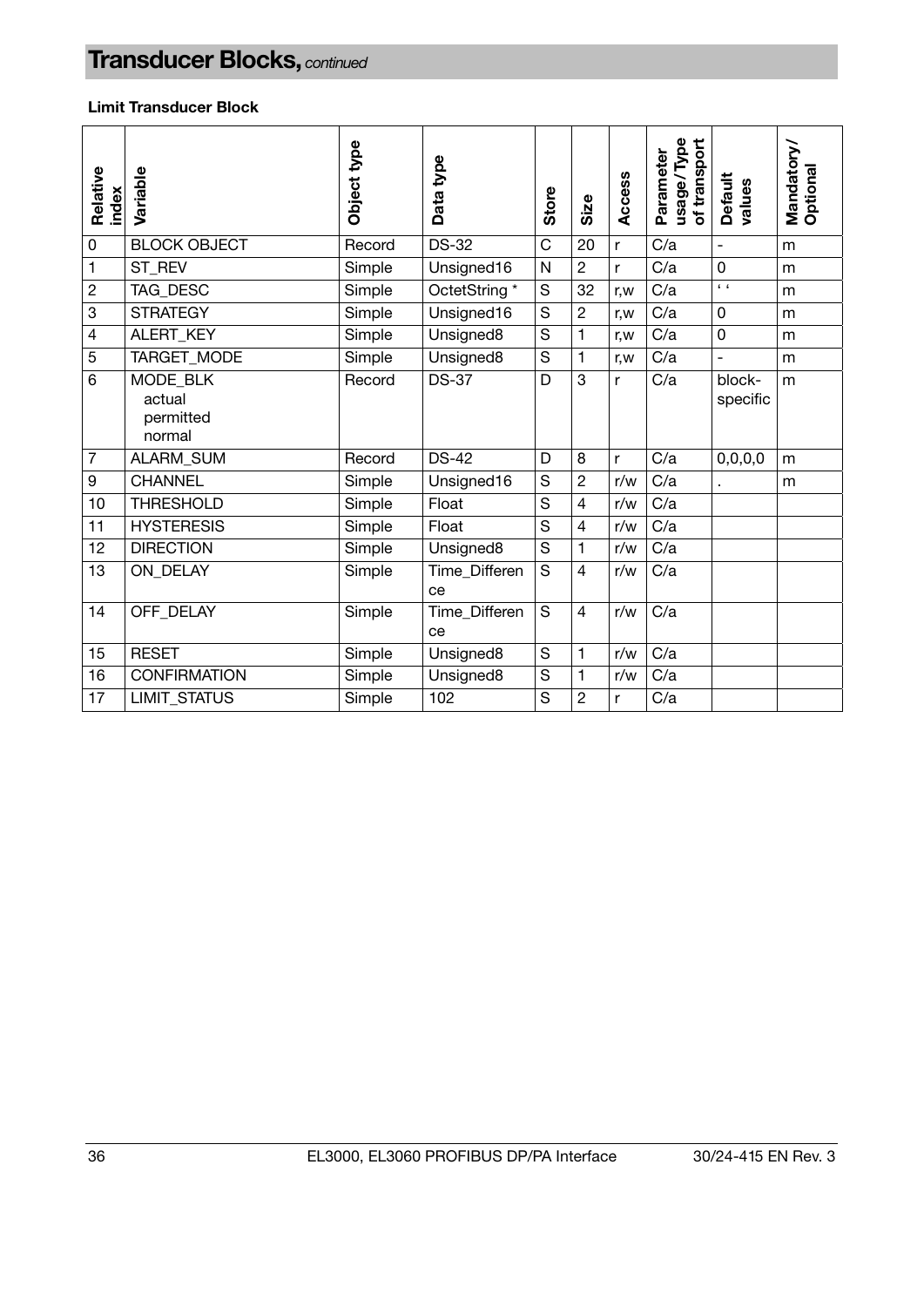# <span id="page-36-0"></span>**PROFIBUS Map**

### **Example of a PROFIBUS map from EL3000**

|                          |                | noname ECT for EL3000 (V3.3.2.0)                                         |                | DHCP Device Name: EL3K010CCE                                      | Date: 11/29/2012 - 11:30:51 AM             |                                           |
|--------------------------|----------------|--------------------------------------------------------------------------|----------------|-------------------------------------------------------------------|--------------------------------------------|-------------------------------------------|
| Profibus                 |                |                                                                          |                |                                                                   |                                            |                                           |
|                          |                |                                                                          |                |                                                                   |                                            |                                           |
| No.                      |                | Profibus Component/IO                                                    |                | Offset Description                                                | Unit                                       | Module Tex                                |
| 1<br>$\overline{c}$<br>3 | $\mathsf{A}$   | <b>Measured Variables</b>                                                | $\Omega$       | Air:CO <sub>2</sub><br>Air:CO2,CO2:Air<br>Air:CO2,CO2:Air,Stdg N2 | Vol %<br>Vol %, Vol %<br>Vol %, Vol %, rTC | Caldos 27 1<br>.<br>.                     |
| 4<br>5                   | AI             | <b>Current Outputs</b>                                                   | 5<br>10        | $X24 - AO1$<br>$X24-AO2$                                          | mA<br>mA                                   | Caldos27 D<br>Caldos27 D                  |
| 6<br>7<br>8              | DI<br>DI<br>DI | <b>Collective Status</b><br><b>Autocal Status</b><br><b>Limit Values</b> | 15<br>17<br>19 | $X22-DO1$<br>Bus DO1<br>Limit Values 1: X22-DO2                   | .<br>.                                     | .<br>.                                    |
| 9<br>10                  |                |                                                                          | 21<br>23       | Limit Values 2: X22-DO3<br>Limit Values 3 :                       | .                                          |                                           |
| 11<br>12                 |                |                                                                          | 25<br>27       | Limit Values 4 :<br>Limit Values 5 :                              |                                            |                                           |
| 13<br>14<br>15           |                |                                                                          | 29<br>31<br>33 | Limit Values 6 :<br>Limit Values 7 :<br>Limit Values 8 :          | .                                          |                                           |
| 16<br>17                 |                |                                                                          | 35<br>37       | Limit Values 9 :<br>Limit Values 10:                              |                                            |                                           |
| 18<br>19                 | DI             | Digital Inputs                                                           | 39<br>41       | X22-D11<br>X22-DI2                                                | .                                          | IO Module 1<br>IO Module 1                |
| 20<br>21<br>22           | DI             | Digital Outputs                                                          | 43<br>45<br>47 | $X22-D13$<br>X22-DI4<br>X22-DO1                                   |                                            | IO Module 1<br>IO Module 1<br>IO Module 1 |
| 23<br>24                 | .              |                                                                          | 49<br>51       | X22-DO2<br>$X22-DO3$                                              |                                            | IO Module 1<br>IO Module 1                |
| 25<br>26                 | .<br>DΟ        | Autocal                                                                  | 53<br>0        | X22-DO4<br>Start: X22-D11                                         |                                            | IO Module 1<br>Bus DI1                    |
| 27<br>28<br>29           | .<br>.<br>DO   | <b>Bus Digital Inputs</b>                                                | 2<br>4<br>6    | Stop:<br>Disable: X22-DI2<br>Bus DI1                              |                                            | Bus DI <sub>2</sub><br>Bus DI3            |
| 30<br>31                 |                |                                                                          | 8<br>10        | Bus DI2<br>Bus DI3                                                |                                            |                                           |
| 32<br>33                 |                |                                                                          | 12<br>14       | Bus DI4<br>Bus DI5                                                |                                            |                                           |
| 34<br>35<br>36           |                |                                                                          | 16<br>18<br>20 | Bus DI6<br>Bus DI7<br>Bus DI8                                     |                                            |                                           |
| 37                       | .<br>DO        | Comp. Switch-over                                                        | 22             | Air:CO2,CO2:Air,Stdg N2                                           | .                                          | Caldos 27 1                               |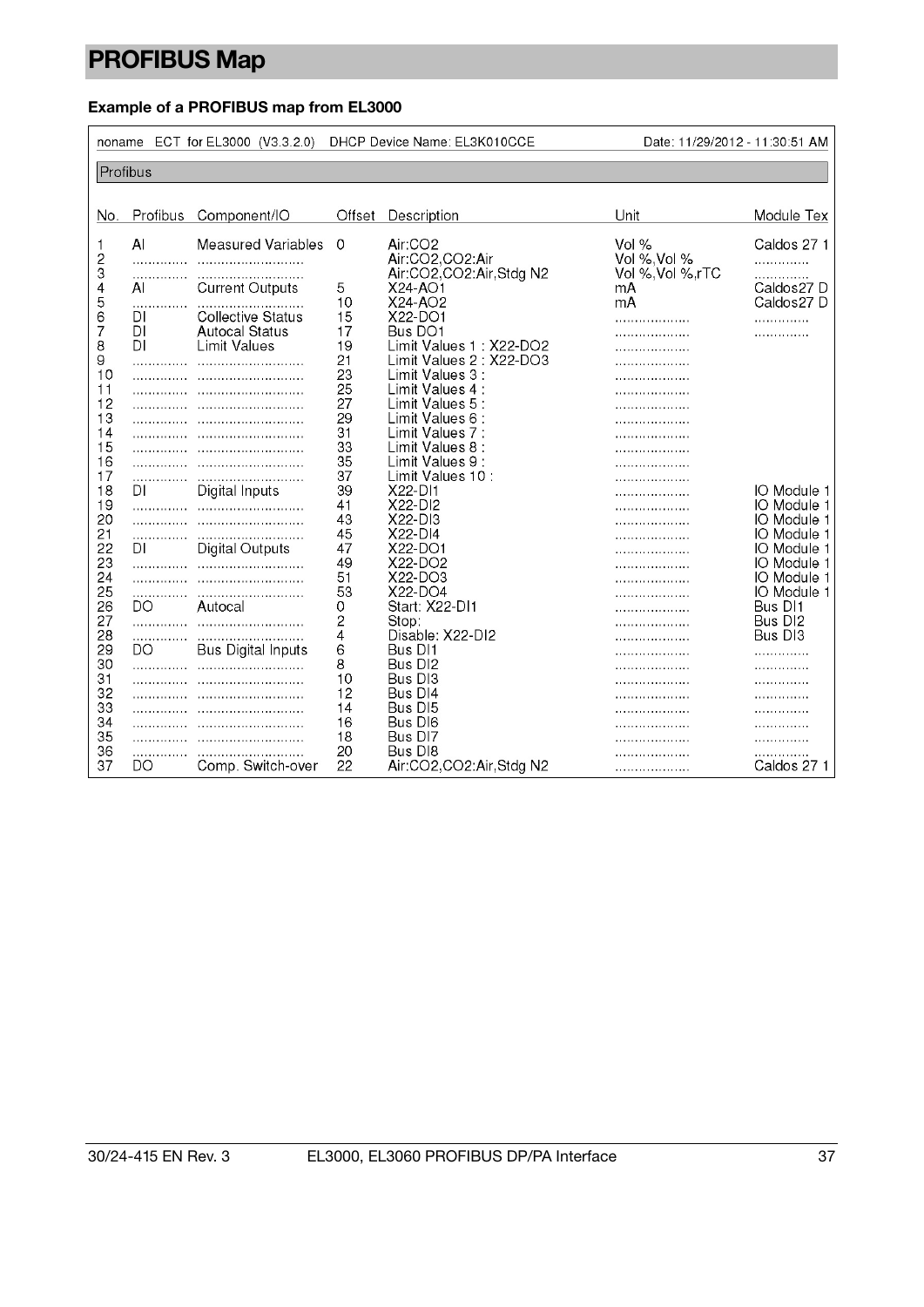## <span id="page-37-0"></span>**Legend**

| <b>AIFB</b>   | <b>PROFIBUS Analog Input Function Block</b>          |
|---------------|------------------------------------------------------|
| AITB          | Analog Input Transducer Block                        |
| <b>AOFB</b>   | <b>PROFIBUS Analog Output Function Block</b>         |
| <b>AOTB</b>   | Analog Output Transducer Block                       |
| ATB           | Analyzer Transducer Block                            |
| BМ            | <b>Binary Message</b>                                |
| <b>CTB</b>    | Control Transducer Block                             |
| <b>DIFB</b>   | <b>PROFIBUS Digital Input Function Block</b>         |
| <b>DITB</b>   | Discrete Input Transducer Block                      |
| <b>DOFB</b>   | PROFIBUS Digital Output Function Block               |
| <b>DOTB</b>   | Discrete Output Transducer Block                     |
| DP            | PROFIBUS protocol type for decentralized peripherals |
| <b>DTM</b>    | Device Type Manager                                  |
| <b>FDT</b>    | <b>Field Device Tool</b>                             |
| GSD           | Device-specific data file                            |
| H1            | FF protocol type for process automation              |
| <b>LFB</b>    | <b>Logging Function Block</b>                        |
| MBP           | Manchester Coded, Bus Powered                        |
| <b>PA</b>     | PROFIBUS protocol type for process automation        |
| PB            | <b>Physical Block</b>                                |
| <b>PKV-30</b> | External protocol converter Modbus/PROFIBUS DP       |
| TAB           | Transducer Alarm Block                               |
| TLB           | Transducer Limit Block                               |
| TTB           | Transfer Transducer Block                            |